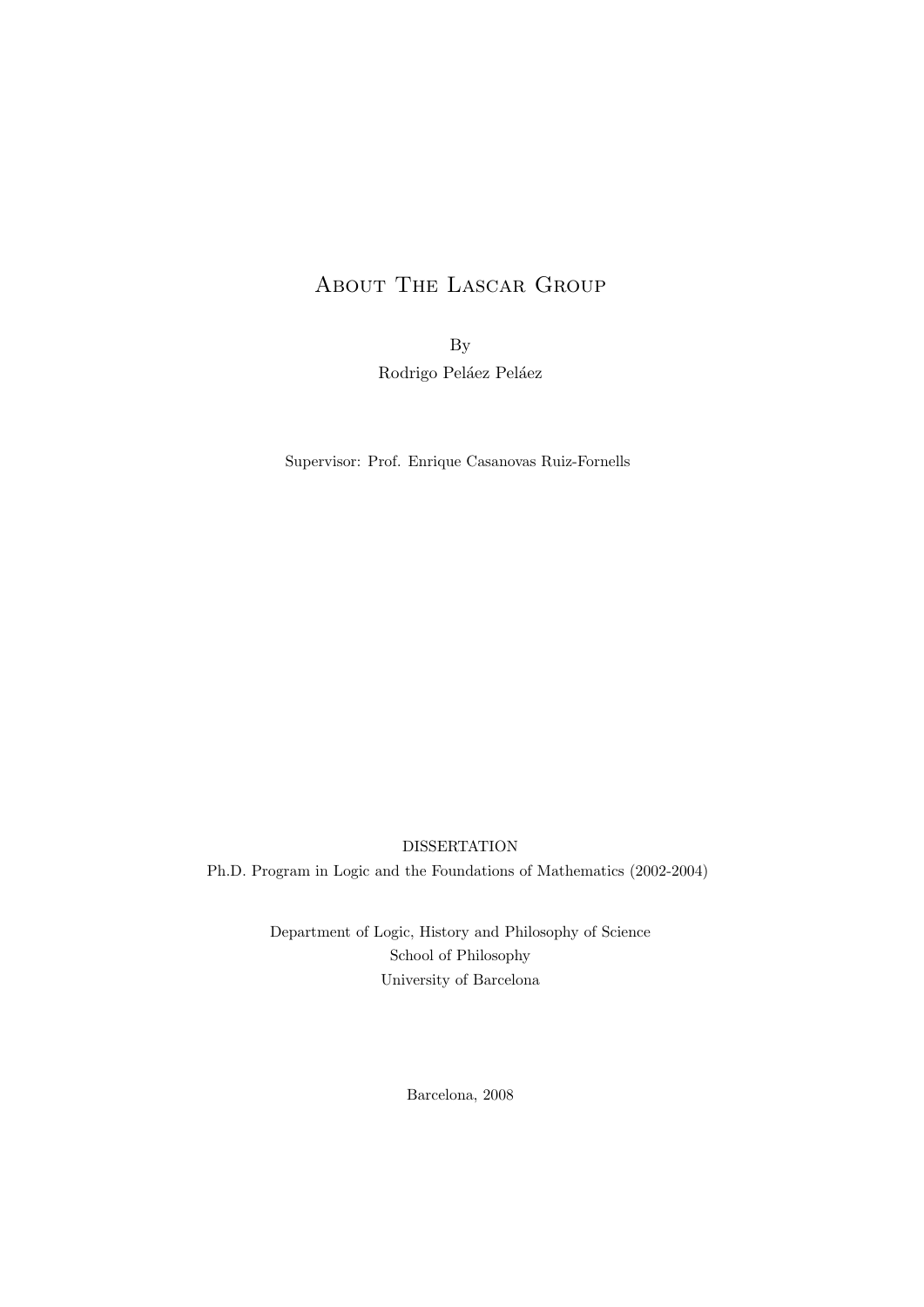To Enrique, Xavier and Alf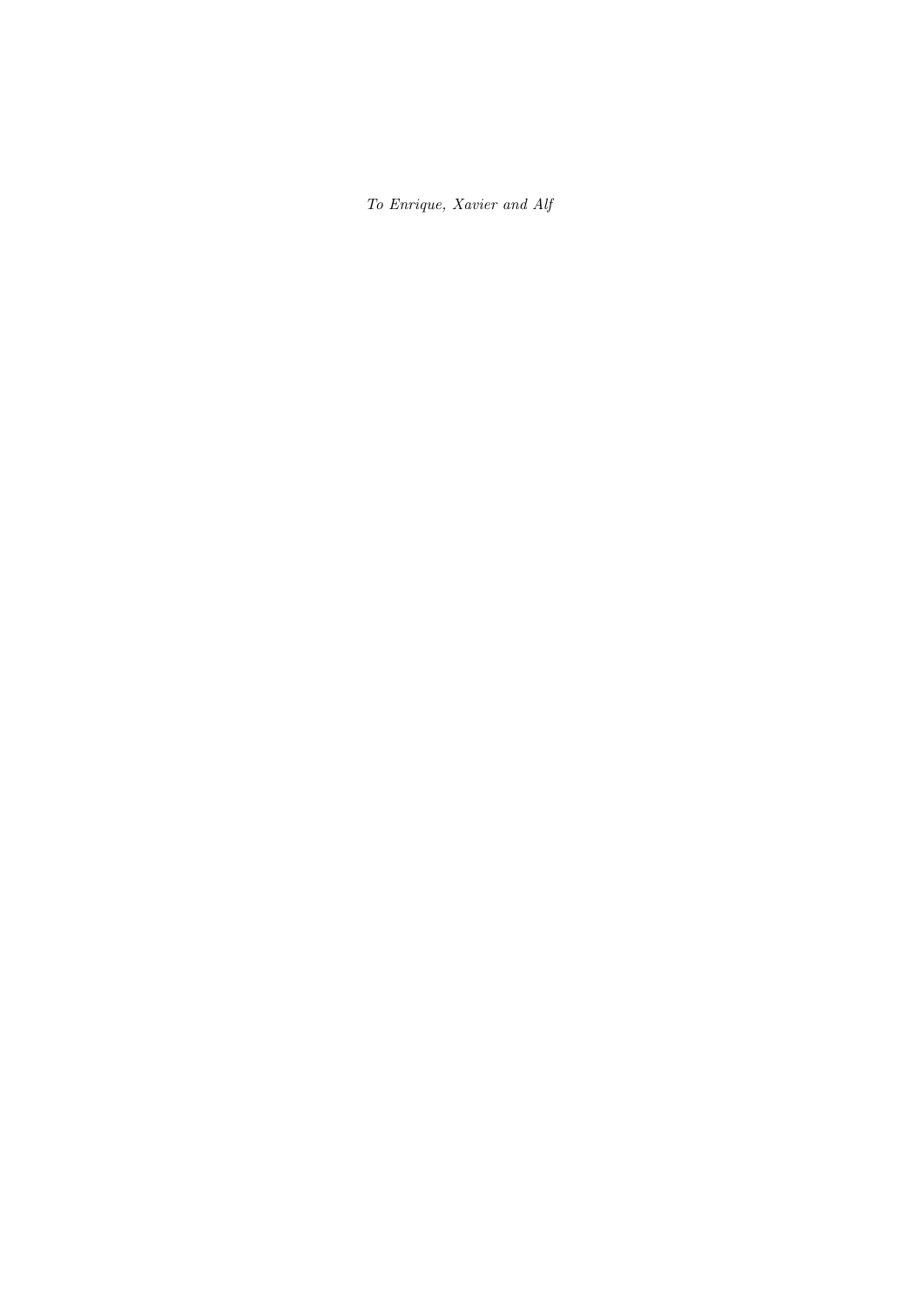## Acknowledgements

I am deeply grateful to Enrique Casanovas. It has been a pleasure to be guided by him throughout this years in such a constant and rigorous way; always dedicating lots of his time to my research and sharing his bright ideas and his love for Model Theory. It made the whole process an enjoyable adventure.

I also thank specially Prof. Newelski. The pure model-theoretical taste in his work has been an important fountain of inspiration for this thesis, and the time I spent close to him and his students in Wroclaw was crucial for my development in the field.

To some friends, thanks for their time and ideas. In order of appearance: Alf, José, Juan Francisco, Rafel, Javier, Silvia and Hans.

To Carmen and my family, thanks for believing there was something interesting in this work.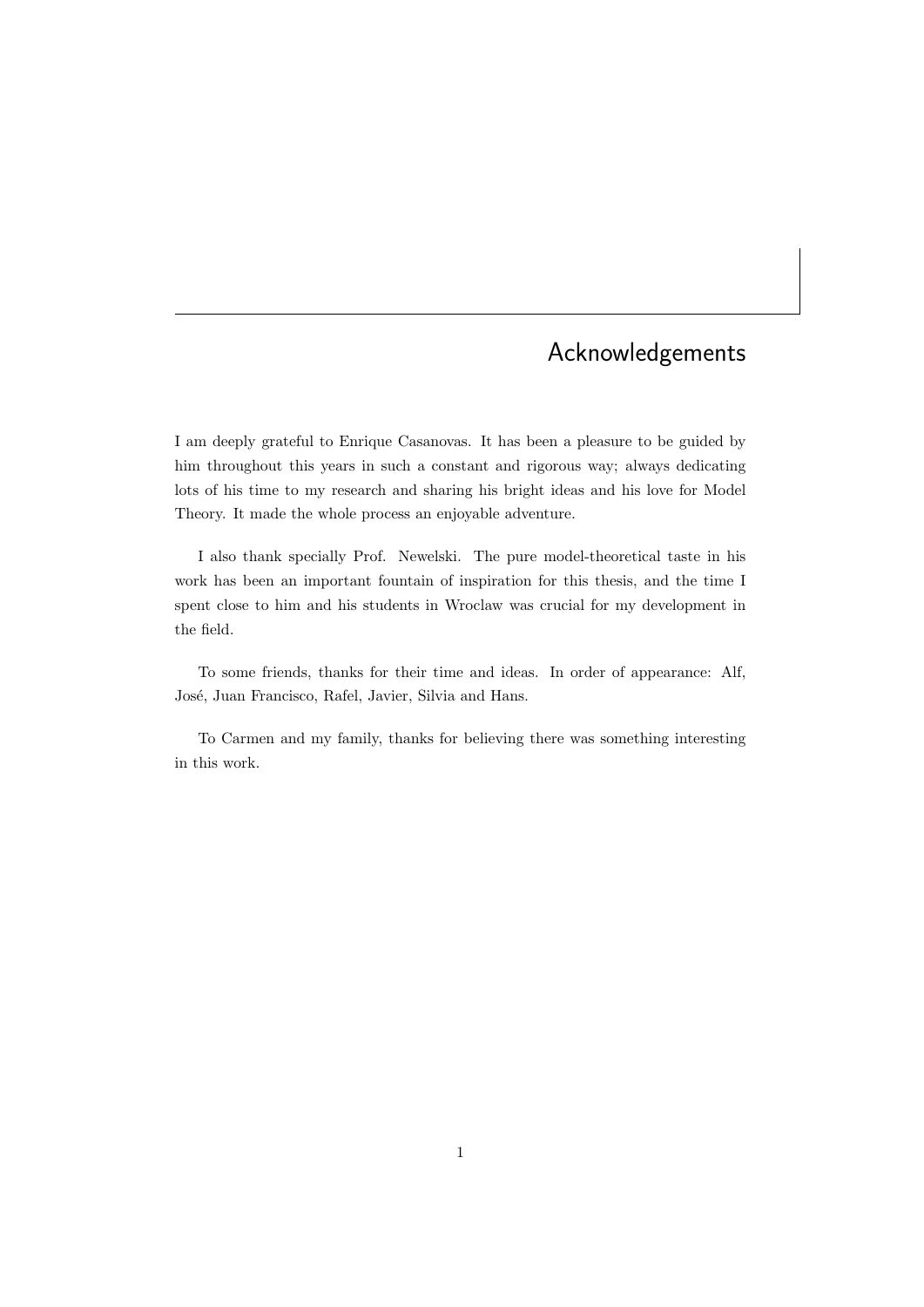## **Contents**

| Contents |                           | $\bf{2}$                                                                                |    |
|----------|---------------------------|-----------------------------------------------------------------------------------------|----|
|          | Introduction              |                                                                                         |    |
| 1        | <b>Background</b>         |                                                                                         | 6  |
|          | 1.1                       | The Lascar group and G-compactness. $\ldots \ldots \ldots \ldots \ldots \ldots$         | 6  |
|          | 1.2                       |                                                                                         | 8  |
|          | 1.3                       | Imaginaries, hyperimaginaries, and Galois correspondence                                | 9  |
|          | 1.4                       |                                                                                         | 12 |
| $\bf{2}$ |                           | Resplendent Models and the Lascar group                                                 |    |
|          | 2.1                       |                                                                                         | 16 |
|          | 2.2                       |                                                                                         | 17 |
|          | 2.3                       |                                                                                         | 18 |
|          | 2.4                       | $ T ^+$ -saturated strongly $ T ^+$ -homogeneous models                                 | 22 |
| 3        | G-compactness             |                                                                                         | 24 |
|          | 3.1                       | Non-G-compact theories $\ldots \ldots \ldots \ldots \ldots \ldots \ldots \ldots \ldots$ | 24 |
|          | 3.2                       | G-compactness of T does not imply G-compactness of $T_A$                                | 33 |
|          | 3.3                       | A new proof for the finite diameter of type-definable Lascar strong types               | 41 |
| 4        |                           | $\omega$ -categoricity                                                                  |    |
|          | 4.1                       |                                                                                         | 46 |
|          | 4.2                       | Proof of Theorem $4.1.1 \ldots \ldots \ldots \ldots \ldots \ldots \ldots \ldots \ldots$ | 47 |
|          | 4.3                       |                                                                                         | 50 |
|          | <b>Bibliography</b><br>56 |                                                                                         |    |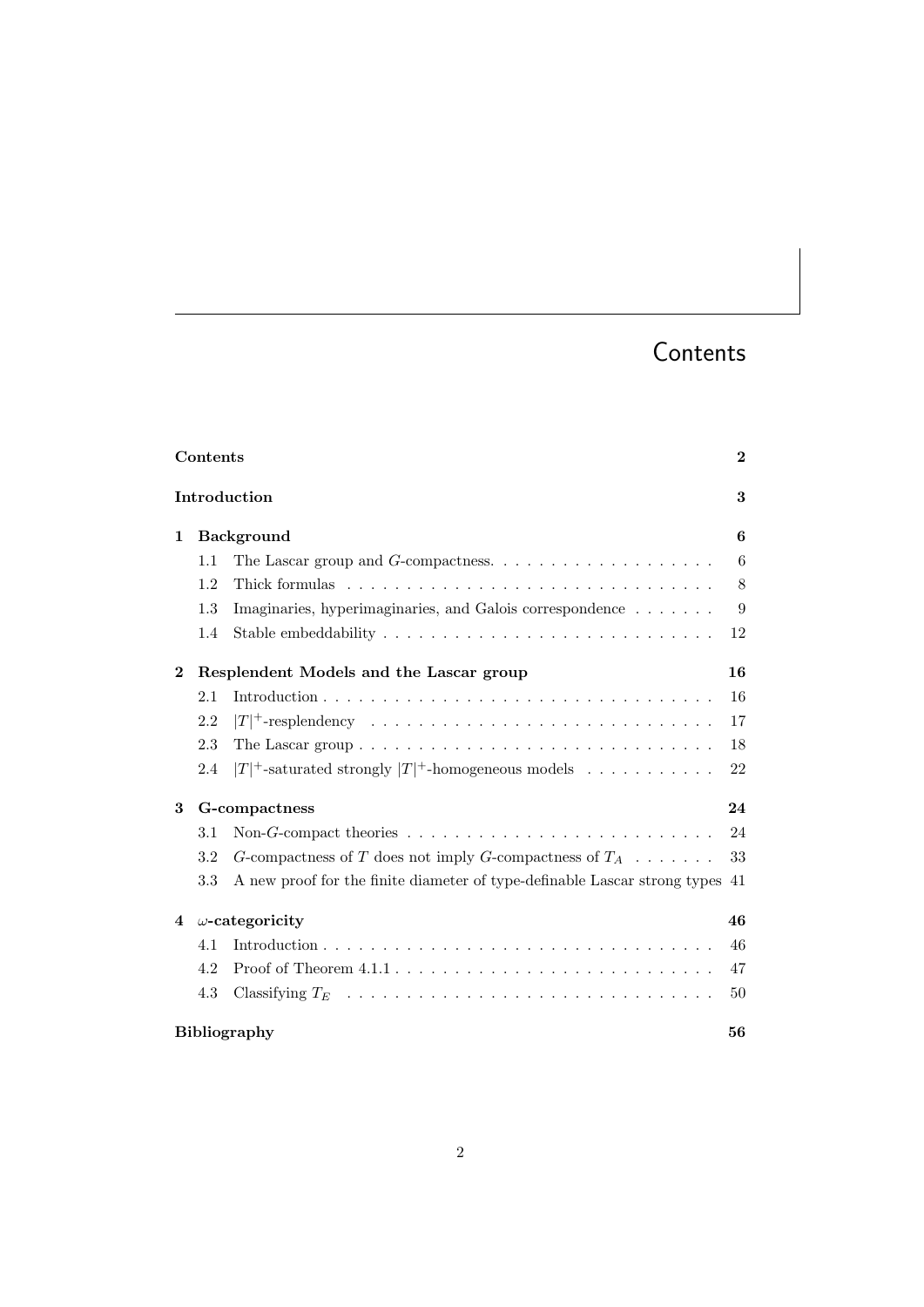## Introduction

This thesis is intended to provide the reader with new results about the Lascar group and the notion of G-compactness. Specifically we deal with the following three issues:

- The definition of the Lascar group without using saturated models. Instead of using saturated models whose existence depends on extra set theoretical assumptions, we work with  $|T|^+$ -resplendent models, which always exist.
- The non preservation of G-compactness under adding parameters to the language. It was an open question wether G-compactness was a robust property in this sense. We answer this question negatively offering examples of a theory T and a set of parameters A where T is G-compact over  $\emptyset$  but  $T_A$  is not.
- The existence of a one-sorted  $\omega$ -categorical non G-compact structure. Ivanov constructed in [10] a structure like this, and here we prove a more general theorem from which we can easily derive the result.

In [13] Lascar introduced the group  $Autf(N/A)$  of strong automorphisms of N over A. The quotient  $\text{Aut}(N/A)/\text{Aut}(N/A)$  is independent of the choice of N (for a big saturated model N and a small subset  $A \subseteq N$ ) and it is now called the Lascar *group over A.* Lascar showed in [13] that in the case of a very large class of theories, called by him G-compact, the group carries a compact Hausdorff topology. In the last decade the Lascar group has received a lot of attention, particularly because of its importance for simple theories and hyperimaginaries, and also because of the discovery of non G-compact theories. It is now known that the Lascar group is a compact (not necessarily Hausdorff) topological group for any first-order theory. In the case of the theory of an algebraically closed field it corresponds to the absolute Galois group over the field generated by A. In the first chapter we present some well known results about the Lascar group and we refer to [14], [4] and [25] for more details.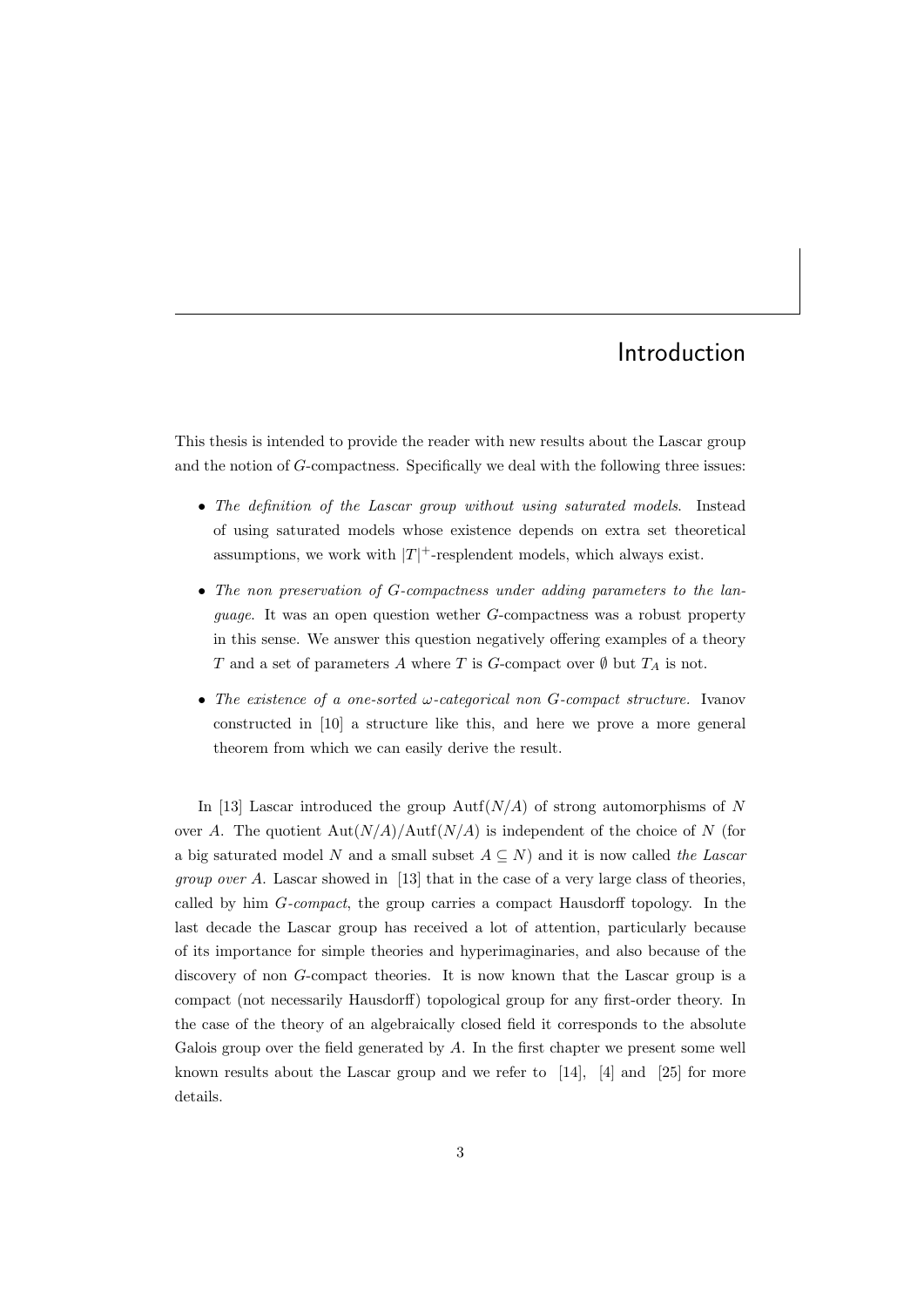In the second chapter we present the material from [5]. Working with the class of  $|T|$ <sup>+</sup>-resplendent models we obtain two main results: One indicates that  $Autf(N/A)$ can be characterized (similarly to what Lascar originally did working with saturated models) as the least very normal subgroup of Aut( $N/A$ ), we call it  $\Gamma(N/A)$ , which is its least normal subgroup closed under a more general conjugation that we call weak conjugation.

**(Theorem 2.3.11)** For any  $|T|$ <sup>+</sup>-resplendent model N and any  $A \subseteq N$  such that  $|A| \leq |T|$ ,  $\mathrm{Autf}(N/A) = \Gamma(N/A)$ .

The other one shows that we can define the Lascar group using  $|T|$ <sup>+</sup>-resplendent models.

**(Theorem 2.3.14)** For any  $|T|$ <sup>+</sup>-resplendent model N and any  $A \subseteq N$  such that  $|A| \leq |T|$ , Aut $(N/A)/$ Autf $(N/A)$  is independent of the choice of N.

The proofs are quite different than the ones by Lascar in [13]. We strongly use the properties of resplendency and avoid completely the use of ultraproducts. At the end of the chapter we show that these results also hold in the wider class of all  $|T|$ <sup>+</sup>-saturated and strongly  $|T|$ <sup>+</sup>-homogeneous models.

In the third chapter we deal with the notion of G-compactness. In section 3.1 we present the first examples of non G-compact theories obtained in [4], and we make use of them to build, in section 3.2, three examples of a theory  $T$  and a set of parameters  $A$ which illustrate the fact that G-compactness is not preserved under adding constants to the language. Having in mind that

([14], Remark 4.20) The following are equivalent:

- 1. T is G-compact (over A).
- 2.  $\stackrel{\text{L}}{=}$   $A = \stackrel{\text{KP}}{=}$  A (even for infinite tuples).
- 3.  $\equiv_{A} = \equiv_{A}$  for finite tuples and Autf( $\mathfrak{C}/A$ ) is closed in Aut( $\mathfrak{C}/A$ ) (with the pointwise topology),

the set of counterexamples is complete in the sense that the equality  $\frac{L}{=}A=\mathbb{E}_A^P$  for finite tuples is preserved from  $T$  to  $T_A$  in the first to examples, but not in the third one. Section 3.3 is dedicated to give a new proof of a result originally proved by Newelski in [16]:

(Corollary 3.3.7) ([16], Corollary 1.8 ) Type-definable Lascar strong types have finite diameter.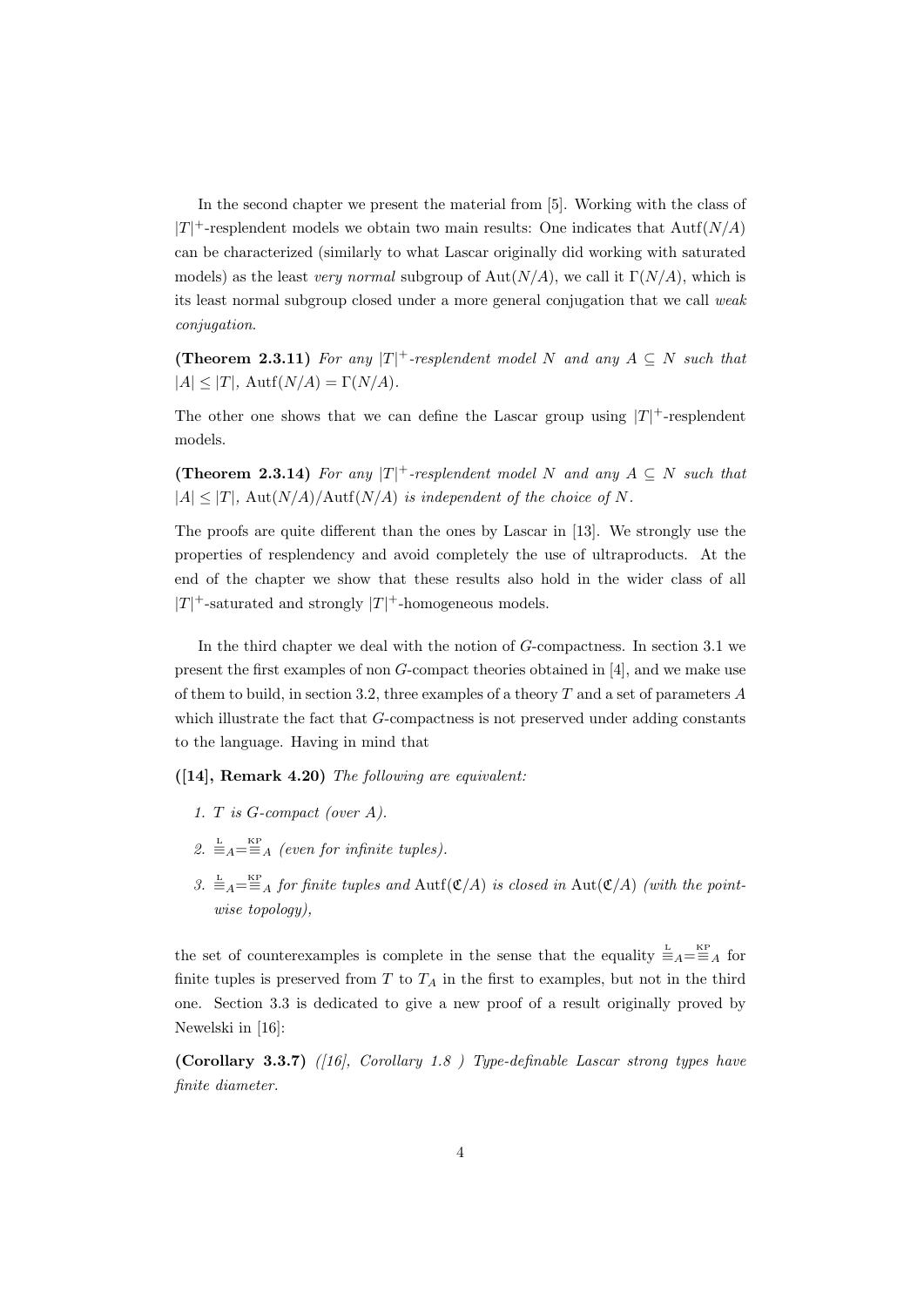In the proof we make use of the notions of  $c$ -free and weakly  $c$ -free extensions introduced also by Newelski in [17].

In the last chapter we tackle the problem of the existence of a one-sorted  $\omega$ categorical non G-compact structure. We derive its existence from one of the examples of non G-compact theories presented in [4] and the following general theorem that we prove in section 4.2.

(Theorem 4.1.1) Let  $T'$  be a many-sorted  $\omega$ -categorical theory with countably many sorts. Then there is a one-sorted  $\omega$ -categorical theory  $T^*$  in which  $T'$  is stably embeddable.

For the proof of this theorem we make use of a theory that we call  $T_E$  in the language of infinitely many equivalence relations. This theory is interesting on its own from the Shelah's classification point of view. In particular we prove that  $T_E$  is not simple (Theorem 4.3.4) and does not have  $SOP_1$  (Theorem 4.3.5).

Finally, let us set some conventions on notation and terminology. In general, T will denote an arbitrary complete first-order theory with infinite models. Usually its language will be  $\mathcal L$  and  $\mathfrak C$  will be its monster model, which we think of as a model whose universe is a proper class and which realizes any type over any subset. The existence of the monster model can be guaranteed in any theory and does not require any additional hypothesis. All models we consider will be elementary submodels of **C.** If M is a model and  $A \subseteq M$  is a set of parameters,  $\mathcal{L}(A)$  is the expanded language with names for all elements of A;  $M_A$  is the standard expansion of M to  $\mathcal{L}(A)$  where every element of A has its corresponding name, and  $T_A = Th(M_A)$  is its first-order theory. An A-automorphism of a model  $M \supseteq A$  is an automorphism f of M which is the identity on  $A$ . It is also called an automorphism of  $M$  over  $A$ . The group of all A-automorphisms of M is denoted Aut $(M/A)$ . When we speak of the type  $tp(M/A)$ of a model M over a set  $A$ , we implicitly assume an enumeration of the model  $M$ . By  $qftp(a/A)$  we denote the quantifier free type of a over a A, and sometimes we write it with a subindex qftp<sub>M</sub>(a/A), or even qftp<sub>C</sub>(a/A), to make clear (if necessary) what is the model or the language in which the type is considered.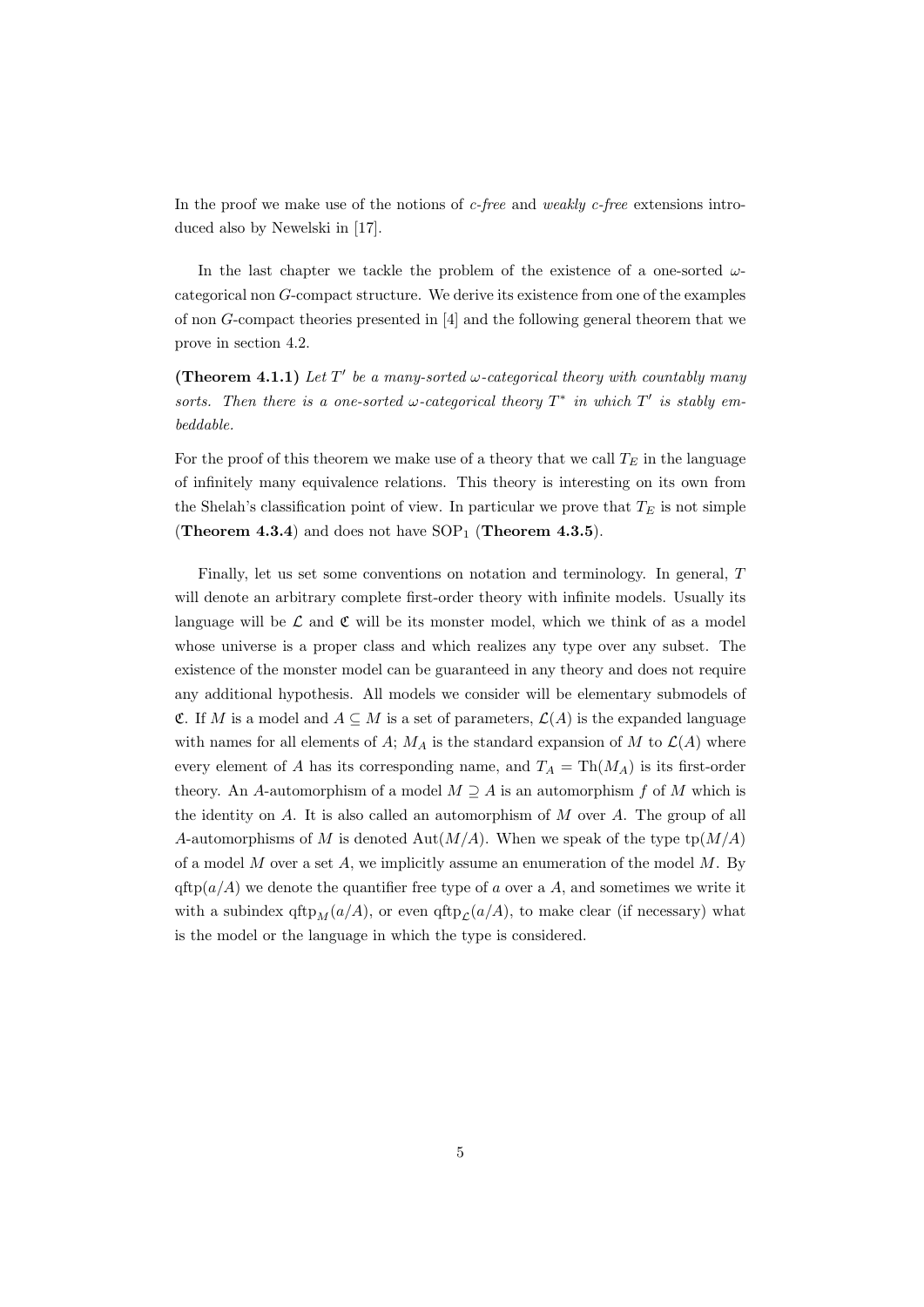# 1

## Background

#### 1.1 The Lascar group and G-compactness.

In this section we recall some well known facts about the Lascar Group, Lascar strong types and G-compactness. Let T be a complete first order theory in a language  $\mathcal L$ and let  $\mathfrak C$  be its monster model. In [13], Lascar introduced the following groups for a given set of parameters  $A \subseteq \mathfrak{C}$ :

- 1. Autf $(\mathfrak{C}/A)$ , the Lascar strong automorphisms (over A), which is the (normal) subgroup of  $Aut(\mathfrak{C}/A)$  generated by  $\bigcup$  $A \subseteq M \prec \mathfrak{C}$  $\mathrm{Aut}(\mathfrak{C}/M).$
- 2. Gal<sub>L</sub> $(T_A)$ , the *Lascar (Galois) group of* T (over A), obtained as the quotient group  $Aut(\mathfrak{C}/A)/Autf(\mathfrak{C}/A).$

As we will see in the next chapter, it is not necessary to work within the monster model; it is enough to assume that  $\mathfrak C$  is  $|T|^+$ -saturated and strongly  $|T|^+$ homogeneous. Lascar showed in [13] that in the case of a very large class of theories, called by him  $G$ -compact,  $Gal<sub>L</sub>(T<sub>A</sub>)$  carries a compact Hausdorff topology. Later he found that in general, as Ziegler shows in [25],  $Gal<sub>L</sub>(T<sub>A</sub>)$  is a quasicompact (compact but not necessarily Hausdorff) topological group for any first-order theory, even in a non G-compact one. We describe briefly the topology presented there (to simplify notation, let  $A = \emptyset$ .

**Lemma 1.1.1.** ([25], Lemma 1) Let M, N enumerate two small (of cardinality  $|T|$ ) submodels  $\mathfrak C$  and let  $f \in \text{Autf}(\mathfrak C)$ . The class of f in  $\text{Gal}_L(T)$  is determined by the type of  $f(M)$  over N.

If we fix two enumerations  $M, N$  of two small submodels of  $\mathfrak{C}$ , we can define a surjective map  $\mu$  from Aut( $\mathfrak{C}$ ) to  $S_M(N) = \{ \text{tp}(M'/N) : M' \equiv M \}$  sending every  $f \in \text{Aut}(\mathfrak{C})$ to the type tp( $f(M)/N$ ). By the previous result, the quotient map from  $Aut(\mathfrak{C})$  to  $Gal_{L}(T)$  factors through  $\mu$ :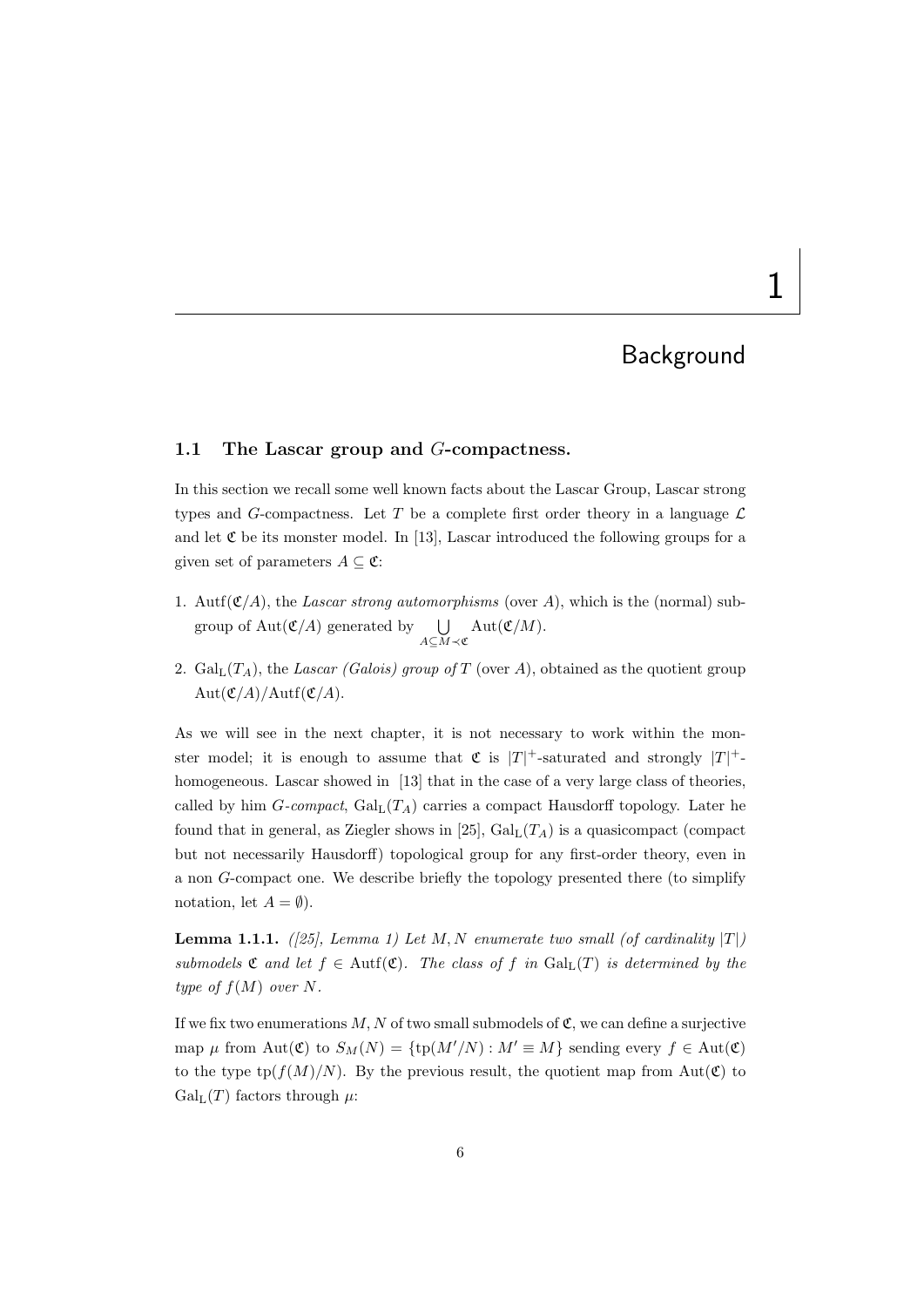$$
Aut(\mathfrak{C}) \xrightarrow{\mu} S_M(N) \xrightarrow{\nu} Gal_L(T)
$$

Since  $S_M(N)$  is a closed subspace of  $S_{|T|}(N)$ , it is a boolean space. Gal<sub>L</sub>(T) is endowed with the quotient topology with respect to  $\mu$ , i.e., a subset  $C \subseteq \text{Gal}_{\text{L}}(T)$  is closed iff  $\nu^{-1}(C)$  is closed in  $S_M(N)$ . This definition does not depend on the choice of M and N, and with this topology  $Gal<sub>L</sub>(T)$  becomes a quasicompact group ([25], Lemma 10). In the case  $Gal_{L}(T_{A})$  is Hausdorff we say that that the theory T is G-compact (over A). Lascar showed in [13] that stable theories are G-compact and asked if there were any non G-compact theories. Some years later, Kim and Pillay  $([11],[12])$  showed that simple theories were also G-compact, and the first examples of non G-compact theories were given in [4].

We say that two tuples (possibly infinite) of the same length  $a, b \in \mathfrak{C}$  have the same Lascar strong type over A, and we denote it by  $a \stackrel{L}{=} A b$ , if they lie in the same orbit under Autf( $\mathfrak{C}/A$ ). The relation  $\equiv_A^L$  on tuples of a fixed length  $\kappa$  ( $\kappa \leq |T|$ ) is clearly A-invariant and bounded (boundedly many classes) since, by the previous lemma,  $\left|\mathfrak{C}^{\kappa}/\frac{L}{m}\right| \leq |S_{|T|+|A|}(N)| \leq 2^{|T|+|A|}$ . Moreover,  $\frac{L}{m}$  is precisely the finest bounded A-invariant equivalence relation on tuples of  $\mathfrak C$  of a fixed length ([12], proposition 5.4).

There is also the notion of the finest bounded type-definable (over  $A$ ) equivalence relation. Given two tuples (possibly infinite) of the same length  $a, b \in \mathfrak{C}$ , we say that they have the same Kim-Pillay type over A, and we denote it by  $a \equiv_A b$ , if  $a, b$  are related under every type-definable (over A) bounded equivalence relation on tuples of the appropriate length. The next result is known from [11], [12] and [14].

**Fact 1.1.2.** ( $\begin{bmatrix} 14 \end{bmatrix}$ , Remark 4.20) The following are equivalent:

- 1. T is G-compact (over A).
- 2.  $\stackrel{\text{L}}{=}$   $A = \stackrel{\text{KP}}{=}$  A (even for infinite tuples).
- 3.  $\equiv_A = \equiv_A$  for finite tuples and Autf( $\mathfrak{C}/A$ ) is closed in Aut( $\mathfrak{C}/A$ ) (with the pointwise topology).

There is also another useful characterization of G-compactness. For a given set of parameters  $A \subseteq \mathfrak{C}$ , define a distance function  $d_A$  on tuples of  $\mathfrak{C}$  of a fixed length (possibly infinite) by letting  $d_A(a, b)$   $(a \neq b)$  be the minimal natural number n (if it exists) such that for some  $a_0 = a, a_1, \ldots, a_n = b$  tuples of  $\mathfrak C$  of the same length,  $a_i, a_{i+1}$  can be extended to an infinite A-indiscernible sequence for every  $i < n$ . If no such *n* exists, then set  $d_A(a, b) = \infty$ , and if  $a = b$ , set  $d(a, b) = 0$ .

**Lemma 1.1.3.** ([25], Lemma 6 and 7) Let  $A \subseteq \mathfrak{C}$ , and  $a, b \in \mathfrak{C}$  tuples of the same length.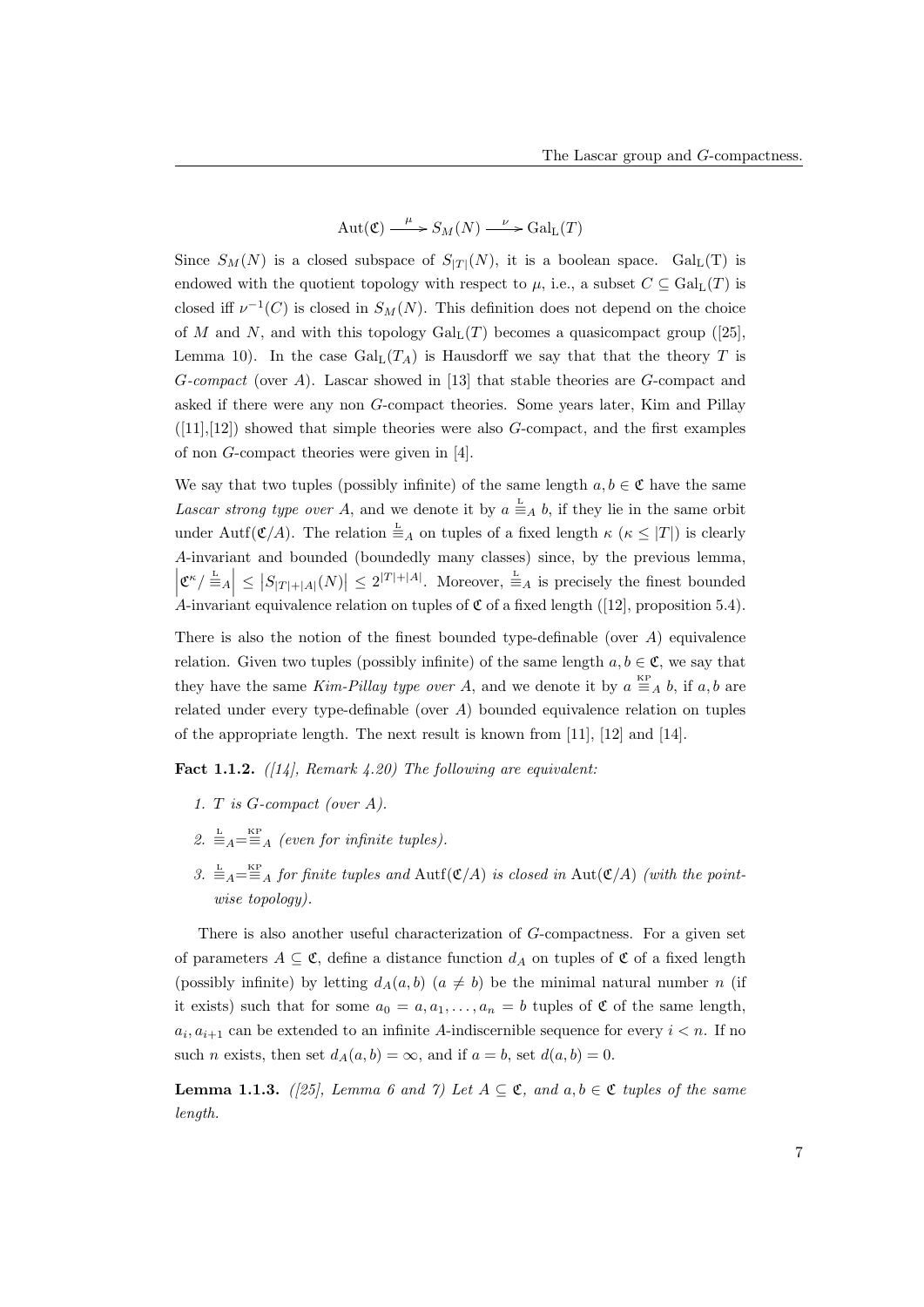- 1. If  $a, b$  can be extended to an infinite A-indiscernible sequence, then there is a model M  $(A \subseteq M)$  such that  $a \equiv_M b$ .
- 2. If  $a \equiv_M b$  for some model  $A \subseteq M$ , then there is  $c \in \mathfrak{C}$  (of the same length) such that  $a, c$  and  $b, c$  can both be extended to infinite A-indiscernible sequences.

From this result we know that if the tuples  $a, b$  have the same type over a model containing A, then  $d_A(a, b) \leq 2$ . Moreover, we can easily see that for tuples  $a, b$  of  $\mathfrak{C}$ ,  $a \stackrel{\mathsf{L}}{=}{}_{A} b \Leftrightarrow d_{A}(a, b) < \infty.$ 

Assume that a is a tuple of  $\mathfrak C$  and consider  $X = \left\{ a' \in \mathfrak C : a' \stackrel{\mathbb{L}}{=} A \mid a \right\}$ , the Lascar strong type of a over A. Let  $\text{diam}_A(X)$ , the A-diameter of X, be the supremmum of  $d_A(a, b)$ , for  $b \in X$ . In [16], Newelski proves the following criterion for G-compactness.

**Theorem 1.1.4.** ([16], Corollary 1.9) T is G-compact over A iff there is a finite bound for the A-diameters of Lascar strong types (of any length) over A.

Regarding unstable theories, from the following fact we know that o-minimal theories are also G-compact.

**Fact 1.1.5.** ([25], Lemma 24) Every automorphism of a big saturated o-minimal structure is Lascar strong.

The Lascar group has received a lot of attention in the last decade, particularly because of its importance for simple theories and hyperimaginaries and because of the discovery of non G-compact theories presented for the first time in [4].

#### 1.2 Thick formulas

Let  $x, y$  be finite tuples of variables of the same length. We say that a formula  $\varphi(x, y)$  is thick if it is symmetric and there is a finite k for which there is no sequence  $(a_i : i < k)$  such that  $\neg \varphi(a_i, a_j)$  for all  $i < j < k$ . For any set A and sequences of variables (possibly infinite) of the same length, the set of all thick formulas over  $A$  in (finite subtuples of) the variables  $x, y$ , is denoted by  $nc_A(x, y)$ , and for any natural number  $n > 1$ , nc<sub>A</sub><sup>n</sup>(x, y) denotes the type

$$
\exists y_1, \ldots y_{n-1}(\mathrm{nc}_A(x, y_1) \wedge \mathrm{nc}_A(y_1, y_2) \wedge \cdots \wedge \mathrm{nc}_A(y_{n-1}, y))
$$

If  $\varphi(x, y)$  and  $\theta(x, y)$  are thick formulas, then  $\varphi(x, y) \vee \theta(x, y)$  is thick and using Ramsey's theorem one can see that  $\varphi(x, y) \wedge \theta(x, y)$  is also thick.

It's worth noting that any type-definable bounded equivalence relation E (on tuples of possibly infinite length) can be defined by

$$
E(x, y) \Leftrightarrow \bigwedge_{i \in I} E_i(x, y)
$$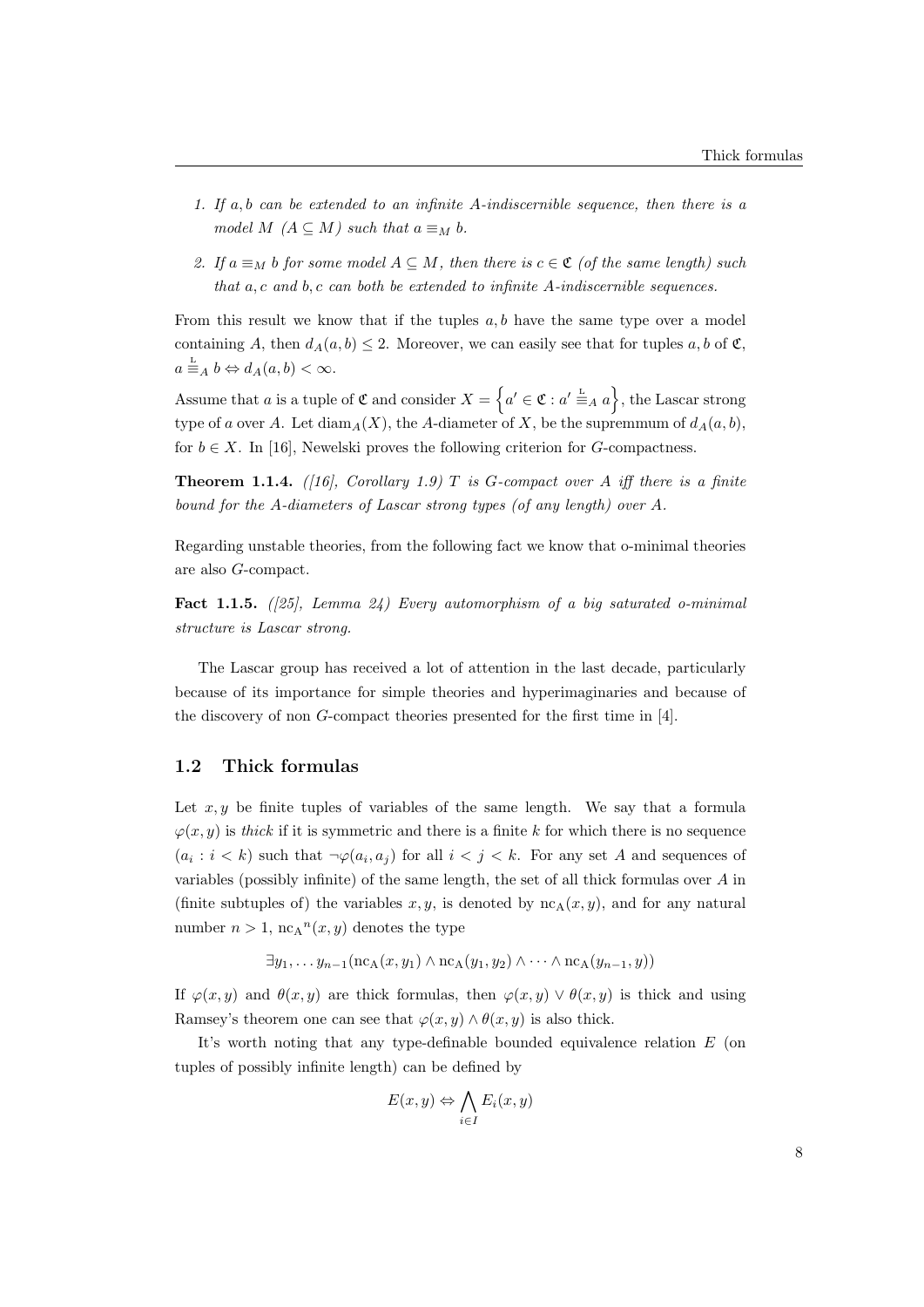for some index set I, where each  $E_i(x, y)$  is again a type-definable bounded equivalence relation which can be defined by

$$
E_i(x, y) \Leftrightarrow \bigwedge_{n < \omega} \theta_n^i(x, y),
$$

where each  $\theta_n^i(x, y)$  is a thick formula. By compactness we may assume, moreover, that for all  $n < \omega$ ,

$$
\theta^i_{n+1}(x,z) \wedge \theta^i_{n+1}(z,y) \vdash \theta^i_n(x,y).
$$

**Lemma 1.2.1.** ([25], Lemma 6) For any  $a, b \in \mathfrak{C}$ ,  $\models nc_A(a, b)$  if and only if a, b can be extended to an infinite A-indiscernible sequence.

By the previous lemma and lemma 1.1.3, we see that  $\frac{L}{=}$  is just the transitive closure of the type-definable relation  $nc_A(x, y)$ , and therefore it is defined by the infinite disjunction  $\bigvee$  nc<sub>A</sub><sup>n</sup>(x, y). Making use of the Independence Theorem over a model for simple theories ([12], Theorem 3.5), one can show the following fact.

**Fact 1.2.2.** ([11], Proposition 13) Let T be simple. Then  $a \stackrel{L}{=} A$  b if and only if  $d_A(a, b) \leq 2.$ 

This shows, in particular, that simple theories are G-compact and  $\frac{L}{=}$ <sub>A</sub> is typedefinable over A by the type  $\exists z \, (\mathrm{nc}_A(x, z) \land \mathrm{nc}_A(z, y)).$ 

## 1.3 Imaginaries, hyperimaginaries, and Galois correspondence

As usual, let T be a complete first order theory and  $\mathfrak C$  its monster model. For any set  $A \subset \mathfrak{C}$ , an A-imaginary is the class  $[a]_E$  of a finite tuple  $a \in \mathfrak{C}^n$  under an A-definable equivalence relation E on  $\mathfrak{C}^n$  for some  $n \in \omega$ . An *imaginary* is just a  $\emptyset$ -imaginary. Shelah introduced imaginaries and the imaginary universe  $\mathfrak{C}^{\text{eq}}$  in [19] to prove the existence of canonical basis for stationary types in stable theories. In [15], Makkai proposed to construct  $\mathfrak{C}^{eq}$  as a many-sorted structure and this became the usual way to represent it. For every Ø-definable equivalence relation  $E(x_1, \ldots, x_n, y_1, \ldots, y_n)$ on  $\mathfrak{C}^n$ , he added a new sort  $\mathfrak{C}^n/E$  and a new function symbol  $\pi_E$  to the language  $\mathcal L$  for the projection  $\mathfrak C \to \mathfrak C^n / E$ . The elements of  $\mathfrak C$ <sup>eq</sup> are precisely the *imaginary* elements.  $T<sup>eq</sup>$  denotes the complete theory of  $\mathfrak{C}^{eq}$  in the new language  $\mathcal{L}^{eq} = \mathcal{L} \cup$  $\{\pi_E : E$  is a Ø-definable equivalence relation and  $\mathfrak{C}^{eq}$  turns out to be the monster model of  $T<sup>eq</sup>$ .

**Lemma 1.3.1.** ([24], Lemma 1.2) For every  $\mathcal{L}^{eq}$ -formula  $\varphi(\overline{y}; x_1^{E_1}, \ldots, x_n^{E_n})$ , where  $\overline{y}$  is a tuple of variables of the real sort and, for each i, the variable  $x_i^{E_i}$  belongs to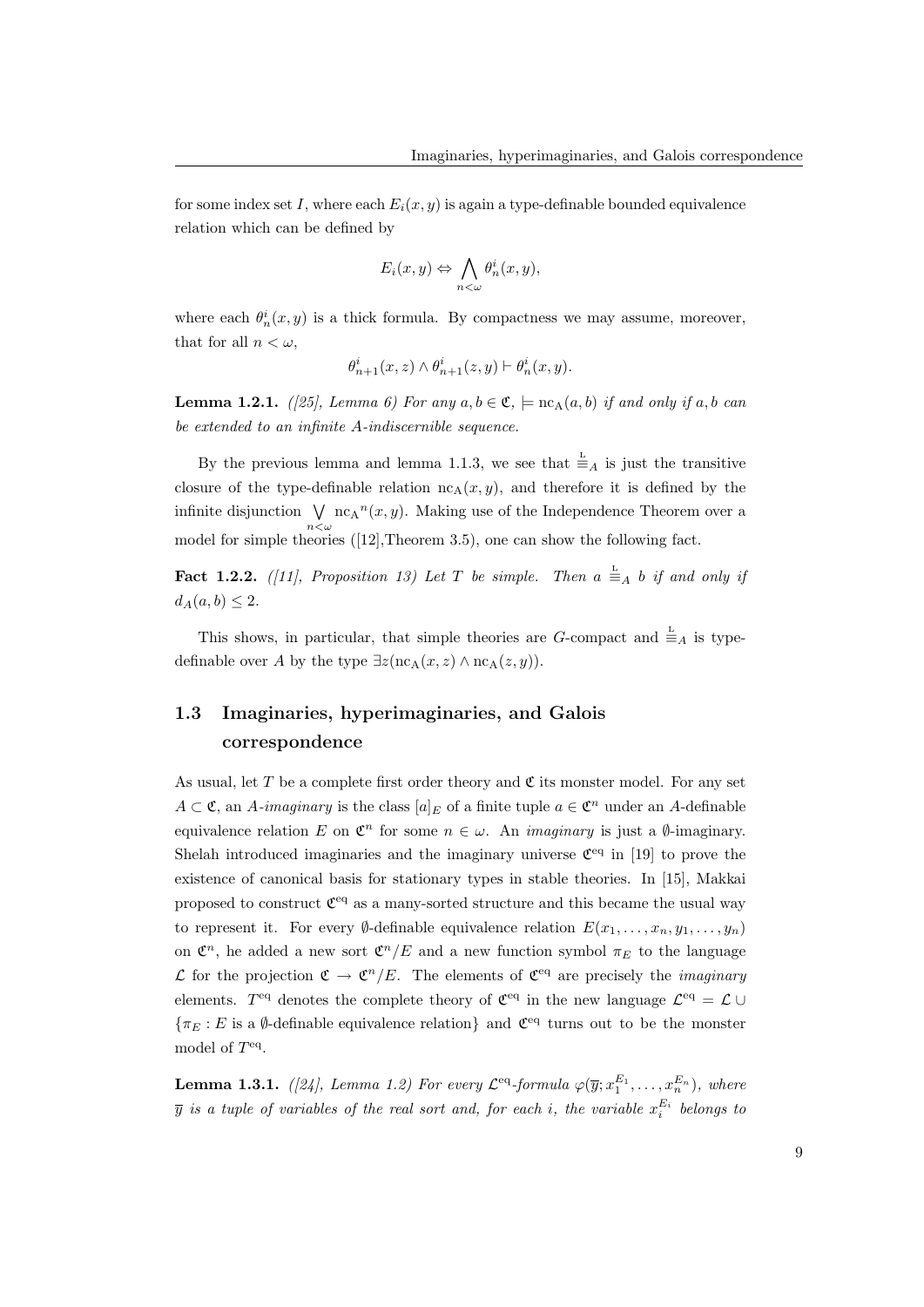the sort  $\mathfrak{C}^{n_i}/E_i$ , there is an  $\mathcal{L}$ -formula  $\psi(\overline{y}; \overline{y}_1, \ldots, \overline{y}_n)$  such that for arbitrary tuples  $\overline{a}, \overline{a}_1, \ldots, \overline{a}_n \in \mathfrak{C}$  of the appropriate length,

$$
\mathfrak{C}^{\text{eq}} \models \varphi(\overline{a}; \pi_{E_1}(\overline{a}_1), \ldots, \pi_{E_n}(\overline{a}_n)) \Leftrightarrow \mathfrak{C} \models \psi(\overline{a}; \overline{a}_1, \ldots, \overline{a}_n)
$$

From this fundamental result we can see that any automorphism  $f \in Aut(\mathfrak{C})$  extends uniquely to an automorphism  $f' \in \text{Aut}(\mathfrak{C}^{eq})$ . For any  $A \subseteq \mathfrak{C}$ , dcl<sup>eq</sup>(A) denotes the imaginary definable closure of  $A$ , i.e., the set

$$
\{e \in \mathfrak{C}^{\text{eq}} : |\{f(e) : f \in \text{Aut}(\mathfrak{C}^{\text{eq}}/A)\}| = 1\}
$$

of elements that are fixed by  $\text{Aut}(\mathfrak{C}^{eq}/A)$ , and  $\text{acl}^{eq}(A)$  denotes the *imaginary alge*braic closure of A, i.e., the set

$$
\{e \in \mathfrak{C}^{\text{eq}} : |\{f(e) : f \in \text{Aut}(\mathfrak{C}^{\text{eq}}/A)\}| < \omega\}
$$

of elements that have a finite orbit under  $Aut(\mathfrak{C}^{eq}/A)$ . We say that two tuples (possibly infinite) of the same length  $a, b \in \mathfrak{C}$  have the same strong type over  $A$   $(a \stackrel{\text{step}}{=} A b)$ if  $tp(a/acl<sup>eq</sup>(A)) = tp(b/acl<sup>eq</sup>(A)).$  Moreover, for finite tuples,  $a \stackrel{\text{step}}{=} A b$  if and only if  $\models E(a, b)$  for every A-definable finite equivalence relation E with finitely many classes. The *strong type of a over A* is just the type  $tp(a/acl<sup>eq</sup>(A))$  and it is denoted by  $\text{stp}(a/A)$ .

Similarly, for any set  $A \subseteq \mathfrak{C}$ , an A-hyperimaginary is an equivalence class  $[a]_E$ (for simplicity in notation just  $a_F$ ) of a sequence (possibly infinite) a of elements of  $\mathfrak C$  under a type-definable over A equivalence relation E. Clearly A-imaginaries are A-hyperimaginaries and a *hyperimaginary* is just a  $\emptyset$ -hyperimaginary.  $\mathfrak{C}^{\text{heq}}$  denotes the class of hyperimaginaries. If a is of the form  $a = (a_i : i < \alpha)$  for some ordinal  $\alpha$ , we say that  $\alpha$  is the length of the hyperimaginary  $a_E$ . Finitary hyperimaginaries are hyperimaginaries of finite length. We say that an automorphism  $f \in Aut(\mathfrak{C})$  fixes a hyperimaginary  $a_E$  if  $f(a_E) = a_E$ , that is,  $\models E(a, f(a))$ .

Let A be a class of hyperimaginaries. The hyperimaginary definable closure of A, denoted by  $dcl^{heq}(A)$ , is the class of all hyperimaginaries which are fixed by the automorphisms fixing pointwise A, that is,

$$
\operatorname{dcl}^{\operatorname{heq}}(A) = \left\{ e \in \mathfrak{C}^{\operatorname{heq}} : \left| \{ f(e) : f \in \operatorname{Aut}(\mathfrak{C}/A) \} \right| = 1 \right\}.
$$

The hyperimaginary algebraic closure of A, denoted by  $\text{acl}^{\text{heq}}(A)$ , is the class of all hyperimaginaries having a finite orbit under the group of all automorphisms fixing pointwise A, that is,

$$
\operatorname{acl}^{\operatorname{heq}}(A) = \left\{ e \in \mathfrak{C}^{\operatorname{heq}} : \left| \{ f(e) : f \in \operatorname{Aut}(\mathfrak{C}/A) \} \right| < \omega \right\}.
$$

10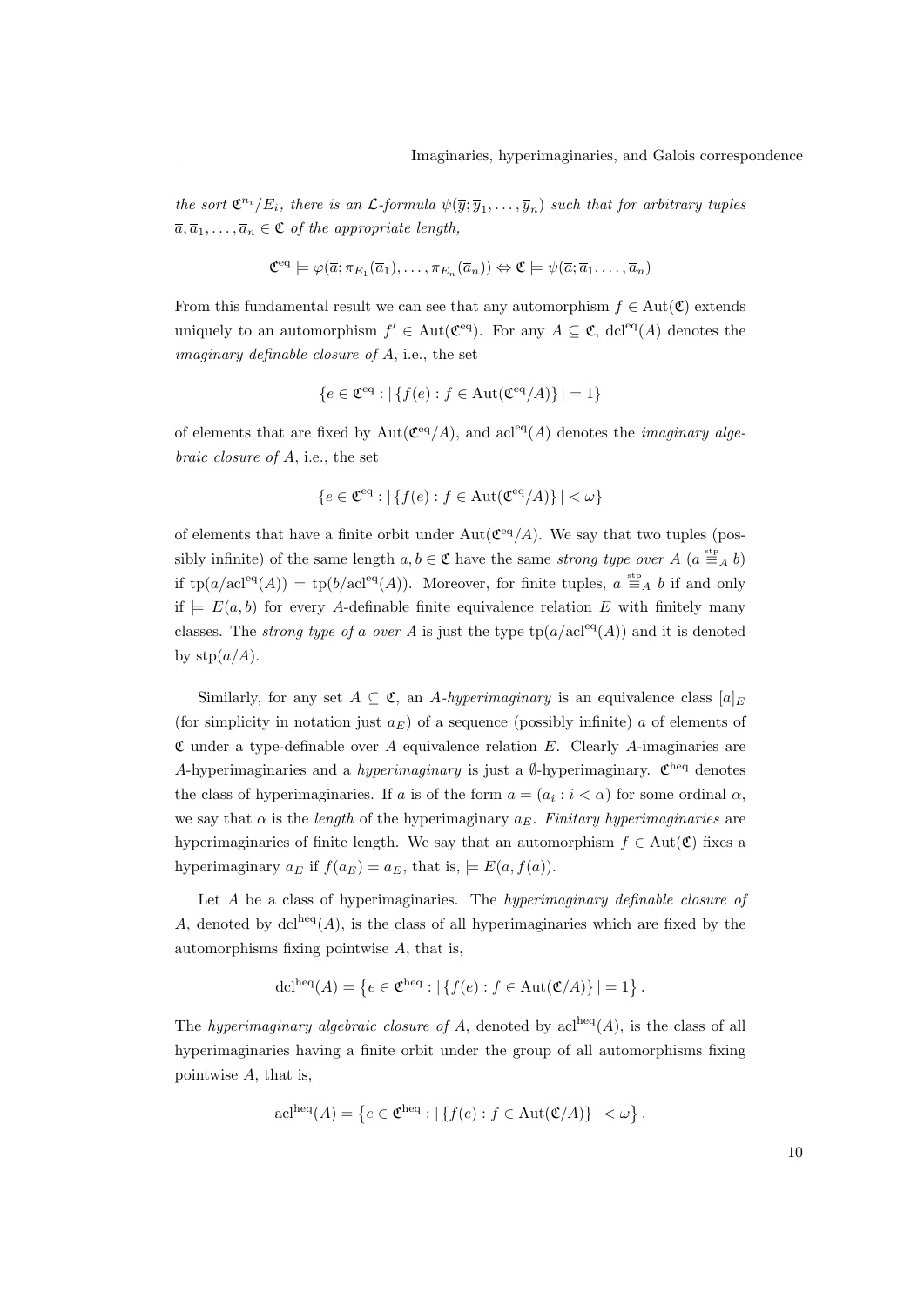And the bounded closure of A, denoted by  $\text{bdd}(A)$ , is the class of all hyperimaginaries having a bounded orbit under the group of all automorphisms fixing pointwise A, that is,

 $\mathrm{bdd}(A) = \{e \in \mathfrak{C}^{\mathrm{heq}} : |\{f(e) : f \in \mathrm{Aut}(\mathfrak{C}/A)\}| < |\mathfrak{C}|\}.$ 

If a is a sequence of hyperimaginaries,  $dcl^{heq}(a) = dcl^{heq}(A)$ , where A is the set enumerated by  $a$ . We say that two sequences of hyperimaginaries  $a, b$  are equivalent if dcl<sup>heq</sup>(a) = dcl<sup>heq</sup>(b). Using compactness one can easily check the following remark.

Remark 1.3.2. For any class of imaginaries A,

- 1.  $\mathfrak{C}^{\text{eq}} \cap \text{dcl}^{\text{heq}}(A) = \text{dcl}^{\text{eq}}(A)$ .
- 2.  $\mathfrak{C}^{\text{eq}} \cap \text{bdd}(A) = \mathfrak{C}^{\text{eq}} \cap \text{acl}^{\text{heq}}(A) = \text{acl}^{\text{eq}}(A).$

The following result follows immediately from Lemma 1.7. in [14].

**Lemma 1.3.3.** For any set of hyperimaginaries  $A$ , there are hyperimaginaries  $e, f$ such that  $\text{bdd}(A) = \text{dcl}^{\text{heq}}(e)$  and  $\text{acl}^{\text{heq}}(A) = \text{dcl}^{\text{heq}}(f)$ .

**Theorem 1.3.4.** ([14], Theorem 4.15) Let  $e \in \text{bdd}(\emptyset)$ . Then e is equivalent to some sequence of finitary bounded hyperimaginaries.

Let  $a_E, b_F$  be two hyperimaginaries where E, F are Ø-type-definable equivalence relations on sequences of elements of  $\mathfrak{C}$ , and let

$$
\Gamma = \{ \varphi(x, y) \in L : \exists a' E a, \exists b' F b, \models \varphi(a', b') \}.
$$

Define the type of  $a_E$  over  $b_F$  as the set of formulas

$$
\text{tp}(a_E/b_F) = \bigcup_{\varphi(x,y)\in\Gamma} \exists x'y'(E(x,x')\wedge F(b,y')\wedge \varphi(x',y')).
$$

It is a partial type over b, let's say  $\pi(x, b)$ , and the following properties can be easily checked.

**Remark 1.3.5.** Let  $a_E, b_F$  be two hyperimaginaries and  $\pi(x, b) = \text{tp}(a_E/b_F)$ .

- 1. For any  $b'Fb, \pi(x, b) \equiv \pi(x, b').$
- 2. For any  $a'Ea$ ,  $\models \pi(a',b)$ .
- 3. For any  $a'$ ,  $\models \pi(a',b)$  iff there is  $f \in Aut(\mathfrak{C}/b_F)$  such that  $f(a_E) = a'_E$ .

A complete type over a hyperimaginary  $e$  in the real variables  $x$  is a type of the form  $p(x) = \text{tp}(a/e)$ , where  $a \in \mathfrak{C}$  is a sequence of the length of x. It is a partial type but it is complete in the sense of the third point in the previous remark, i.e., for any  $a, b \models p(x)$ , there is some  $f \in \text{Aut}(\mathfrak{C}/e)$  such that  $f(a) = b$ .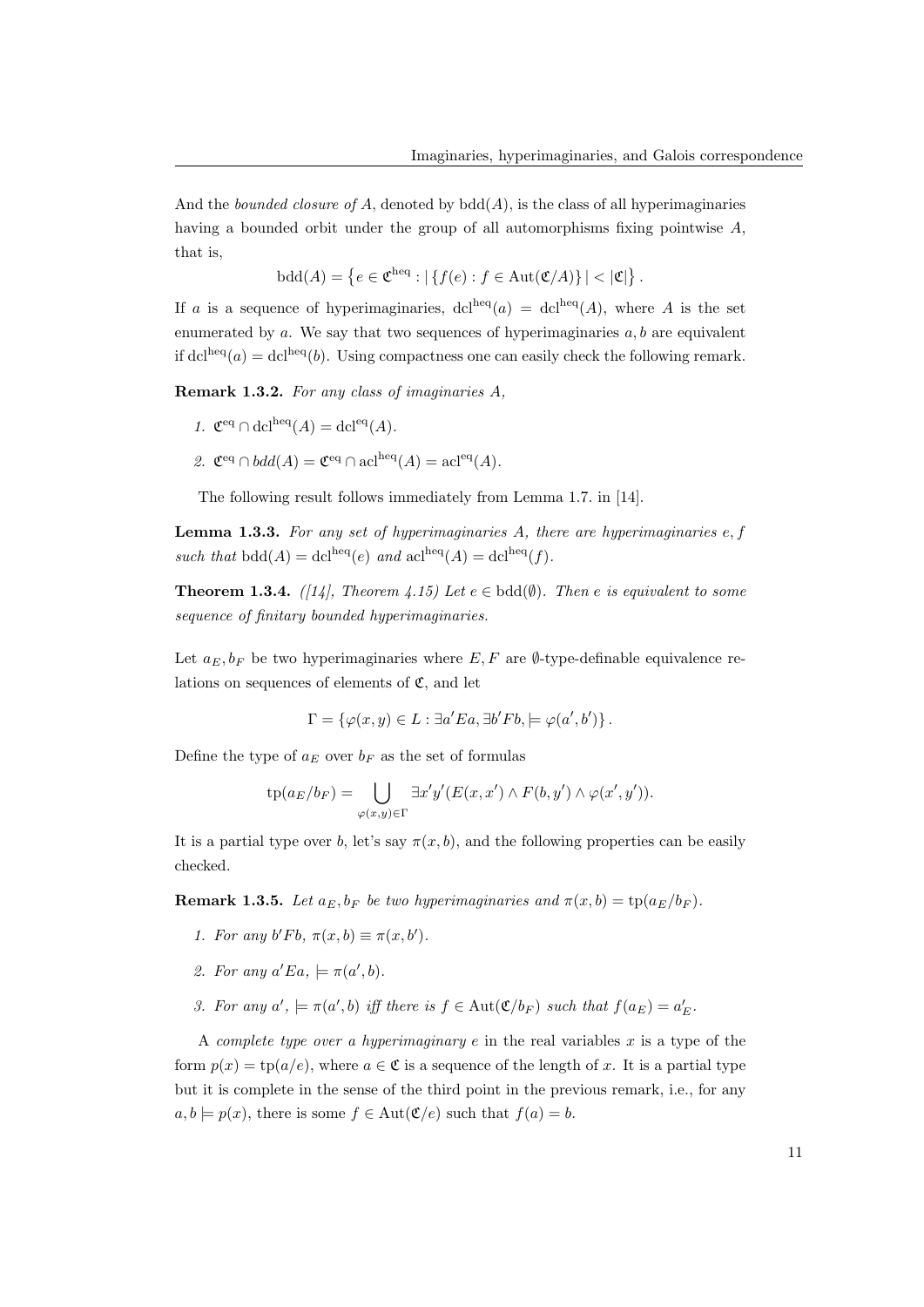Fact 1.3.6. ([6], Proposition 15.16) For any set  $A \subseteq \mathfrak{C}$  and tuples (possibly infinite)  $a, b \in \mathfrak{C}, a \stackrel{\text{KP}}{=} A b \text{ if and only if } tp(a/bdd(A)) = tp(b/bdd(A)).$ 

Fact 1.3.7.  $(114)$ , Remark 4.8) Gal<sub>L</sub>(T) acts on the set of bounded hyperimaginaries.

Now we can state the result which establishes a Galois correspondence between (definably closed) sets of hyperimaginaries and closed subgroups of  $Gal_{L}(T)$ .

**Theorem 1.3.8.** ([14], Corollary 4.16) There is a Galois correspondence between closed subgroups H of  $Gal_L(T)$  and definably closed sets A of finitary bounded hyperimaginaries:

- $H_A = \{ g \in \text{Gal}_{\mathbb{L}}(T) : g(a) = a \text{ for all } a \in A \}.$
- $A_H$  = the set of all finitary bounded hyperimaginaries a such that  $g(a) = a$  for all  $q \in H$ .

#### 1.4 Stable embeddability

In the last chapter we present some results that involve the notions of stably embedded sets and *stably embeddable* theories. In this section we present the basic material which will be needed.

Let T be a complete theory with monster model  $\mathfrak{C}$ , let p be a (partial) m-type over the empty set and  $P$  the set of of realizations of  $p$  in  $\mathfrak{C}$ , together with the structure induced from  $\mathfrak{C}$ , i.e., the 0-definable subsets of  $P^n$  are the traces on  $P^n$  of 0-definable subsets of  $\mathfrak{C}^{m \cdot n}$ . We say that P is *stably embedded* if for every  $n \in \omega$ , if  $D \subseteq \mathfrak{C}^{m \cdot n}$  is definable, then  $D \cap P^n$  is relatively definable with parameters from P. The following is another version, with its proof, of a result presented in the appendix of [7], and it can also be adapted to the case where  $P$  is a collection of sorts. We don't assume elimination of imaginaries and we allow the language to be arbitrarily large.

Lemma 1.4.1. The following conditions are equivalent:

- (1) For every a,  $tp(a/\text{dcl}^{\text{eq}}(a) \cap \text{dcl}^{\text{eq}}(P)) \vdash tp(a/P)$ .
- (2) For every a, there is a set  $P_0 \subseteq P$ ,  $|P_0| \leq |T| + |a|$ , such that  $tp(a/P_0) \vdash tp(a/P)$ .
- (3) For every a, there is a set  $P_1 \subseteq P$ ,  $|P_1| \leq |T| + |a|$ , such that  $tp(a/acl(P_1))$   $\vdash$  $tp(a/P)$ .
- (4) For every a,  $tp(a/P)$  is definable over some  $P_0 \subseteq P$ ,  $|P_0| \leq |T| + |a|$ .
- (5) P is stably embedded.
- (6) Every automorphism of P lifts to an automorphism of  $\mathfrak{C}$ .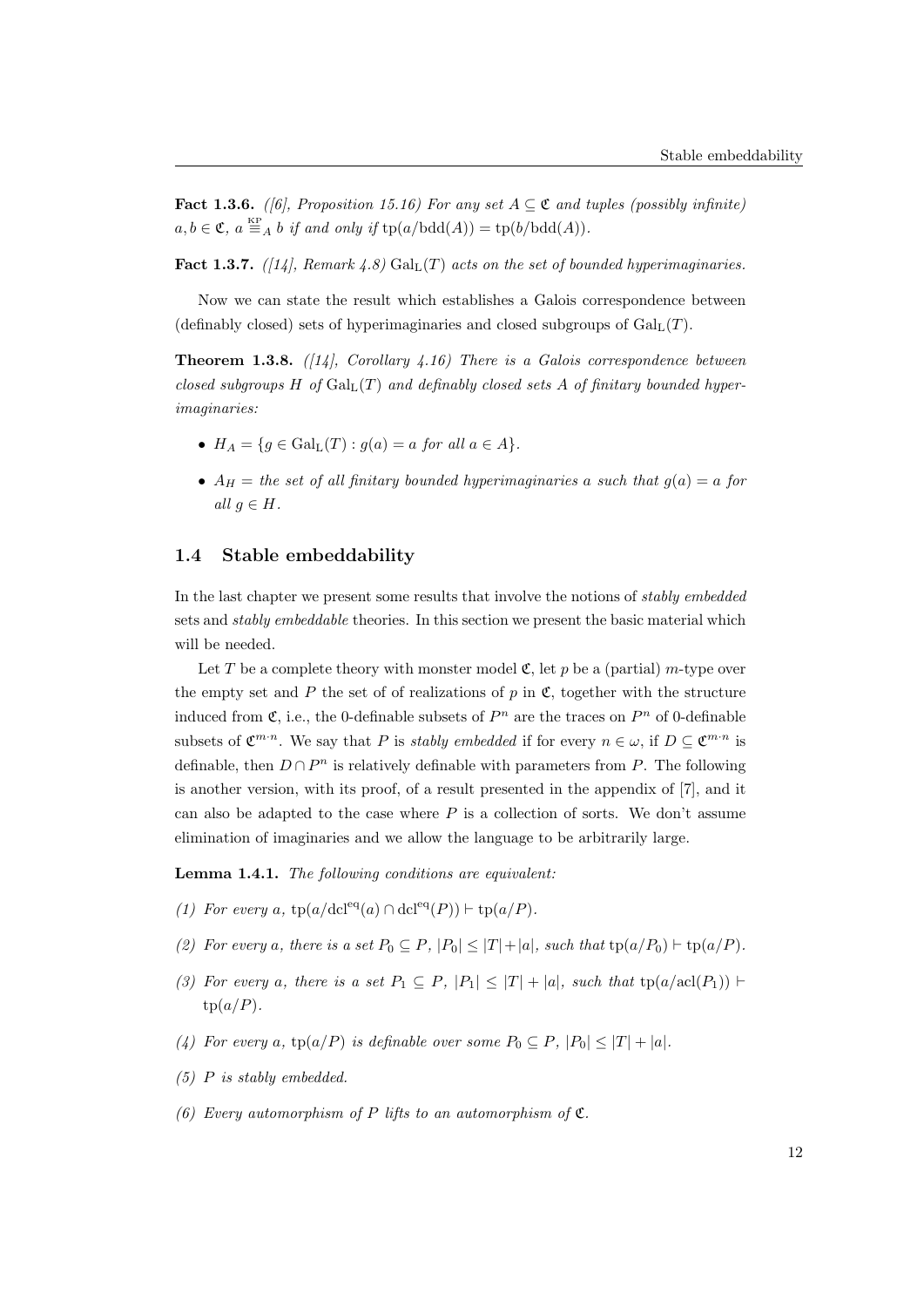*Proof.* (1)  $\rightarrow$  (2). For each  $x \in \text{dcl}^{eq}(a) \cap \text{dcl}^{eq}(P) = B$ , let  $B_x$  be a finite subset of P, such that  $x \in \text{dcl}^{\text{eq}}(B_x)$ . Let  $P_0 = \bigcup$  $\bigcup_{x \in B} B_x$ . Observe that  $P_0$  has the desired cardinality and  $\text{dcl}^{\text{eq}}(a) \cap \text{dcl}^{\text{eq}}(P) \subseteq \text{dcl}^{\text{eq}}(P_0)$ , thus, by assumption,

$$
\text{tp}(a/P_0) \vdash \text{tp}(a/\text{dcl}^{\text{eq}}(P_0)) \vdash \text{tp}(a/\text{dcl}^{\text{eq}}(a) \cap \text{dcl}^{\text{eq}}(P)) \vdash \text{tp}(a/P).
$$

 $(3) \rightarrow (4)$ . Let  $\varphi(x, y)$  be a formula, and let  $P_1$  be given by (3). We will first see that  $\text{tp}(a/P) \restriction \varphi$  has a definition over  $\text{acl}(P_1)$ . By assumption, we know that

$$
p(y_1) \cup p(y_2) \cup \{ \psi(y_1) \leftrightarrow \psi(y_2) : \psi(y) \in L(\text{acl}(P_1)) \} \vdash \varphi(a, y_1) \leftrightarrow \varphi(a, y_2)
$$

and, by compactness, there are  $\psi_1(y), \ldots, \psi_k(y) \in L(\text{acl}(P_1))$  such that

$$
p(y_1) \cup p(y_2) \cup \{ \psi_i(y_1) \leftrightarrow \psi_i(y_2) : 1 \leq i \leq k \} \vdash \varphi(a, y_1) \leftrightarrow \varphi(a, y_2).
$$

Now, for each finite sequence  $s \in 2^k$ , let  $\theta_s = \bigwedge_{1 \leq i \leq k} \psi_i^{s(i)}$ , where  $\psi_i^1 = \psi_i$  and  $\psi^0 = \neg \psi_i$ . Observe that  $P \cap \varphi(a, \mathfrak{C})$  is relatively defined by a disjunction, say  $\psi(y) = \bigvee_{1 \leq i \leq l} \theta_{s_i}$ , for some  $s_1, \ldots, s_l \in 2^k$ .  $\psi(y)$  is the definition we wanted.

Let  $B = \{b \in P : \models \psi(b)\}.$  Since B is relatively definable over  $\text{acl}(P_1)$ , it has finitely many conjugates over  $P_1$ , say  $B_0, \ldots B_n$ . Now consider the following equivalence relation

$$
E(y_1, y_2) \Leftrightarrow \bigwedge_{i \le n} y_1 \in B_i \leftrightarrow y_2 \in B_i
$$

and choose a set  $\{b_0, \ldots b_m\} \subseteq P$  of representatives of all the E-classes. Let  $P_2 =$  $P_1 \cup \{b_0, \ldots b_m\}$  and observe that for every  $f \in \text{Aut}(\mathfrak{C}/P_2)$ ,  $f(B) = B$ . Thus B is relatively definable over  $P_2$  by a formula which we call  $\psi'(y)$ . Notice that

$$
\varphi(x, b) \in \text{tp}(a/P) \quad \Leftrightarrow \quad \models \varphi(a, b)
$$

$$
\Leftrightarrow \quad \models \psi(b)
$$

$$
\Leftrightarrow \quad \models \psi'(b),
$$

thus tp(a/P)  $\upharpoonright \varphi$  has a definition over  $P_2$ . If we do the same for every formula  $\varphi(x, y)$ , we obtain a set, say  $P' \subset P$  of the desired cardinality, over which tp( $a/P$ ) is defined.  $(4) \rightarrow (5)$ . Let  $D \subset P^n$  be relatively defined by the formula  $\varphi(x, b)$ , and let  $d_{\varphi}(y)$  be a definition for  $\text{tp}(a/P) \restriction \varphi$  over P. Then  $d_{\varphi}(y)$  relatively defines the set  $D \subseteq P^n$ .  $(5) \rightarrow (4)$ . Let a be a tuple of  $\mathfrak{C}$  and  $\varphi(x, y)$  a formula. We want to find a definition over P for  $tp(a/P) \upharpoonright \varphi$ . By assumption, we know that

$$
\{b \in P : \models \varphi(a, b)\} = \{b \in P : \psi(b)\}
$$

for some  $\psi(y) \in L(P)$ .  $\psi(y)$  is the definition we wanted.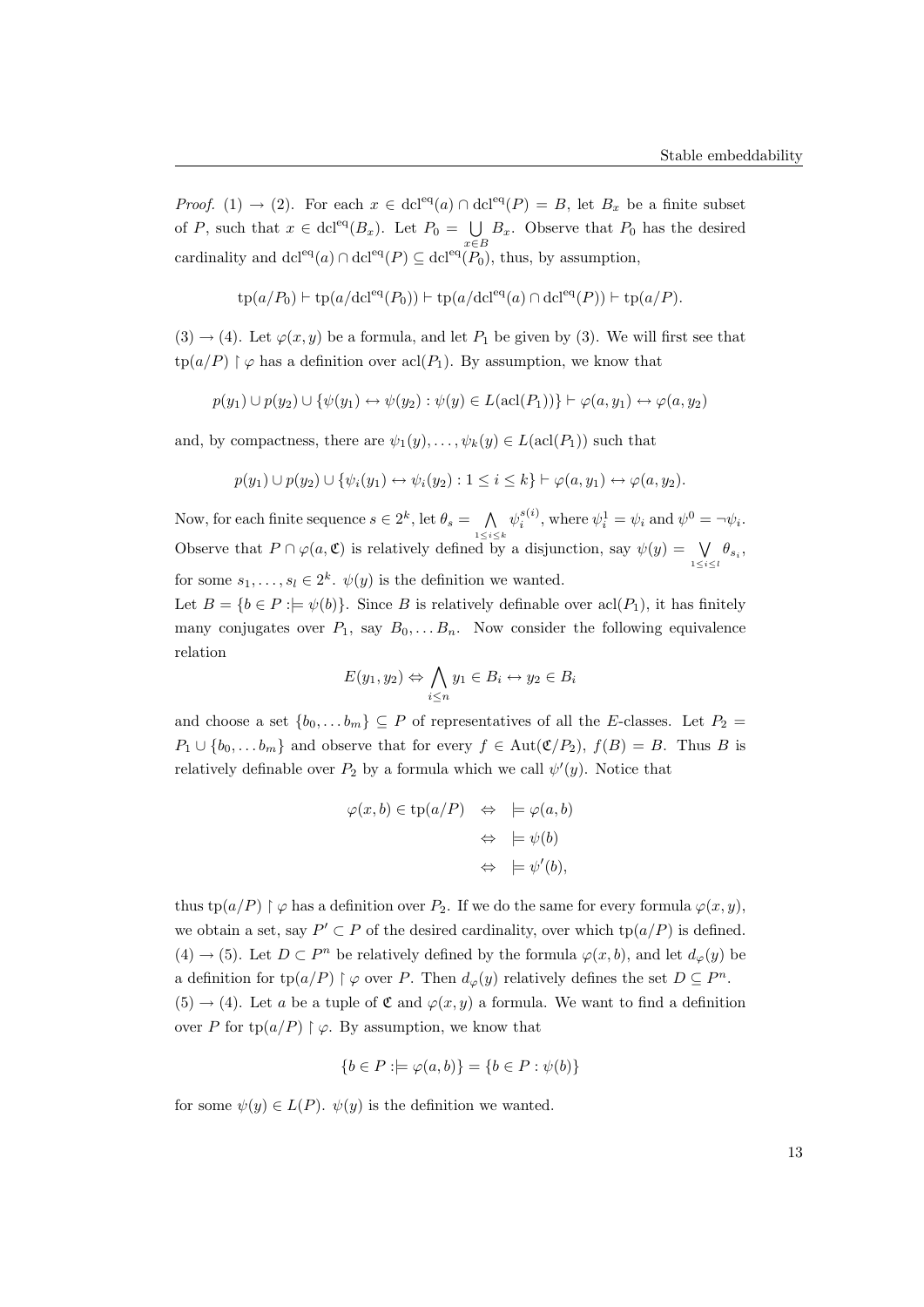$(2) \rightarrow (6)$ . Let A, B be subsets of C and let  $\tau : P \cup A \longrightarrow P \cup B$  be an elementary map such that  $\tau(P) = P$ . For each  $a \in \mathfrak{C}$ , we want to find  $b \in \mathfrak{C}$  such that  $\tau \cup (a, b)$ is still elementary, i.e., we want to find  $b \in \mathfrak{C}$  satisfying  $tp^{\tau}(a/PA)$ . By a backand-forth argument we would finish. By assumption, there is a set  $P_0$  such that  $tp(aA/P_0)$   $\vdash$  tp(aA/P), thus tp(a/AP<sub>0</sub>)  $\vdash$  tp(a/AP). Since  $\tau$  is elementary, we have  $tp^{\tau}(a/AP_0) \vdash tp^{\tau}(a/AP)$ . Now it is enough to choose  $b \in \mathfrak{C}$  a realization of  $tp^{\tau}(a/AP_0)$  by saturation of  $\mathfrak{C}$ .

 $(6) \rightarrow (5)$ . Assume P is not stably embedded. Let  $S \subseteq P^n$  be relatively definable over  $\mathfrak C$  but not over P. Then, for every subset  $P_0 \subseteq P$ , there is  $f \in \mathrm{Aut}(\mathfrak C/P_0)$  such that  $f(S) \neq S$ .

First observe that S has infinitely many conjugates over  $\emptyset$ . Assume not, and let  $\{S_0, \ldots, S_n\}$  be its orbit under Aut $(\mathfrak{C})$ . Consider the equivalence relation defined by

$$
F(y_1, y_2) \Leftrightarrow \bigwedge_{i \le n} y_1 \in S_i \leftrightarrow y_2 \in S_i.
$$

Let  $D = \{d_1, \ldots, d_n\}$  be a set of representatives for all the F-classes contained in S, and observe that for every  $f \in Aut(\mathfrak{C}/D)$ ,  $f(d_i/F) = d_i/F$  and therefore  $f(S) =$ S. Since  $S$  is relatively definable and  $D$ -invariant, it is relatively definable with parameters from P.

Now let  $(S_\alpha : \alpha \in Ord)$  be an enumeration of the orbit of S under Aut $(\mathfrak{C})$  and fix an enumeration of P. We will construct an automorphism  $\tau$  of P which cannot be extended to an automorphism of  $\mathfrak{C}$ , namely such that  $\tau(S) \neq S_\alpha$  for all  $\alpha < \kappa$ . We do it inductively on  $\alpha$ .

For the successor case, assume  $\tau_{\alpha}: P_{\alpha} \to P_{\alpha}'$  is an elementary bijection between subsets  $P_{\alpha}, P_{\alpha}' \subseteq P$  such that  $\tau_{\alpha}(S \cap P_{\alpha}) \nsubseteq S_{\beta}$  for all  $\beta < \alpha$ .

We extend  $\tau_{\alpha}$  to  $\tau_{\alpha+1}$  in two steps. In the first step we add, if necessary, a tuple  $(a, a')$  to the graph of of  $\tau_{\alpha}$  to guarantee that  $\tau_{\alpha+1}(S \cap (P_{\alpha} \cup \{a\})) \nsubseteq S_{\alpha}$ , i.e., to ensure that in the end  $\tau(S) \neq S_\alpha$ . In the second step we simply add a tuple  $(b, b')$  to the graph of  $\tau_{\alpha}$  to guarantee that in the end dom $(\tau) = P$ . We describe the steps:

Step 1. If there is no  $g \in Aut(\mathfrak{C})$  extending  $\tau_{\alpha}$  such that  $g(S) = S_{\alpha}$ , we don't need this step, so let  $a = a' = \emptyset$  and go to step 2. So assume there is such g. By hypothesis there is  $f \in Aut(\mathfrak{C}/P_\alpha)$  such that  $f(S) \not\subseteq S$ , so there is  $a \in S$  such that the partial type

$$
tp(a/P_\alpha) \cup \{x \notin S\}
$$

is consistent. Since g extends  $\tau_{\alpha}$  and  $g(S) = S_{\alpha}$ , we know also that the partial type

$$
\operatorname{tp}^{\tau_\alpha}(a/P_\alpha) \cup \{x \notin S_\alpha\}
$$

is consistent, so let  $a' \in P$  be any realization of it.

Step 2. Let b the first element in the enumeration of P which is not in dom( $\tau_{\alpha}$ ) and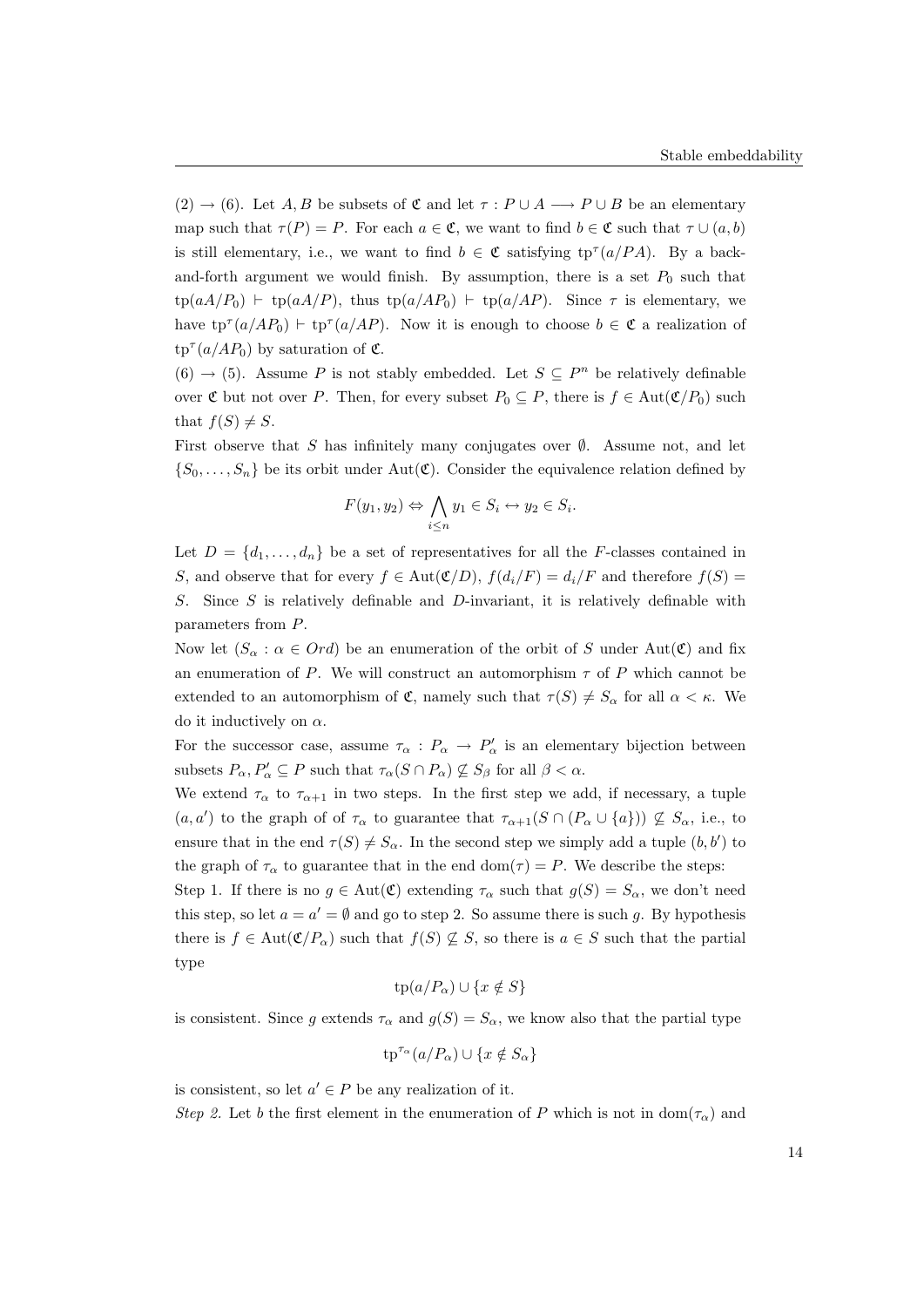let  $b' \in P$  such that  $(a', b') \models \text{tp}^{\tau_{\alpha}}(ab/P_{\alpha}).$ Now let  $P_{\alpha+1} = P_{\alpha} \cup \{a, b\}, P'_{\alpha+1} = P'_{\alpha} \cup \{a', b'\}$  and

$$
\tau_{\alpha+1} = \tau_{\alpha} \cup \{(a, a'), (b, b')\}\,,
$$

and observe that  $\tau_{\alpha+1}(S \cap P_{\alpha+1}) \nsubseteq S_\alpha$ .

For the limit case it is easy to see that the union works.

 $(5) \rightarrow (1)$ . We will first see that  $tp(a/P)$  is definable over dcl<sup>eq</sup>(a) ∩ dcl<sup>eq</sup>(P). Let  $\varphi(x, y)$  be a formula. By stable embeddability,

$$
\{b \in P^n : \models \varphi(a, b)\} = \{b \in P^n : \models \psi(y, c)\}
$$

for some formula  $\psi(y, z) \in L$  and some  $c \in P^l$ .  $\psi(y, c)$  is clearly a definition for tp( $a/P$ ) |  $\varphi$ . By compactness, there is a 0-definable set  $D \supseteq P^n$  such that

$$
\{b \in D : \models \varphi(a, b)\} = \{b \in D : \models \psi(y, c)\}.
$$

Consider the equivalence relation given by

$$
E(z_1, z_2) \Leftrightarrow \forall y \in D(\psi(y, z_1) \leftrightarrow \psi(y, z_2)),
$$

and observe that for any  $f \in Aut(\mathfrak{C}/a)$ ,

$$
D \cap \psi(\mathfrak{C},c) = D \cap \varphi(a,\mathfrak{C}) = D \cap \varphi^f(a,\mathfrak{C}) = D \cap \psi^f(\mathfrak{C},c) = D \cap \psi(\mathfrak{C},f(c)),
$$

i.e.,  $f(c/E) = c/E$ . This shows that  $c/E \in \text{dcl}^{eq}(a)$ , and since  $c \in P^l$ , we also know that  $c/E \in \text{dcl}^{\text{eq}}(P)$ . Thus the formula

$$
\forall y \in D(\varphi(x, y) \leftrightarrow \exists z (\psi(y, z) \land E(z, c)))
$$

belongs to  $tp(a/\text{dcl}^{\text{eq}}(a) \cap \text{dcl}^{\text{eq}}(P))$ . Since  $P^n \subseteq D$ , we have that

$$
tp(a/\text{dcl}^{\text{eq}}(a) \cap \text{dcl}^{\text{eq}}(P)) \vdash tp(a/P).
$$

 $\Box$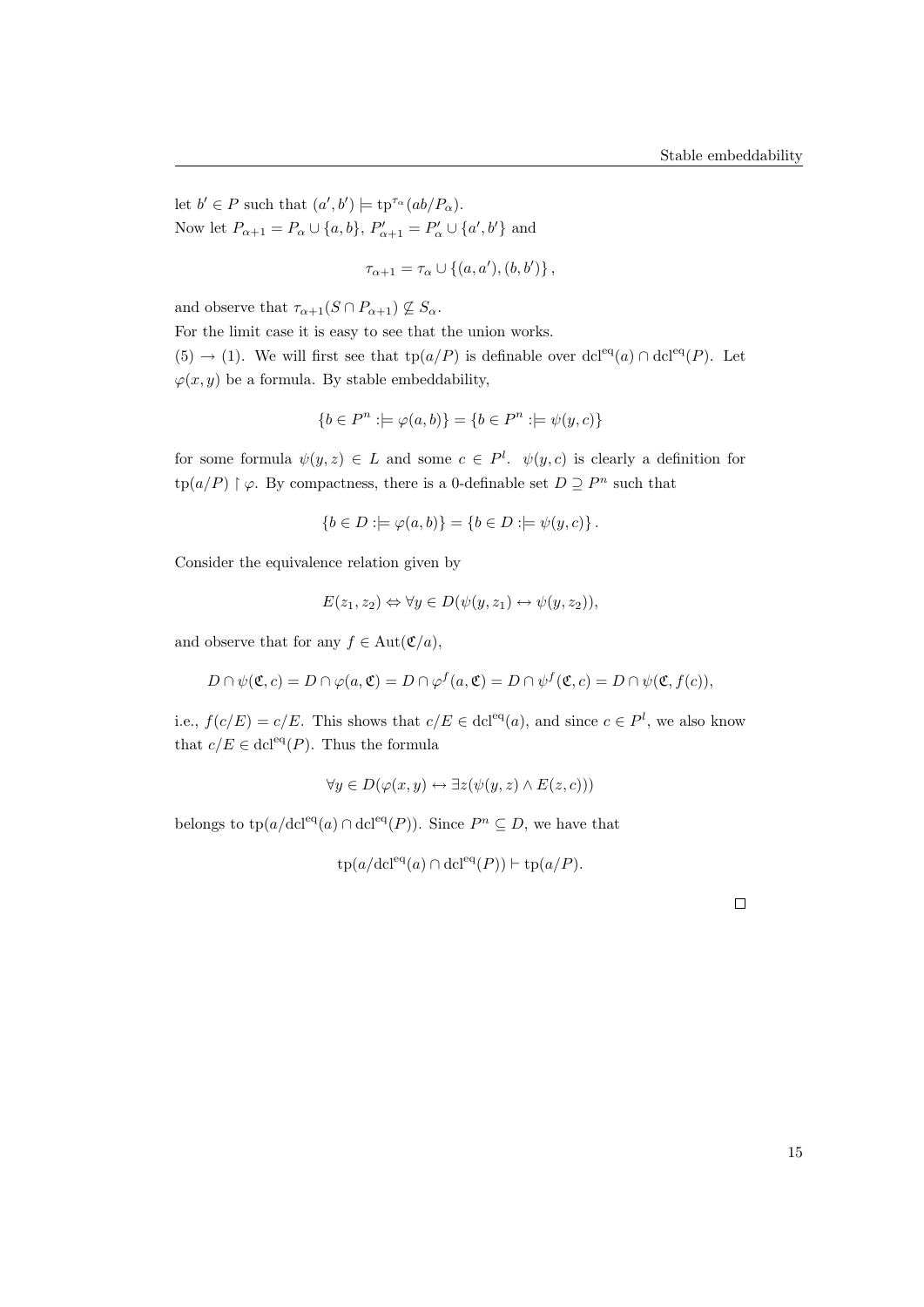## Resplendent Models and the Lascar group

#### 2.1 Introduction

The presentation of the Lascar group in [13] is done in the framework of an uncountable saturated model N of an arbitrary countable complete first-order theory and a finite subset  $A \subseteq N$ . It is straightforward to generalize it to any complete first-order theory T and any saturated model N of T with  $|N| > |T|$ . Thus it always can be constructed working in the monster model  $\mathfrak{C}$  of T. Although the details have not been written, it is generally acknowledged that instead of saturated models one can use special models of the right cardinality. For instance, Ziegler observes in [25] that a special model N such that  $cf(|N|) > 2^{|T|}$  is sufficient. The inconvenience of working with saturated models is that for some theories its existence can not be proven without extra set theoretical hypotheses. On the other hand special models do always exist.

We have noticed that there is a more general class of models where the Lascar group naturally arises: the class of  $|T|^+$ -resplendent models. Moreover, the properties of the group of strong automorphisms can be understood more easily working with these models.

The notion of resplendency has been introduced by Barwise and Schlipf in [2]. Poizat in [18] defined and studied the more general notion of  $\kappa$ -resplendency. In Section 2.2 we summarize the main facts.  $|T|$ <sup>+</sup>-resplendent models generalize (in the right cardinality) saturated and special models, and in the case of stable theories they coincide with saturated models. In unstable theories there are many  $|T|$ <sup>+</sup>-resplendent models which are not saturated nor special.

We focuss on the pure abstract group since there is nothing new concerning the topology. The topology of the Lascar group can be explained as in [25] using only the  $|T|^+$ -saturation of the model and the presence of the pure group. In Section 2.3 we state and prove the main results. Theorem 2.3.14 shows that any  $|T|$ <sup>+</sup>-resplendent model N gives rise to the Lascar group and Theorem 2.3.11 indicates that the group of strong automorphisms over A can be characterized (similarly to what Lascar originally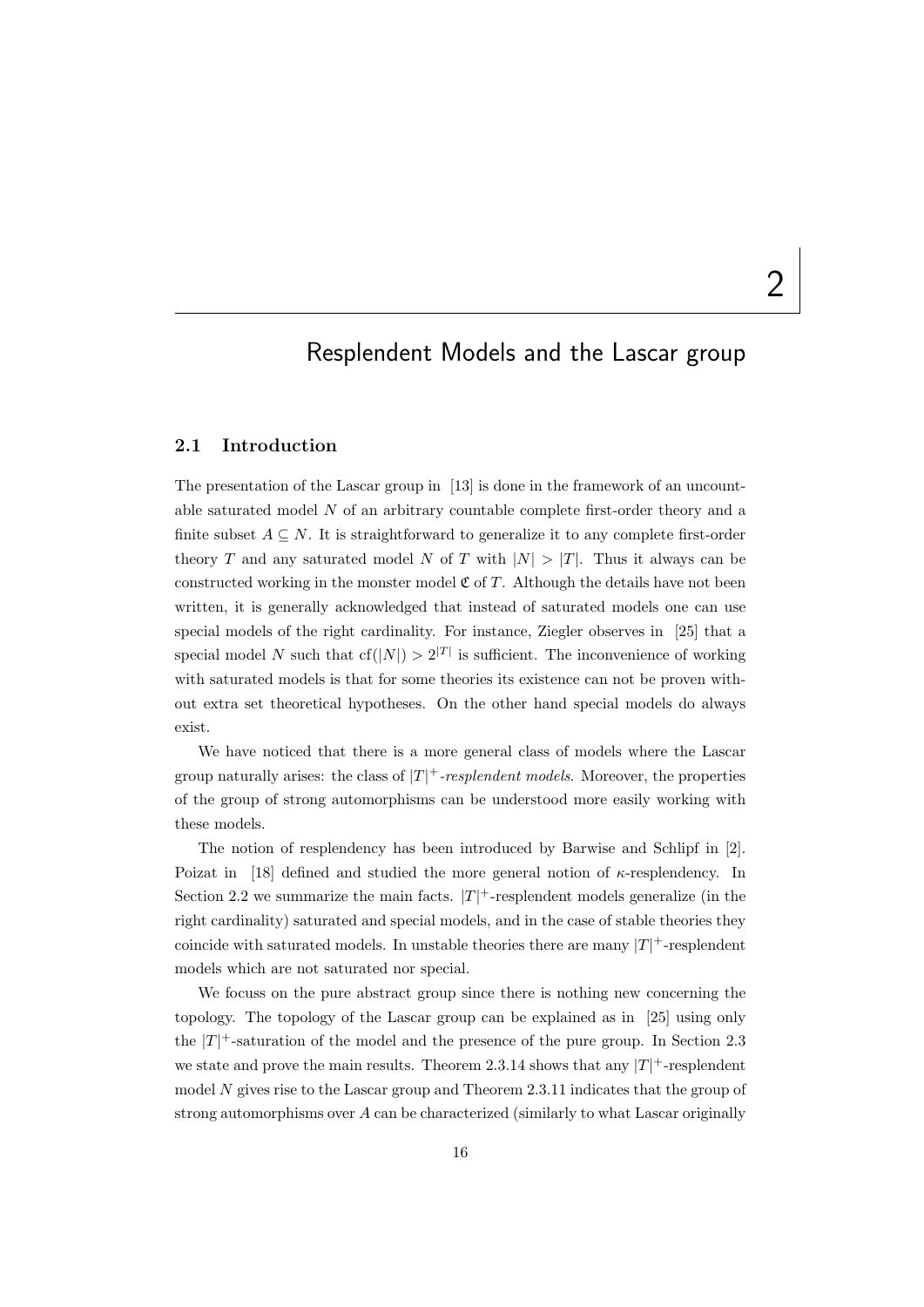did working with saturated models) as the least very normal subgroup of  $\text{Aut}(N/A)$ , that is, its least normal subgroup closed under a more general conjugation that we call weak conjugation. It should be noticed that the methods used in the proofs are quite different. In particular we never use ultraproducts. Finally in section 2.4 we show that these results also hold in the wider class of all  $|T|$ <sup>+</sup>-saturated and strongly  $|T|$ <sup>+</sup>-homogeneous models.

### 2.2  $|T|$ <sup>+</sup>-resplendency

**Definition 2.2.1.** Let  $\kappa$  be an infinite cardinal number and let M be an  $\mathcal{L}\text{-}structure$ . We say that M is  $\kappa$ -expandable if for every language  $\mathcal{L}' \supseteq \mathcal{L}$  with  $|\mathcal{L}' \setminus \mathcal{L}| < \kappa$ , if  $\Sigma$  is a set of sentences of language  $\mathcal{L}'$  consistent with Th(M), then there is an  $\mathcal{L}'$ -expansion of M satisfying  $\Sigma$ . We say that M is κ-resplendent if and only if for every  $A \subseteq M$  with  $|A| < \kappa$ ,  $M_A$  is  $\kappa$ -expandable.

Here our interest in  $\kappa$ -resplendency resides in the case  $\kappa = |T|^+$ . Hence we will restrict our attention to this particular case in the next results, some of which can be easily generalized to other cardinal numbers  $\kappa$ .

- **Proposition 2.2.2.** 1. For every M there is some  $|T|^+$ -resplendent model  $N \succeq M$ such that  $|N| \leq |M| + 2^{|T|}$ .
	- 2. Every saturated model M such that  $|M|>|T|$  and every special model M such that  $cf(|M|) > |T|$  is  $|T|$ <sup>+</sup>-resplendent.
	- 3.  $|T|^+$ -resplendent models are strongly  $|T|^+$ -homogeneous and  $|T|^+$ -saturated.
	- 4. If T is stable, every  $|T|$ <sup>+</sup>-resplendent model is saturated.
	- 5. If T is unstable, then for every M there is some  $|T|^+$ -resplendent model  $N \succeq M$ of cardinality  $|N| \leq |M| + 2^{|T|}$  which is not  $|T|^{++}$ -saturated.

*Proof.* 1 See the proof of Théorème 9.15 in  $[18]$ . 2. Shelah proves in Conclusion I.1.13 of [19] that every saturated model of cardinality  $>|T|$  is  $|T|$ <sup>+</sup>-expandable. From this it follows immediately that it is also  $|T|$ <sup>+</sup>-resplendent. The same fact is also proven by Poizat in Théorème 9.17 of [18]. The case of a special model is considered by the first author in [3], where in Proposition 1.2 it is established that every special model of cardinality  $>|T|$  is  $|T|^+$ -expandable. Now, if M is special and  $A \subseteq M$  is of cardinality  $<$  cf(|M|), then  $M_A$  is still special and hence  $|T_A|$ <sup>+</sup>-expandable. Therefore M is  $|T|^+$ -expandable if  $cf(|M|) > |T|$ . 3. It is obvious that a  $|T|^+$ -resplendent model M is  $|T|^+$ -saturated. To check that it is strongly  $|T|^+$ -homogeneous, we consider a partial elementary mapping  $f, |f| \leq |T|$ , with domain and range contained in M,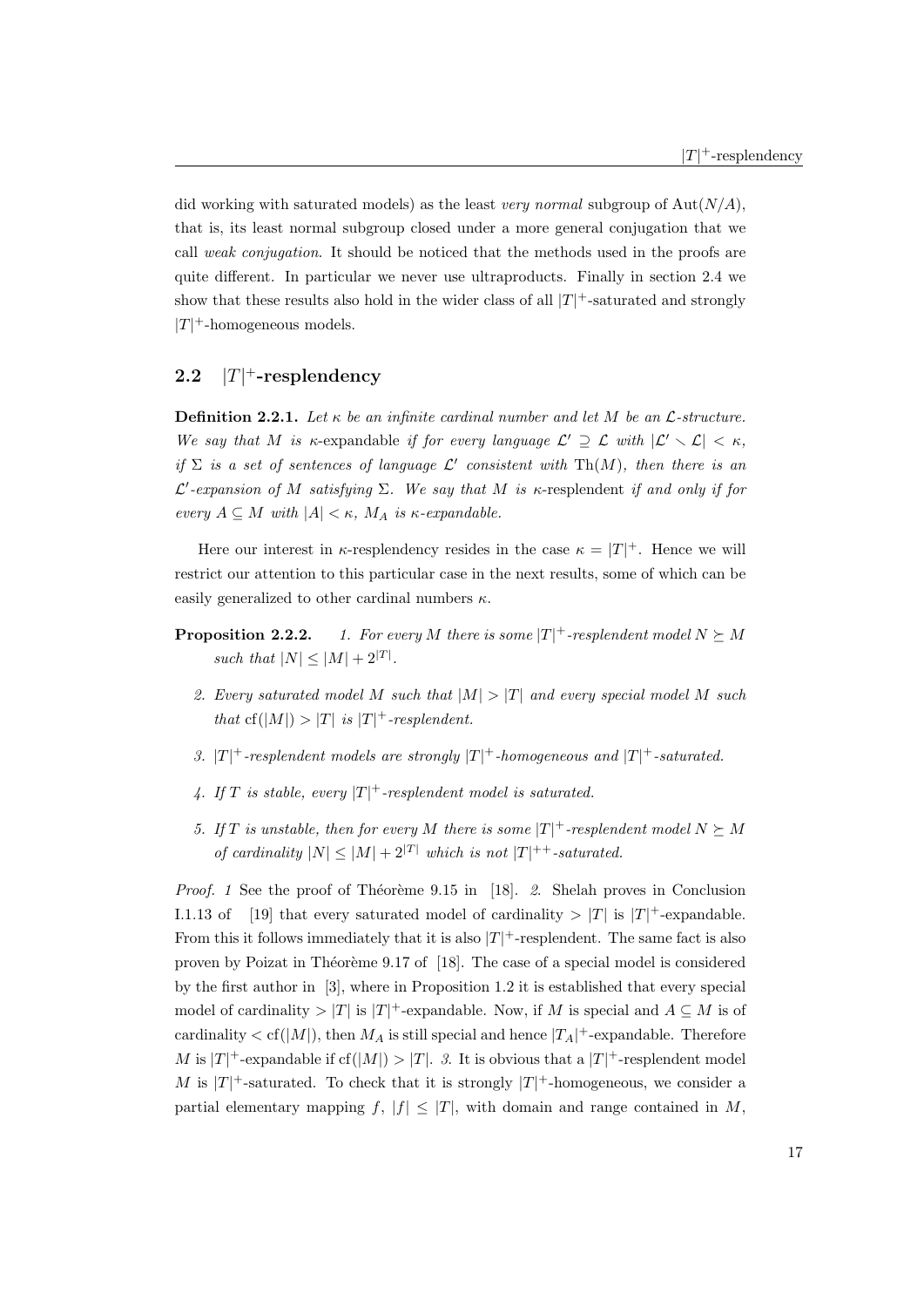and we show that f can be extended to an automorphism of M. Let  $A = \text{dom}(f)$ , add a new unary functional symbol F, put  $\mathcal{L}' = \mathcal{L} \cup \{F\}$  and note that the set  $\Sigma$  of sentences of  $\mathcal{L}'(A \cup f(A))$ 

- 1. F is an automorphism.
- 2.  $F(a) = f(a)$  for all  $a \in A$ .

is consistent with  $T_A = \text{Th}(M_A)$ . By  $|T|^+$ -resplendency there is an expansion  $(M, F^M)$  of M such that  $(M_{A\cup f(A)}, F^M) \models \Sigma$ . Clearly,  $F^M$  is an automorphism of M extending f. Finally,  $\lambda$  and 5 are due to Poizat. They follow from Théorème 16.11 and Théorème 14.10 of [18] respectively. The bound on the cardinality of  $N$ in 5 can be obtained from the proof given there.  $\Box$ 

**Corollary 2.2.3.** If T is unstable, for every M, for every cardinal  $\kappa \geq |M| + 2^{|T|}$ such that  $cf(\kappa) > |T|^+$ , there is some nonspecial model  $N \succeq M$  of cardinality  $\kappa$  which is  $|T|$ <sup>+</sup>-resplendent.

*Proof.* By point 5 of Proposition 2.2.2, there is some  $|T|$ <sup>+</sup>-resplendent  $N \succeq M$  of cardinality  $\kappa$  which is not  $|T|^{++}$ -saturated. Since  $cf(\kappa) > |T|^+$ , every special model of cardinality  $\kappa$  is  $|T|^{++}$ -saturated. Hence N is not special.  $\Box$ 

#### 2.3 The Lascar group

**Definition 2.3.1.** Let  $A \subseteq M$  and  $f, g \in Aut(M/A)$ . We say that  $f, g$  are Aconjugate and we write  $f \sim_A g$  if they are conjugate elements of the group Aut(M/A), that is, if  $g = \varepsilon \circ f \circ \varepsilon^{-1}$  for some  $\varepsilon \in \text{Aut}(M/A)$ . We say that they are weakly Aconjugate and we write  $f \approx_A g$  if for some  $N \succeq M$  there are extensions  $f \subseteq f' \in$ Aut(N/A) and  $g \subseteq g' \in Aut(N/A)$  such that  $f' \sim_A g'$ . We say that a subgroup G of Aut $(M/A)$  is very normal if it is closed under weakly conjugation, that is if for any  $f \in G$  and any  $g \in \text{Aut}(M/A)$  such that  $f \approx_A g$  we have  $g \in G$ . We use  $[f]_{\approx_A}$  to denote the  $\approx_A$ -class of  $f \in \text{Aut}(M/A)$ , i.e.,  $[f]_{\approx_A} = \{g \in \text{Aut}(M/A) : f \approx_A g\}$ . This notation should not suggest that weak conjugation is an equivalence relation.

**Remark 2.3.2.** Let  $f, g \in Aut(M/A)$ . Then  $f \approx_A g$  if and only if there are extensions  $f \subseteq \overline{f} \in \text{Aut}(\mathfrak{C}/A)$  and  $g \subseteq \overline{g} \in \text{Aut}(\mathfrak{C}/A)$  such that  $\overline{f} \sim_A \overline{g}$ .

Remark 2.3.3. 1. Very normal subgroups are normal.

2. In general  $\{id_M\}$  is not a very normal subgroup of  $Aut(M/A)$ , as shown in Proposition 2.3.6.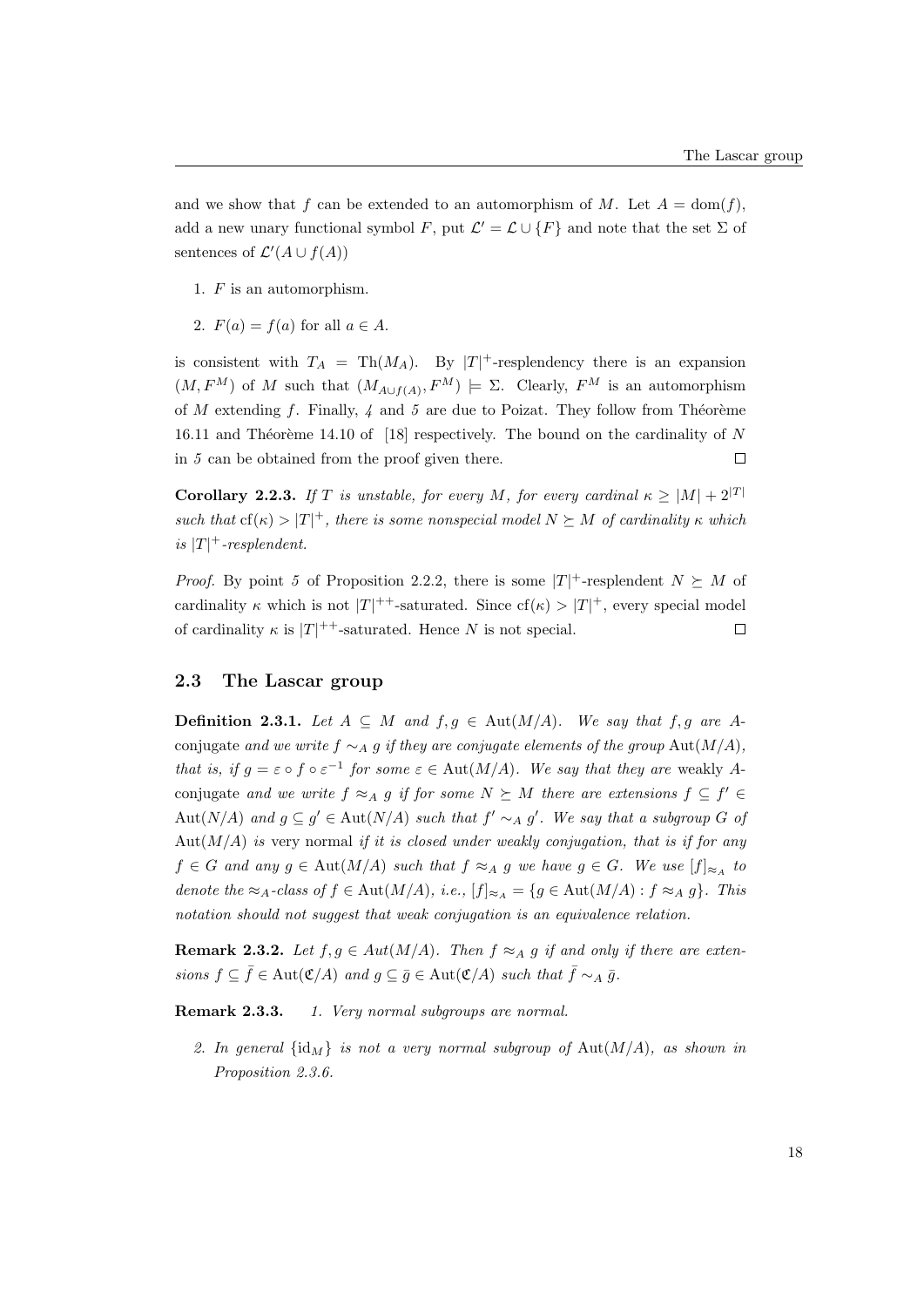3. The intersection of any family of very normal subgroups of  $\text{Aut}(M/A)$  is again a very normal subgroup.

**Definition 2.3.4.** We denote by  $\Gamma(M/A)$  the intersection of all very normal subgroups of Aut $(M/A)$ , which is again very normal. Note that  $\Gamma(M/A)$  is a union of  $\approx_A$ -classes and contains  $[\mathrm{id}_M]_{\approx_A}$ .

**Proposition 2.3.5.** For  $A \subseteq M' \preceq M$ ,  $Aut(M/M') \subseteq [id_M]_{\approx_A}$ 

*Proof.* Let  $f \in Aut(M/M')$  and expand the language  $\mathcal{L}(M)$  by adding three new unary function symbols  $E, F, G$ . Let  $\Sigma$  be the set of sentences in the expanded language expressing that

- 1.  $F, G, E$  are A-automorphisms.
- 2.  $G = E^{-1} \circ F \circ E$
- 3.  $G(m) = m$  for all  $m \in M$ .
- 4.  $f(m) = F(m)$  for all  $m \in M$ .

If  $\Sigma$  is consistent, we have finished since there is an expansion  $\mathfrak{C}'$  of  $\mathfrak{C}_M$  which satisfies  $\Sigma$  and then  $f \subseteq F^{\mathfrak{C}'} \sim_A G^{\mathfrak{C}'} \supseteq id_M$ , which shows that  $f \approx_A id_M$ . To show the consistency of  $\Sigma$  (with  $T_M$ ) let  $a \in M$  be a finite tuple and let us prove that there are  $\bar{f}, \bar{g}, \varepsilon \in \text{Aut}(\mathfrak{C}/A)$  such that  $\bar{g} = \varepsilon^{-1} \circ \bar{f} \circ \varepsilon$ ,  $\bar{g}(a) = a$  and  $\bar{f}(a) = f(a)$ . To do this we first check that if  $p(x) = \text{tp}(a/A)$ , then

(\*) 
$$
p(x) \cup "xa \equiv_A x f(a)"
$$
 is consistent.

Let  $\varphi(x) \in p(x)$ . Since  $A \subseteq M'$ , there is  $b \in M'$  such that  $\models \varphi(b)$ . Since f is the identity in  $M'$ ,  $f(b) = b$  and hence  $ba \equiv_A bf(a)$ . This ensures the consistency. By (\*), there is a tuple a' such that  $a' \equiv_A a$  and  $a'a \equiv_A a' f(a)$ . Now choose automorphisms  $\bar{f}, \varepsilon \in \text{Aut}(\mathfrak{C}/A)$  with  $\varepsilon(a) = a'$  and  $\bar{f}(a'a) = a' f(a)$ . If  $\bar{g} = \varepsilon^{-1} \circ \bar{f} \circ \varepsilon$ , it follows that  $\overline{q}(a) = a.$  $\Box$ 

**Proposition 2.3.6.** If N is  $|T|$ <sup>+</sup>-resplendent and  $A \subseteq N$  is of cardinality at most |T|, then  $\left|\left[\mathrm{id}_N\right]_{\approx A}\right|\geq \left|N\right|$ . In particular  $\{\mathrm{id}_N\}$  is not a very normal subgroup of  $Aut(N/A).$ 

*Proof.* Choose an elementary submodel  $M \preceq N$  containing A of cardinality  $\leq |T|$ and choose a nonalgebraic type  $p(x) \in S(M)$ . In the monster model we may find a proper class P of realizations of  $p(x)$ . Let F be a new binary functional symbol, let  $\mathcal{L}' = \mathcal{L} \cup \{F\}$ , and look at the following set  $\Sigma$  of sentences of  $\mathcal{L}'(M)$ :

1. For all x, the mapping  $y \mapsto F(x, y)$  is an automorphism.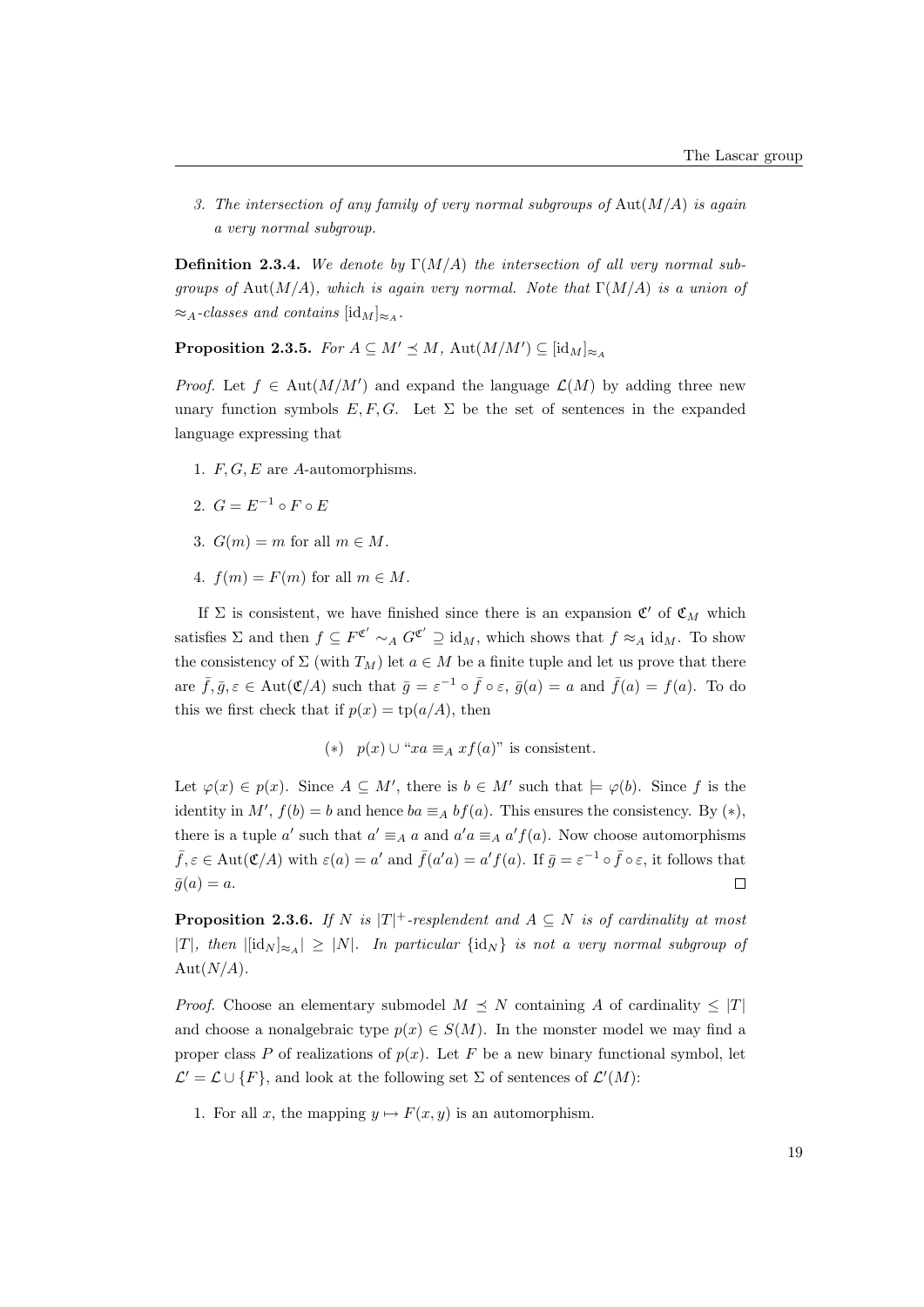- 2.  $\forall x F(x,a) = a$  for all  $a \in M$ .
- 3.  $\forall x u(x \neq u \rightarrow \exists z F(x, z) \neq F(u, z)).$

The consistency of this set of sentences with  $\text{Th}(N_M)$  follows from the fact that in the monster model we may find for each two different  $a, b \in P$  an automorphism  $f \in \text{Aut}(\mathfrak{C}/M)$  with  $f(a) = b$ . Now, by  $|T|^+$ -resplendency of N there is an expansion  $(N, F^N)$  of N such that  $(N_M, F^N) \models \Sigma$ . For each  $a \in N$  we get a different automorphism  $f_a \in \text{Aut}(N/M)$  defined by  $f_a(b) = F^N(a, b)$ . By Proposition 2.3.5  $f_a \approx_A id_N$ for all  $a \in N$ .  $\Box$ 

**Definition 2.3.7.** Let  $A \subseteq M$ . The group of all strong automorphisms over A is the subgroup Autf $(M/A)$  of Aut $(M/A)$  generated by the union of all subgroups Aut $(M/M')$  for all possible M' such that  $A \subseteq M' \preceq M$ .

**Remark 2.3.8.** It is easy to check that  $Aut(M/A)$  is a normal subgroup of Aut(M/A). From Proposition 2.3.5 it follows that it is also a subgroup of  $\Gamma(M/A)$ .

**Proposition 2.3.9.** Assume N is  $|T|^+$ -resplendent,  $A \subseteq N$ ,  $|A| \leq |T|$ ,  $f \in$ Aut(N/A), and  $f \subseteq \overline{f} \in$  Aut(C/A). Then  $f \in$  Autf(N/A) if and only if  $\overline{f} \in$ Autf $({\mathfrak C}/A)$ .

*Proof.* Let  $f = f_1 \circ \ldots \circ f_n$  where for each  $i, f_i \in Aut(N/A)$  is the identity in a submodel  $M_i \preceq N$  containing A. If we take extensions  $f_i \subseteq \bar{f}_i \in \text{Aut}(\mathfrak{C}/A)$  and consider  $g = \bar{f}_1 \circ \ldots \circ \bar{f}_n$ , we see that  $\bar{f} \circ g^{-1} \in \text{Aut}(\mathfrak{C}/N)$ ,  $\bar{f}_i \in \text{Aut}(\mathfrak{C}/M_i)$ , and  $\bar{f} = (\bar{f} \circ g^{-1}) \circ \bar{f}_1 \circ \ldots \circ \bar{f}_n$ , which shows that  $\bar{f} \in \text{Autf}(\mathfrak{C}/A)$ .

Now assume  $\bar{f} \in \text{Aut}(\mathfrak{C}/A)$  and choose  $\bar{f}_1, \ldots, \bar{f}_n \in \text{Aut}(\mathfrak{C}/A)$  such that  $\bar{f} =$  $\bar{f}_1 \circ \ldots \circ \bar{f}_n$  and  $\bar{f}_i \in \text{Aut}(\mathfrak{C}/M_i)$  for some  $M_i \supseteq A$ . Choose a model  $M \preceq N$  with  $A \subseteq M$  and  $|M| \leq |T|$  closed under f and  $f^{-1}$ . Enlarge the language  $\mathcal{L}(M)$  by adding unary function symbols  $F_1, \ldots, F_n, G$  and unary predicates  $U_1, \ldots, U_n$  and let  $\Sigma$  be the set of sentences expressing

- 1.  $F_1, \ldots, F_n, G$  are A-automorphisms.
- 2.  $U_1, \ldots, U_n$  are elementary submodels containing A.
- 3.  $F_i \restriction U_i = \text{id}_{U_i}$  for all  $i = 1, \ldots, n$ .
- 4.  $G = F_1 \circ \ldots \circ F_n$
- 5.  $G(m) = f(m)$  for all  $m \in M$ .

 $\Sigma$  is consistent. By  $|T|^+$ -resplendency there is an expansion of  $N_M$  which satisfies Σ. This gives us some  $g \in \text{Autf}(N/A)$  such that  $f \restriction M = g \restriction M$ . Hence  $f \circ g^{-1}$  ∈ Aut $(N/M) \subset$  Autf $(N/A)$  and therefore  $f \in$  Autf $(N/A)$ .  $\Box$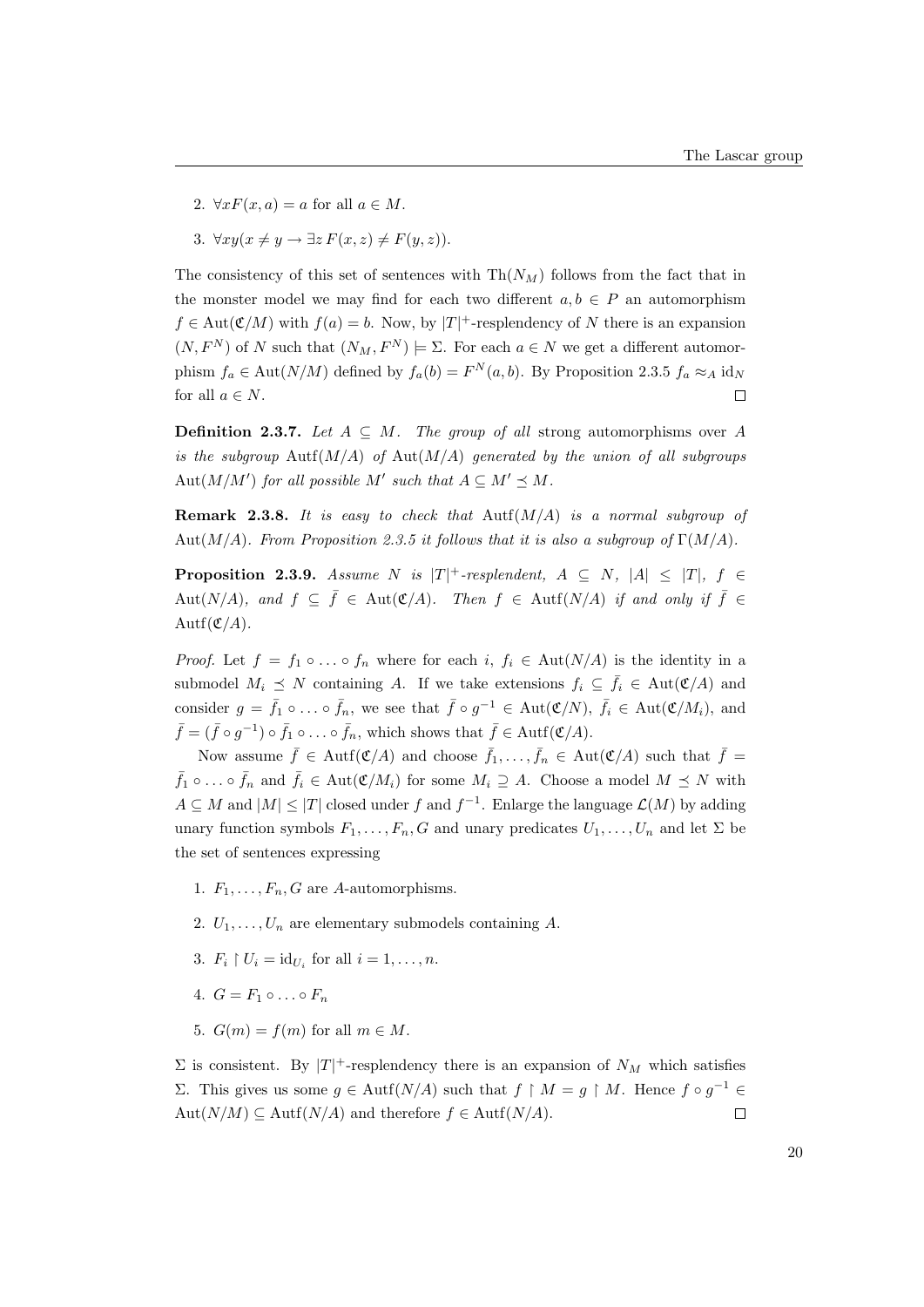$\Box$ 

Remark 2.3.10. Note that the above proposition also holds if instead of the monster model  $\mathfrak C$  we choose an elementary extension  $N' \succeq N$  which is  $|N|$ <sup>+</sup>-resplendent.

**Theorem 2.3.11.** For any  $|T|^+$ -resplendent model N and any  $A \subseteq N$  such that  $|A| \leq |T|$ ,  $\mathrm{Aut}f(N/A) = \Gamma(N/A)$ .

*Proof.* By Proposition 2.3.5 we know that  $\text{Autf}(N/A) \subseteq \langle [\text{id}_N]_{\approx_A} \rangle \subseteq \Gamma(N/A)$ . To show that  $\Gamma(N/A) \subseteq \text{Autf}(N/A)$  it is enough to check that  $\text{Autf}(N/A)$  is a very normal subset of Aut $(N/A)$ . Let  $f \in \text{Aut}(N/A)$  and let  $g \in \text{Aut}(N/A)$  be such that  $f \approx_A g$ . For some  $\bar{f}, \bar{g} \in Aut(\mathfrak{C}/A)$  extending f, g respectively we have that  $\bar{f} \sim_A \bar{g}$ . By Proposition 2.3.9,  $\bar{f} \in \text{Autf}(\mathfrak{C}/A)$ . Since  $\text{Autf}(\mathfrak{C}/A)$  is a normal subgroup of Aut $(\mathfrak{C}/A), \bar{g} \in \text{Aut}(\mathfrak{C}/A)$ . Again by Proposition 2.3.9,  $g \in \text{Aut}(\mathfrak{N}/A)$ .  $\Box$ 

**Corollary 2.3.12.** For any  $|T|^+$ -resplendent model N and any  $A \subseteq N$  such that  $|A| \leq |T|, \langle [\mathrm{id}_N]_{\approx_A} \rangle = \Gamma(N/A).$ 

Proof. By Proposition 2.3.5 and Theorem 2.3.11.

**Remark 2.3.13.** 1. It is easy to check (see Proposition 34 in [13]) that an automorphism  $f \in Aut(N/A)$  is in  $[\mathrm{id}_N]_{\approx_A}$  if and only if  $N \equiv_M f(N)$  for some model  $M \supseteq A$ . In other words, for some model  $M \supseteq A$ , f has an extension in  $Aut(\mathfrak{C}/M).$ 

- 2. Lascar in [13] pointed out that for stable T,  $[\text{id}_N]_{\approx_A}$  itself is a group. In a stable theory,  $Aut(N/A) = Aut(N/act<sup>eq</sup>(A))$  and it suffices to take for the model M in point 1 a realization of the nonforking extension of  $tp(N/\text{acl}^{eq}(A))$ over N. Hence Autf $(N/A) = [\mathrm{id}_N]_{\approx_A}$  for any  $|T|^+$ -resplendent model N of a stable theory T.
- 3. If T is o-minimal, then for every model  $N \supseteq A$ ,  $Aut(N/A) = [id_N]_{\approx A}$ . This follows from the proof of Lemma  $24$  in [25] where it is shown that for every  $f \in \text{Aut}(N/A)$  there is some extension  $\overline{f} \in \text{Aut}(\mathfrak{C}/A)$  of f which is the identity on some model  $M \supseteq A$ .

**Theorem 2.3.14.** For any  $|T|$ <sup>+</sup>-resplendent model N and any  $A \subseteq N$  such that  $|A| \leq |T|$ , Aut $(N/A)/$ Autf $(N/A)$  is independent of the choice of N.

*Proof.* We prove that  $\text{Aut}(N/A)/\text{Autf}(N/A) \cong \text{Aut}(\mathfrak{C}/A)/\text{Autf}(\mathfrak{C}/A)$  For this, we define a mapping  $\delta$ : Aut $(N/A) \rightarrow$  Aut $(\mathfrak{C}/A)/$ Autf $(\mathfrak{C}/A)$  choosing for any  $f \in$ Aut $(N/A)$  an arbitrary extension  $f \subseteq \overline{f} \in \text{Aut}(\mathfrak{C}/A)$  and putting  $\delta(f) = \overline{f} \text{Aut}(\mathfrak{C}/A)$ . It is clearly well defined an it is a group homomorphism. From Proposition 2.3.9 it follows that its kernel is Autf( $N/A$ ). We finish the proof by showing that  $\delta$  is onto. Let  $q \in \text{Aut}(\mathfrak{C}/A)$ . We seek some  $f \in \text{Aut}(N/A)$  such that  $\delta(f) = q\text{Aut}(\mathfrak{C}/A)$ .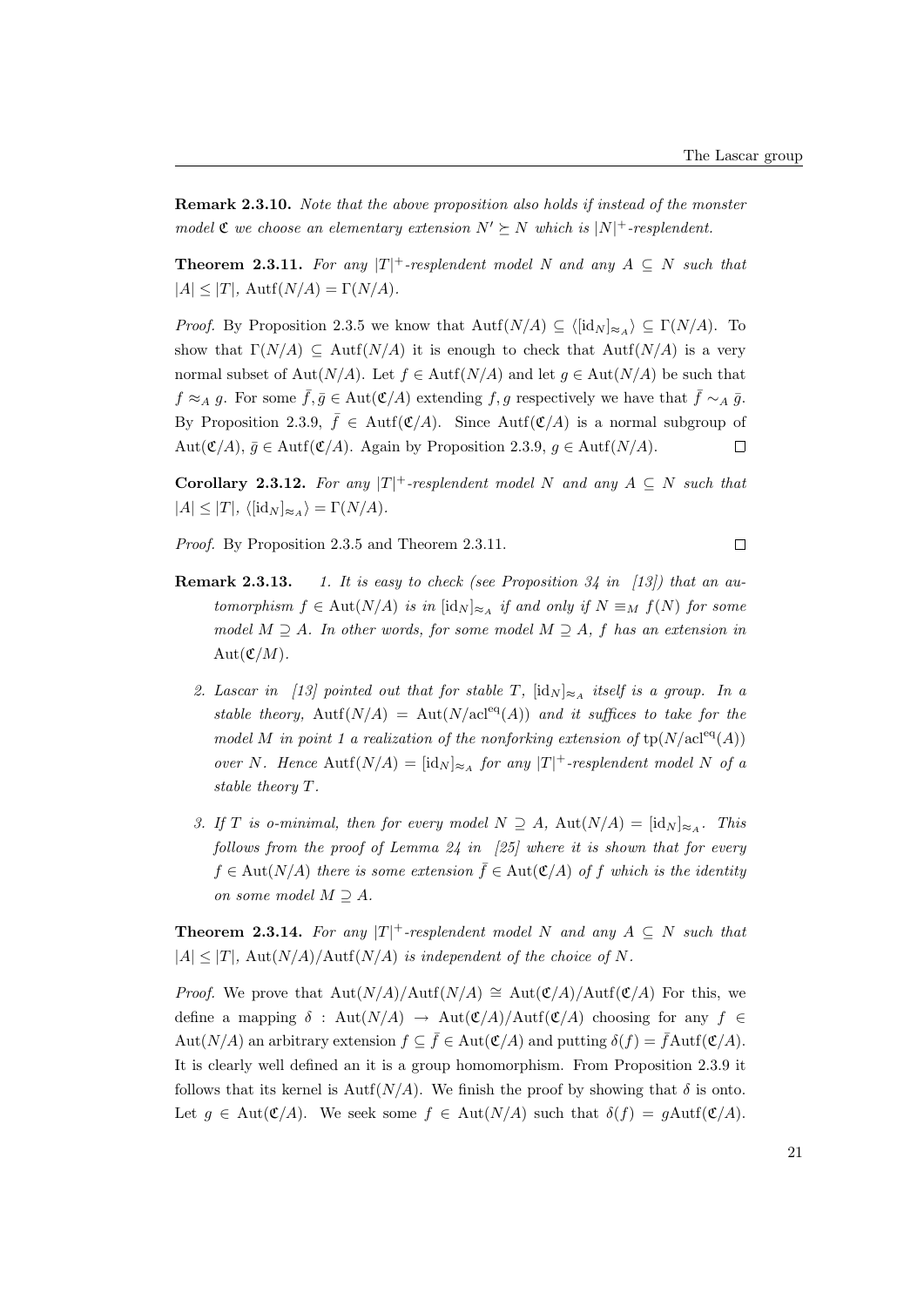Choose a submodel  $M \leq N$  such that  $A \subseteq M$  and  $|M| \leq |T|$ . By  $|T|$ <sup>+</sup>-saturation of N we may find in N a realization M' of  $\text{tp}(g(M)/M)$ . Then  $g(M) \equiv_M M'$  and there is some  $h \in Aut(\mathfrak{C}/M)$  such that  $h(g(M)) = M'$ . M' is an elementary submodel of N containing A and  $(h \circ g) \upharpoonright M$  is an A-isomorphism between M and M'. We enlarge the language  $\mathcal{L}(M \cup M')$  by adding an unary function symbol F. Let  $\Sigma$  be the set of sentences expressing

- 1. F is an A-automorphism.
- 2.  $F(a) = h(q(a))$  for all  $a \in M$ .

It is consistent and by  $|T|^+$ -resplendency there is some  $f \in Aut(N/A)$  such that  $f \restriction M = h \circ g \restriction M$ . Let  $\bar{f} \in Aut(\mathfrak{C}/A)$  be an arbitrary extension of f. Then  $h \circ g \circ \bar{f}^{-1} \in \text{Aut}(\mathfrak{C}/M') \subseteq \text{Autf}(\mathfrak{C}/A)$  and  $h \in \text{Autf}(\mathfrak{C}/A)$ . Therefore  $g \circ \bar{f}^{-1} \in$ Autf( $\mathfrak{C}/A$ ), that is,  $\delta(f) = \bar{f}$ Autf( $\mathfrak{C}/A$ ) = gAutf( $\mathfrak{C}/A$ ).  $\Box$ 

### 2.4  $|T|^+$ -saturated strongly  $|T|^+$ -homogeneous models

Theorems 2.3.11 and 2.3.14 hold for a class of models strictly wider than the class of all  $|T|^+$ -resplendent models. The arguments given so far can be refined to show that they are also true for  $|T|^+$ -saturated strongly  $|T|^+$ -homogeneous models. As pointed out in point 3 of Proposition 2.2.2, all  $|T|$ <sup>+</sup>-resplendents models are  $|T|$ <sup>+</sup>-saturated and strongly  $|T|^+$ -homogeneous. However it is easy to find nonsaturated models of stable theories (even of Morley rank 2) which are  $|T|$ <sup>+</sup>-saturated and strongly  $|T|$ <sup>+</sup>homogeneous. After point 4 of Proposition 2.2.2 it is clear that these models are not  $|T|$ <sup>+</sup>-resplendent.

We will now indicate shortly how the proofs given in the previous sections can be modified to obtain this more general result. One key point is that theorems 2.3.11 and 2.3.14 depend basically on what we call the extension property.

**Definition 2.4.1.** Let  $A \subseteq M$ . We say that M has the extension property over A if every  $f \in Aut(M/A)$  which has an extension  $\overline{f} \supseteq f$  in  $Aut(\mathfrak{C}/A)$  is already in Autf $(M/A)$ .

**Remark 2.4.2.** It is always true that every  $\bar{f} \in$  Aut $(\mathfrak{C}/A)$  extending some  $f \in$ Autf $(M/A)$  is strong.

Proposition 2.3.9 shows that all  $|T|$ <sup>+</sup>-resplendent models have the extension property over small subsets. We show that this is also the case for  $|T|$ <sup>+</sup>-saturated strongly  $|T|$ <sup>+</sup>-homogeneous models. Our proof uses the same idea as the one presented by Ziegler in the proof of Corollary 3 in [25].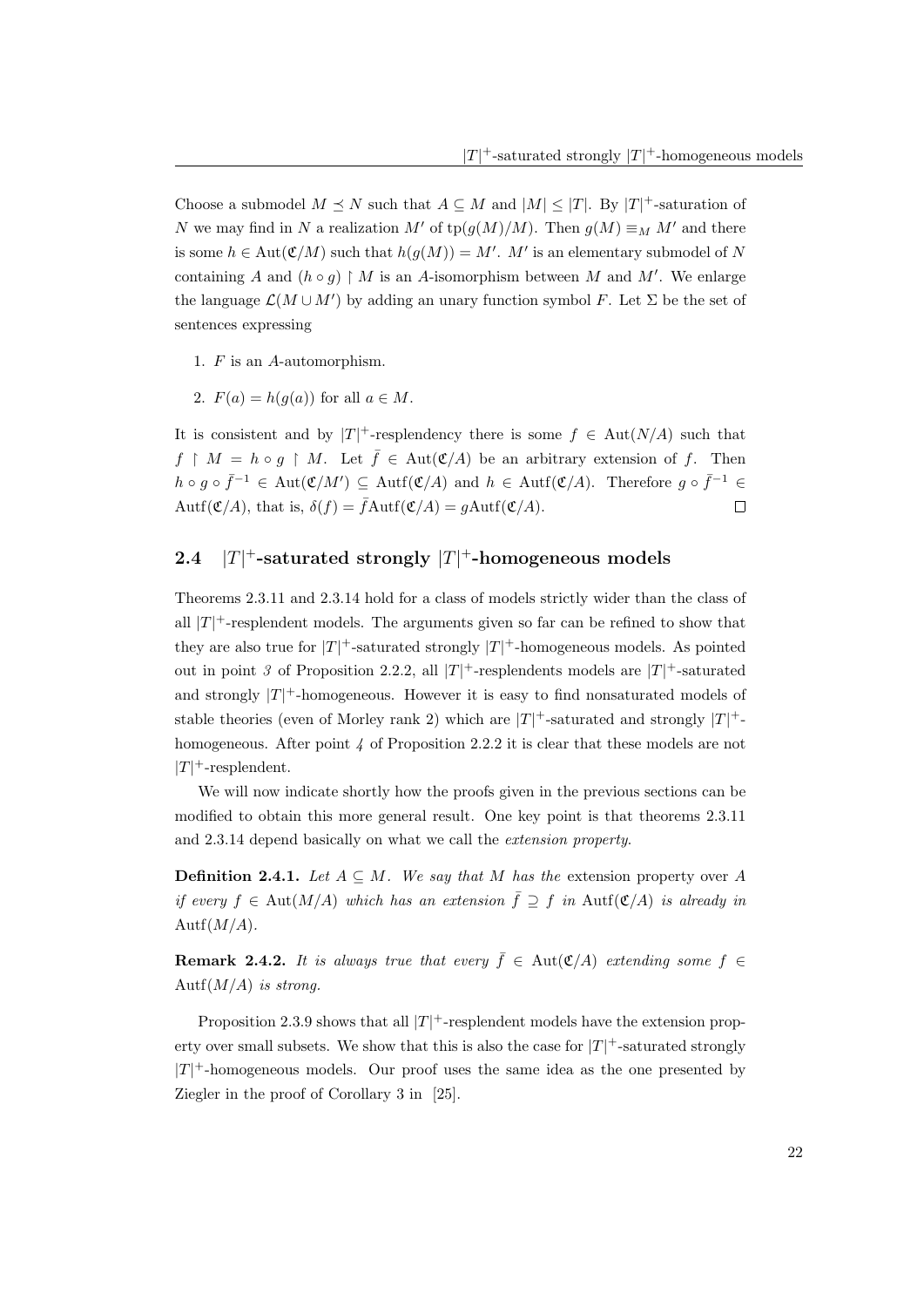**Proposition 2.4.3.** Assume N is  $|T|^+$ -saturated and strongly  $|T|^+$ -homogeneous. Then for each  $A \subseteq N$  such that  $|A| \leq |T|$ , N has the extension property over A.

*Proof.* Let  $f \subseteq \overline{f} \in \text{Autf}(\mathfrak{C}/A)$  and choose  $\overline{f}_1, \ldots, \overline{f}_n$  such that  $\overline{f} = \overline{f}_1 \circ \ldots \circ \overline{f}_n$  and  $\bar{f}_i \in \text{Aut}(\mathfrak{C}/N_i)$  for some  $N_i \supseteq A$ . We may assume that  $|N_i| \leq |T|$  for each i. Choose a model  $M \preceq N$  with  $A \subseteq M$  and  $|M| \leq |T|$ . Let  $M_0 = M$  and  $M_{i+1} = \overline{f}_{i+1}(M_i)$  for  $i = 0, \ldots, n-1$ . Observe that

$$
M = M_0 \equiv_{N_1} M_1 \equiv_{N_2} M_2 \ldots \equiv_{N_{n-1}} M_{n-1} \equiv_{N_n} M_n = \bar{f}(M) = f(M)
$$

By using  $|T|^+$ -saturation of N, choose now models  $N'_i \leq N$  and  $M'_i \leq N$  such that

$$
M_0, \ldots, M_n, N_1, \ldots, N_n \equiv_{Mf(M)} M'_0, \ldots, M'_n, N'_1, \ldots, N'_n
$$

Then  $A \subseteq N'_i$  and

$$
M = M'_0 \equiv_{N'_1} M'_1 \equiv_{N'_2} M'_2 \dots \equiv_{N'_{n-1}} M'_{n-1} \equiv_{N'_n} M'_n = f(M).
$$

By  $|T|^+$ -strong homogeneity of N we may now find  $g_{i+1} \in \text{Aut}(N/N'_i)$  such that  $g_{i+1}(M'_i) = M'_{i+1}$  for  $i = 0, \ldots, n-1$ . Let  $g = g_1 \circ \ldots \circ g_n$ . Then  $g \in \text{Autf}(N/A)$ and  $g \restriction M = f \restriction M$ . Hence  $g \circ f^{-1} \in Aut(N/M) \subseteq Aut(N/A)$  and hence  $f \in$ Aut $f(N/A)$ .  $\Box$ 

**Theorem 2.4.4.** For any  $|T|^+$ -saturated and strongly  $|T|^+$ -homogeneous model N and any  $A \subseteq N$  such that  $|A| \leq |T|$ ,  $\text{Autf}(N/A) = \Gamma(N/A) = \langle \frac{\text{Id}_N}{\text{Id}_N} \rangle$  and  $Aut(N/A)/Aut(N/A)$  is independent of the choice of N.

Proof. For the first assertion, observe that the proof given in Theorem 2.3.9 shows in fact that the extension property over  $A \subseteq N$  is enough to get  $Aut(N/A) =$  $\Gamma(N/A) = \langle [id_N]_{\approx_A} \rangle$ , and then use Proposition 2.4.3. The proof of the existence of an isomorphism between  $\text{Aut}(N/A)/\text{Aut}f(N/A)$  and  $\text{Aut}(\mathfrak{C}/A)/\text{Aut}f(\mathfrak{C}/A)$  is a slight modification of the proof given for Theorem 2.3.14. To check that  $\delta$  is onto, instead of enlarging the language by adding  $F$ , use  $|T|^+$ -strong homogeneity of N to obtain some  $f \in \text{Aut}(N/A)$  such that  $f \upharpoonright M = h \circ g \upharpoonright M$ . Let  $\overline{f} \in \text{Aut}(\mathfrak{C}/A)$  be an arbitrary extension of f. Then  $h \circ g \circ \bar{f}^{-1} \in \text{Aut}(\mathfrak{C}/M') \subseteq \text{Aut}(\mathfrak{C}/A)$  and  $h \in \text{Aut}(\mathfrak{C}/A)$ . Therefore  $g \circ \bar{f}^{-1} \in \text{Autf}(\mathfrak{C}/A)$ , that is,  $\delta(f) = \bar{f} \text{Autf}(\mathfrak{C}/A) = g \text{Autf}(\mathfrak{C}/A)$ .  $\Box$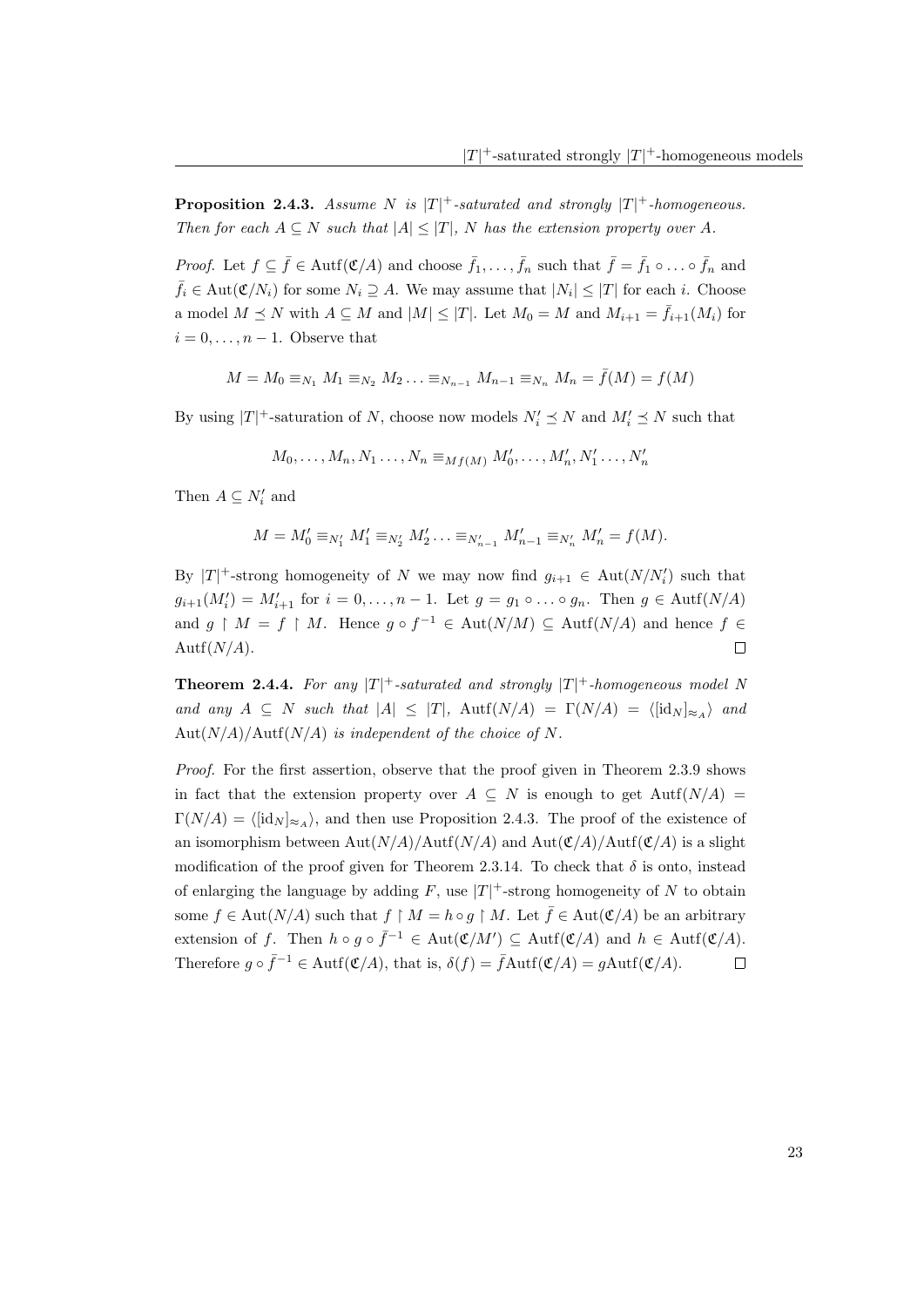## G-compactness

As mentioned in section 1.1, the notion of G-compactness was introduced by Lascar in [13], and different characterizations where given later in [11], [14], [25] and [16].

In this chapter we are interested in two main problems around this notion. First we tackle the question of wether G-compactness is preserved after adding parameters to a G-compact theory. We answer this question negatively in section 3.2 , providing several examples of a G-compact (over  $\emptyset$ ) theory T and a set of parameters A such that  $T$  is not  $G$ -compact over  $A$ . In section 3.3 we present a new proof of Newelski's Corollary 1.8 in [16], which states that a type-definable Lascar strong type has finite diameter. For this purpose we use some techniques introduced also by Newelski in [17]. In the next section we present the first examples of non G-compact theories that appeared in [4]. Throughout this chapter, d and  $d_A$  will denote the distance introduced in section 1.1.

#### 3.1 Non-G-compact theories

The following examples were first exhibited in [4], but we work with a relational language. Let C be a circle with perimeter 1. Fix a natural number  $n > 1$ . Let  $C_n$  be the  $\mathcal{L}_n$ -structure with universe C in the language  $\mathcal{L}_n = \{B_n, L_n, R_n^m, S_n^m : 1 \leq m \leq n\}$ where:

- (a)  $B_n(a, b, c)$  holds if a, b, c are different points of  $C_n$  and if, starting from a and going around the circle clockwise, b appears sooner than c.
- (b)  $L_n(a, b)$  holds if the distance between a and b is shorter going clockwise from a to b than the other way around.
- (c) For each  $1 \leq m \leq n$ ,  $R_n^m(a, b)$  holds if the length of the shortest arch joining a and b is less or equal than  $m/2n$ .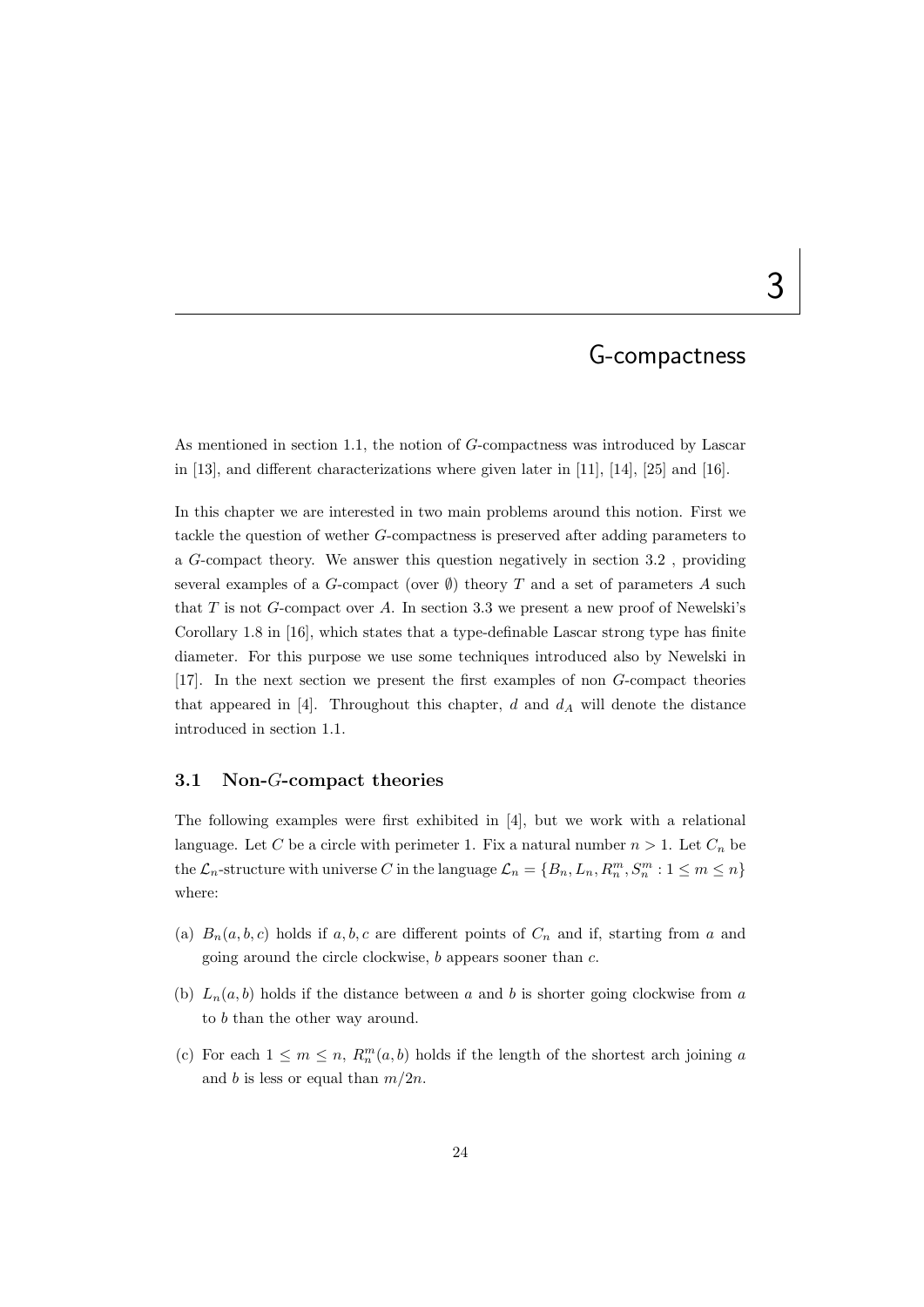(d) For each  $1 \leq m \leq n$ ,  $S_n^m(a, b)$  holds if the length of the shortest arch joining a and b is strictly less than  $m/2n$ .

We fix some  $n > 1$  and omit the subindexes for convenience in notation. It is easy to see that for each  $m \in \{1, \ldots, n\}$ ,  $R^m$  is definable in terms of  $R^1$  (from now on just R) and the same for  $S<sup>m</sup>$  in terms of S. We can also see that  $R(x, y)$  can be defined in terms of  $B$  and  $S$  by the formula

$$
\forall z((B(x,z,y)) \to S(x,z)) \lor \forall z((B(y,z,x)) \to S(y,z)),
$$

and also that  $L(x, y)$  can be defined by the formula

$$
S^{n}(x, y) \wedge \forall z (B(x, z, y) \rightarrow S^{n}(x, z)).
$$

Now, the clockwise rotation by  $\pi/n$  radians inside  $C_n$ ,  $g_n : C_n \to C_n$  (or just g), is a bijection definable in the language  $\mathcal{L}_n$  by the formula

$$
g(x) = y \leftrightarrow L(x, y) \land R(x, y) \land \neg S(x, y).
$$

Observe also that S (and therefore L,  $S^m$  and  $R^m$  for  $1 \leq m \leq n$ ) is definable with the symbols  $B$  and  $q$  by the formula

$$
B(x, y, g(x)) \vee B(y, x, g(y)).
$$

From this we know that the following remark is true.

**Remark 3.1.1.** Fix  $n > 1$ . Let  $\mathcal{L}_n^g = \{B_n, g_n\}$  and consider  $C_n$  as an  $\mathcal{L}_n^g$ -structure where  $B_n$  is interpreted as before and the function symbol  $g_n$  is interpreted as the clockwise rotation by  $\pi/n$  radians. Then for any two finite tuples  $\bar{a}, \bar{b} \in C_n$ ,

$$
\operatorname{tp}_{\mathcal{L}_n}(\bar{a}) = \operatorname{tp}_{\mathcal{L}_n}(\bar{b}) \Leftrightarrow \operatorname{tp}_{\mathcal{L}_n^g}(\bar{a}) = \operatorname{tp}_{\mathcal{L}_n^g}(\bar{b})
$$

We give axioms for Th $(C_n)$  in the language  $\mathcal{L}_n^g$  for  $n > 1$ :

- A1. For all  $x, \{(y, z) : B(x, y, z)\}\)$  is a dense strict linear order without endpoints.
- A2.  $\forall xyz(B(x, y, z) \leftrightarrow B(y, z, x)).$
- A3.  $\forall x (g^{2n}(x) = x).$
- A4.  $\forall x B(x, g^i(x), g^j(x))$  for any  $0 < i < j < 2n$ .
- A5.  $\forall xyz(B(x, y, z) \leftrightarrow B(q(x), q(y), q(z))).$

**Proposition 3.1.2.** The theory given by the previous axioms is complete,  $\omega$ categorical and has elimination of quantifiers in the language  $\mathcal{L}_n^g$ .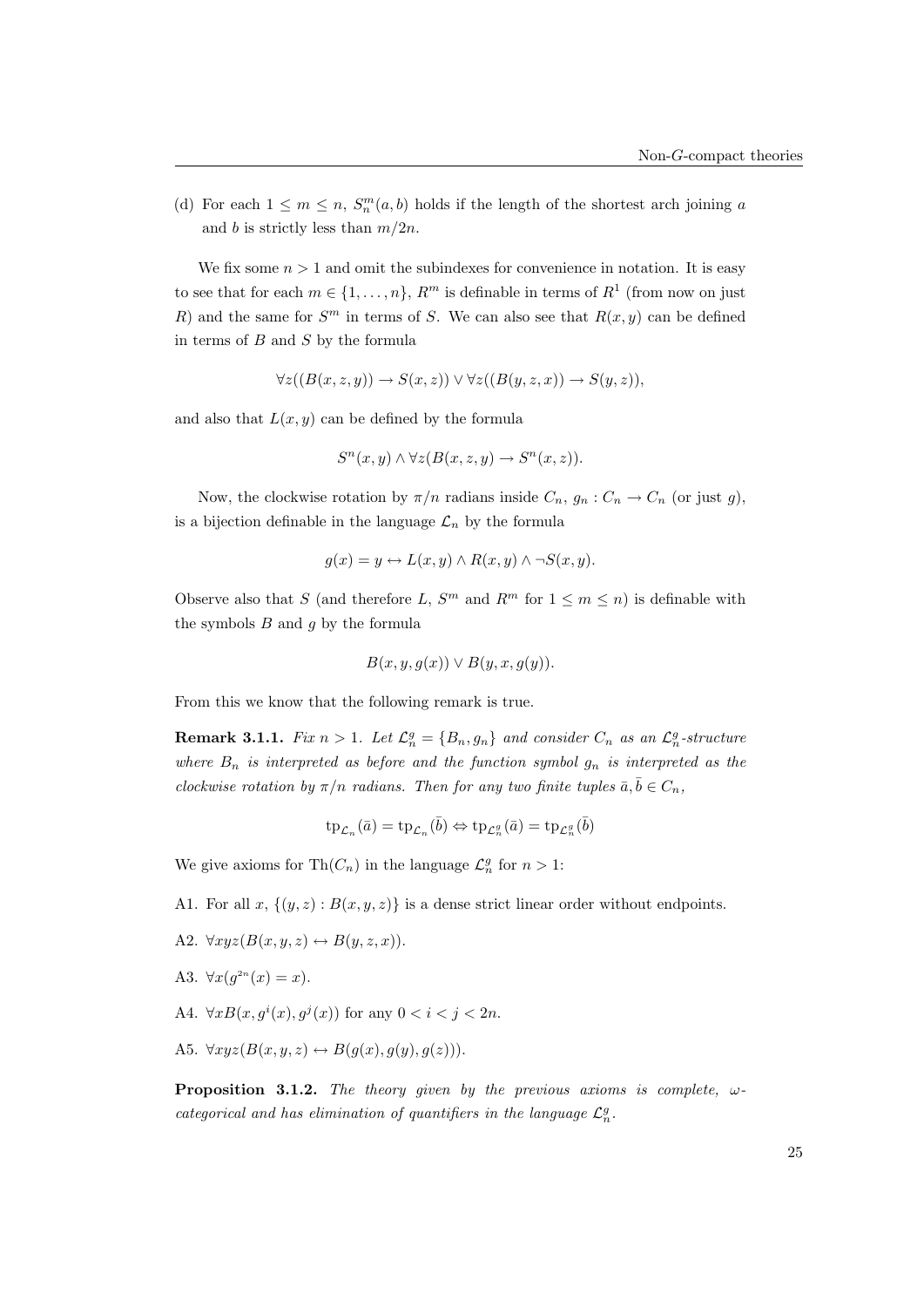Proof. 1. We do back-and-forth with the partial isomorphisms between finitely generated (g-closed) sets. Let f be one of such isomorphisms and let  $a$  be such that  $a \notin \text{dom}(f)$ . If f is the empty function, choose any b and let  $f'(a) = b$  and for each  $1 \leq i \leq 2n-1$ ,  $f'(g^i(a)) = g^i(b)$ . By axiom A4,  $f'$  is an isomorphism between finitely generated g-closed sets extending  $f$ . Now assume  $f$  is not the empty function. Making use of he axioms, let

$$
a_1^0, a_2^0, \ldots, a_m^0, a_1^1, a_2^1, \ldots, a_m^1, \ldots, a_1^{2n-1}, a_2^{2n-1}, \ldots, a_m^{2n-1}
$$

be an enumeration of dom( $f$ ) such that:

1. It's ordered with respect to the order induced by a.

2. 
$$
a_j^i = g(a_j^{i-1})
$$
 for all  $i \in \{1, ..., 2n-1\}$  and  $j \in \{1, ..., m\}$ .

From these assumptions and axiom A2, we know that  $B(a_m^{2n-1}, a, a_1^0)$ . And using axiom A5 we also know that  $B(a_m^{i-1}, g^i(a), a_1^i)$  for each  $i \in \{1, ..., 2n-1\}$ . Now, by axiom A1, choose an element b such that  $B(b_m^{2n-1}, b, b_1^0)$ , where  $b_j^i = f(a_j^i)$ , and extend f to f' as follows. Let  $f'(a) = b$  and for each  $1 \leq i \leq 2n - 1$ , let

$$
f'(g^i(a)) = g^i_n(b)
$$
. It's then clear that  $f'$  is an isomorphism with respect to B between

$$
\boldsymbol{a}, a_1^0,\ldots,a_m^0,\boldsymbol{g}(\boldsymbol{a}),a_1^1,\ldots,a_m^1,\ldots,a_m^{2n-2},\boldsymbol{g}^{2n-1}(\boldsymbol{a}),a_1^{2n-1},\ldots,a_m^{2n-1}
$$

and

$$
\boldsymbol{b}, b^0_1,\ldots, b^0_m, \boldsymbol{g}(\boldsymbol{b}), b^1_1,\ldots, b^1_m,\ldots, b^{2n-2}_m, \boldsymbol{g^{2n-1}}(\boldsymbol{b}), b^{2n-1}_1,\ldots, b^{2n-1}_m.
$$

To see that  $f'$  is also an isomorphism with respect to  $g$ , it's enough to observe that  $g^{i}(a) = g^{j}(a)$  if and only if  $g^{i}(b) = g^{j}(b)$  for every  $i, j \in \{1, ..., 2n\}$  and that

$$
\operatorname{dom}(f) \cap \left\{ g^i(a) : i < 2n \right\} = \operatorname{rng}(f) \cap \left\{ g^i(b) : i < 2n \right\} = \emptyset
$$

**Proposition 3.1.3.**  $X \subseteq C_n$  is an elementary substructure of  $C_n$  (as an  $\mathcal{L}_n^g$ . structure) if and only if it is closed under  $g_n$  and X is dense.

Proof. From left to right it's clear. For the other direction, observe that the back and forth in the previous proposition can be done between  $X$  and  $C_n$ .  $\Box$ 

**Lemma 3.1.4.** For any  $n > 1$  and  $a, b, c \in C_n$ ,  $qftp_{\mathcal{L}_n}(a, b, c)$  detrmines qft $p_{\mathcal{L}_n}(a, b, g(c))$ .

*Proof.* Let a, b, c be different elements of  $C_n$  and assume  $B(a, b, c)$ . Observe that

1. 
$$
g(c) = a \Leftrightarrow L(c, a) \wedge R(c, a) \wedge \neg S(c, a)
$$
.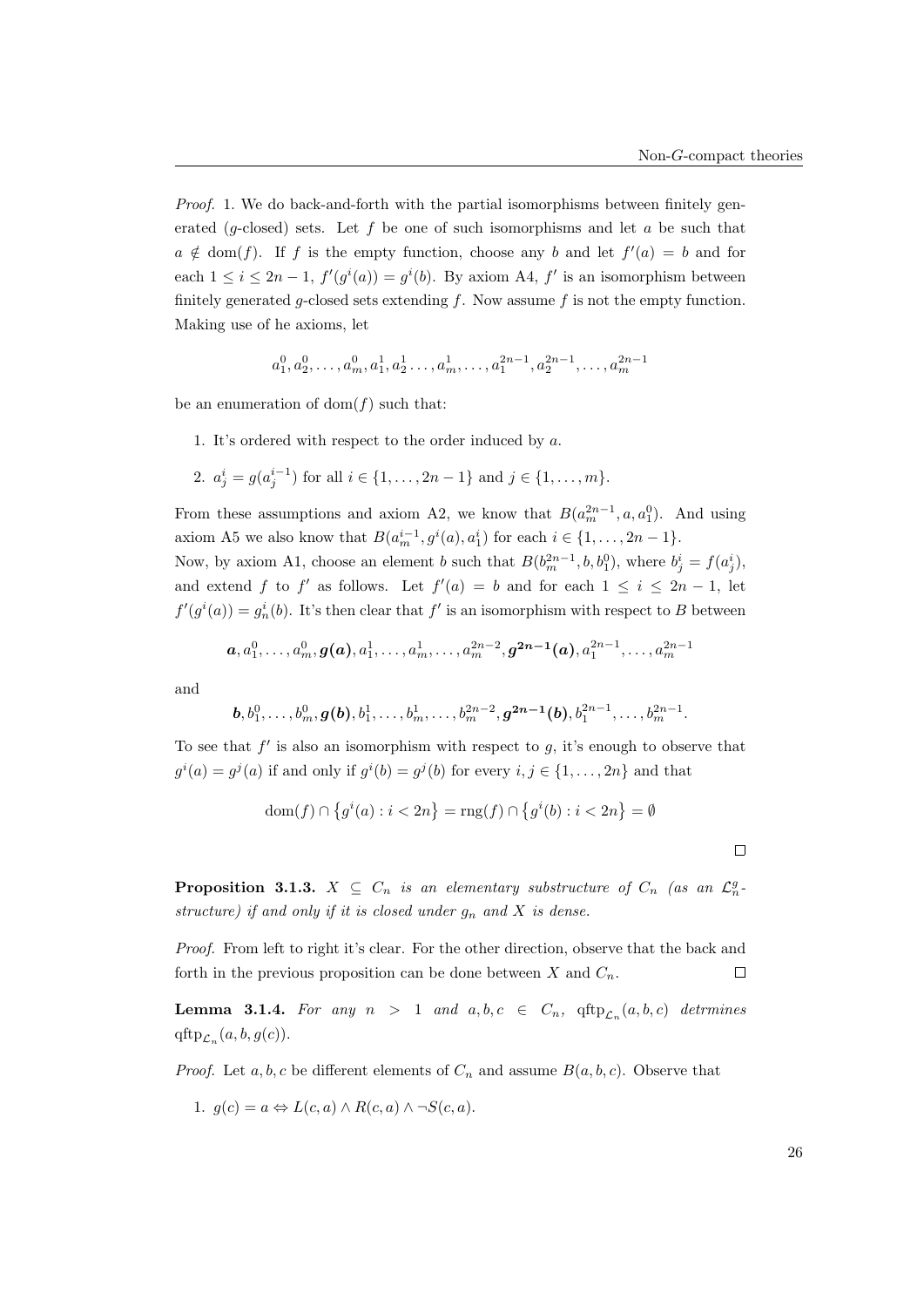- 2.  $B(a, b, q(c)) \Leftrightarrow q(c) \neq a \wedge q(c) \neq b \wedge ((S(a, c) \wedge L(c, a)) \rightarrow (L(a, b) \wedge S(c, b))).$
- 3.  $B(a, g(c), b) \Leftrightarrow g(c) \neq a \wedge g(c) \neq b \wedge \neg B(a, b, g(c)).$
- 4.  $L(a, g(c)) \Leftrightarrow (L(a, c) \wedge S^{n-1}(a, c)) \vee (L(c, a) \wedge S(a, c)).$
- 5.  $L(g(c), a) \Leftrightarrow (L(c, a) \wedge \neg R(c, a)) \vee (\neg L(c, a) \wedge R^{n-1}(c, a)).$
- 6.  $R(a, g(c)) \Leftrightarrow (L(c, a) \wedge R^2(a, c)) \vee a = c$
- 7.  $R^m(a, g(c)) \Leftrightarrow (L(a, c) \wedge R^{m-1}(a, c)) \vee (L(c, a) \wedge R^{m+1}(a, c)) \vee a = c$ , for  $m \in$  ${2, \ldots n-1}.$

And in a similar way for  $S<sup>m</sup>$  and b instead of a. For the case where two of the three elements are equal, just consider points 1.,4.,5.,6. and 7. in the previous list.  $\Box$ 

**Lemma 3.1.5.** For any  $n > 0$  and two finite tuples  $\bar{a}, \bar{b}$  of  $C_n$ ,

$$
\operatorname{qftp}_{\mathcal{L}_n}(\bar{a}) = \operatorname{qftp}_{\mathcal{L}_n}(\bar{b}) \Leftrightarrow \operatorname{qftp}_{\mathcal{L}_n^g}(\bar{a}) = \operatorname{qftp}_{\mathcal{L}_n^g}(\bar{b})
$$

Proof. From right to left it's clear by remark 3.1.1 and the elimination of quantifiers in the language  $\mathcal{L}_n^g$  (proposition 3.1.2 (1.)). For the other direction, let  $\bar{a} = a_1, \ldots a_m$ and  $\bar{b} = b_1, \ldots, b_m$  be two finite tuples of  $C_n$  with the same quantifier-free type in the language  $\mathcal{L}_n$ . It suffices to check the following statements. Let  $i, j, k \in \{1, ..., 2n\}$ and  $r, s, t \in \{1, ..., m\}.$ 

1. 
$$
g^{i}(a_{r}) = g^{j}(a_{s})
$$
 if and only if  $g^{i}(b_{r}) = g^{j}(b_{s})$ .

2.  $B(g^{i}(a_r), g^{j}(a_s), g^{k}(a_t))$  if and only if  $B(g^{i}(b_r), g^{j}(b_s), g^{k}(b_t))$ .

Both of them follow applying lemma 3.1.4 a finite number of times.

 $\Box$ 

Corollary 3.1.6. The following are true.

- 1. Th $(C_n)$  is  $\omega$ -categorical and has elimination of quantifiers in the language  $\mathcal{L}_n$ .
- 2.  $X \subseteq C_n$  is an elementary substructure of  $C_n$  (as an  $\mathcal{L}_n$ -structure) if and only if it is closed under clockwise rotation by  $\pi/n$  radians and X is dense.

Proof. By lemma 3.1.5, proposition 3.1.2 and remark 3.1.1, we know that for any two finite tuples  $\bar{a}, \bar{b} \in C_n$ ,

$$
\begin{array}{rcl} \textrm{qftp}_{\mathcal{L}_n}(\bar{a}) = \textrm{qftp}_{\mathcal{L}_n}(\bar{b}) & \Leftrightarrow & \textrm{qftp}_{\mathcal{L}_n^g}(\bar{a}) = \textrm{qftp}_{\mathcal{L}_n^g}(\bar{b}) \\ & \Leftrightarrow & \textrm{tp}_{\mathcal{L}_n^g}(\bar{a}) = \textrm{tp}_{\mathcal{L}_n^g}(\bar{b}) \\ & \Leftrightarrow & \textrm{tp}_{\mathcal{L}_n}(\bar{a}) = \textrm{tp}_{\mathcal{L}_n}(\bar{b}). \end{array}
$$

2. follows from proposition 3.1.3 and remark 3.1.1.

27

 $\Box$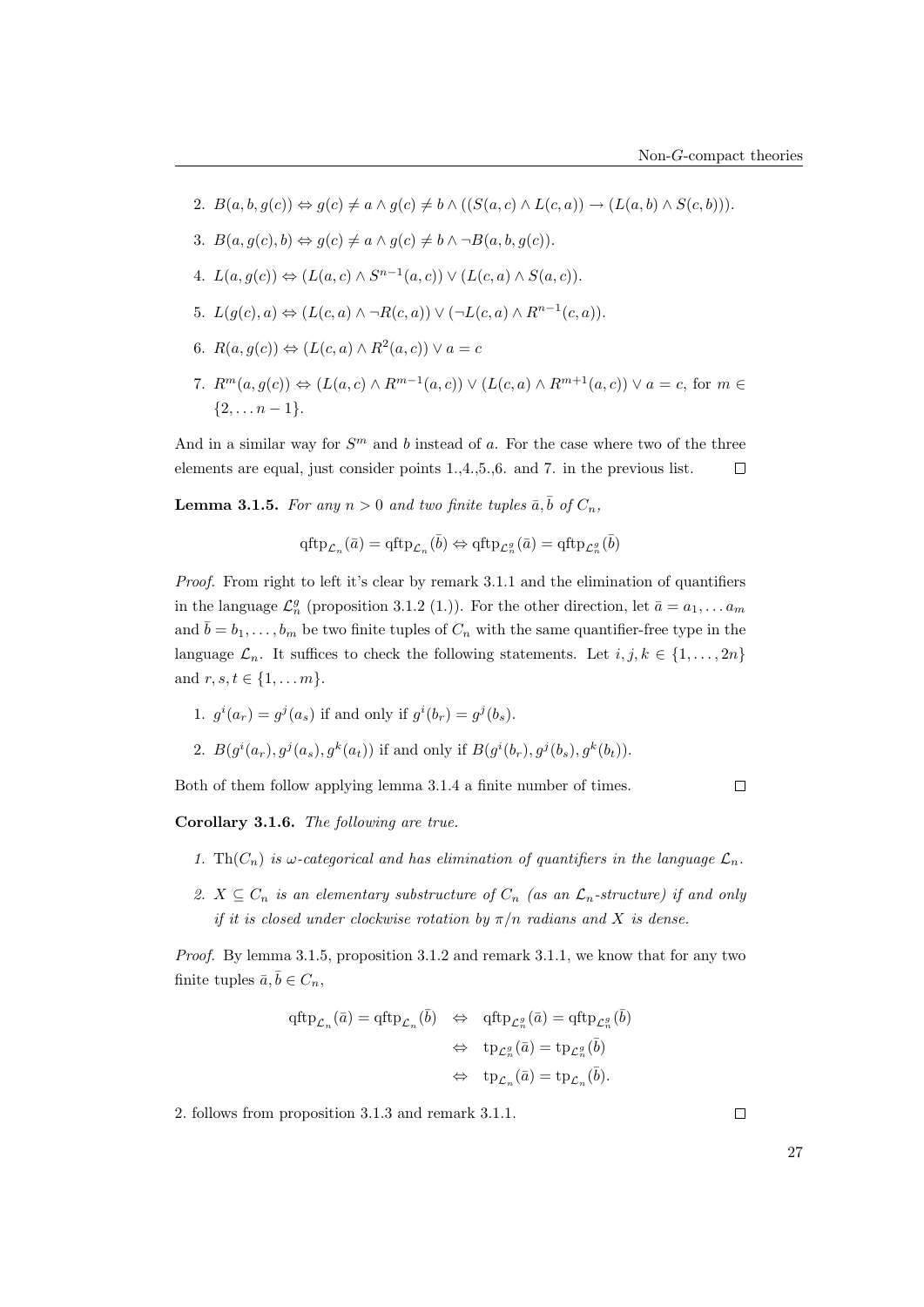**Proposition 3.1.7.** If  $a, b \in C_n$ , then  $S(a, b)$  holds iff a, b have the same type over an elementary substructure of  $C_n$ .

*Proof.* Suppose  $S(a, b)$ . Without loss of generality assume  $L(a, b)$ . Let  $I_{a,b} = \{a, b\} \cup$  ${x : B_n(a, x, b)}$  and let X be the substructure obtained by removing  $I_{a,b}$  and its rotations by  $k\pi/n$  radians  $(k = 1, \ldots 2n-1)$  from  $C_n$ . By proposition 3.1.6 (2.), X is an elementary substructure of  $C_n$  and  $a \equiv_X b$ .

Now suppose that  $\neg S_n(a, b)$ . Let N be an elementary substructure of  $C_n$  and let  $c \in N$ . Recall that N is closed under g, the clockwise rotation by  $\pi/n$  radians. In case a or b are in the orbit of c under g, it's clear that  $a \neq_N b$ . Otherwise, there are  $m_1, m_2 < 2n$  such that  $B(a, g^{m_1}(c), b)$  and  $B(b, g^{m_2}(c), a)$ . Then  $B(g^{m_1}(c), b, g^{m_2}(c))$ , but  $\neg B(g^{m_1}(c), a, g^{m_2}(c))$ , showing that  $a \not\equiv_N b$ .  $\Box$ 

**Corollary 3.1.8.** Any two elements of  $C_n$  have the same Lascar strong type but  $diam(C_n) \geq n$ .

#### Two structures

Consider the following two structures built from the circles  $C_n$ 's above (we assume that they're saturated).

- 1.  $\bigsqcup_{n>1} C_n$ : The coproduct, or disjoint sum. It's just the family of structures  $(C_n$ :  $n > 1$ ) considered as a many-sorted structure. The *n*-th sort corresponds to  $C_n$ equipped with all its  $\mathcal{L}_n$ -structure. No additional relation or function symbols.
- 2.  $C = \prod C_n$ : The product. An element of its universe is a mapping c defined on  $\omega \setminus \{0,1\}$  and such that  $c(n) \in C_n$  for every  $n > 1$ . Its language is  $\mathcal{L} = \bigcup \mathcal{L}'_n$ , where  $\mathcal{L}'_n = \mathcal{L}_n \cup \{E_n\}$ . For any  $c, c' \in C, n > 1, m \leq n$ , we say that  $R_n^m(c, c')$ holds if and only if  $R_n^m(c(n), c'(n))$  holds in  $C_n$ , and so for  $B_n, L_n$  and  $S_n^m$ .  $E_n$ is a binary relation symbol interpreted as follows:

$$
E_n(c, c') \Leftrightarrow c(n) = c'(n)
$$

 $E_n$  is an equivalence relation and we can recover the circle  $C_n$  with all its  $\mathcal{L}_n$ structure taking the quotient  $C/E_n$ .

Let  $E = \bigcap$  $\bigcap_{n>1} E_n$  and observe that for every  $c \in C$ ,  $C/E = \{c\}$ . Adjoining a suitable large number of new elements to each E-class one gets a saturated elementary extension  $C^*$  of C. Note that in passing to  $C^*$  no new elements were added to any of the  $C_n$ 's.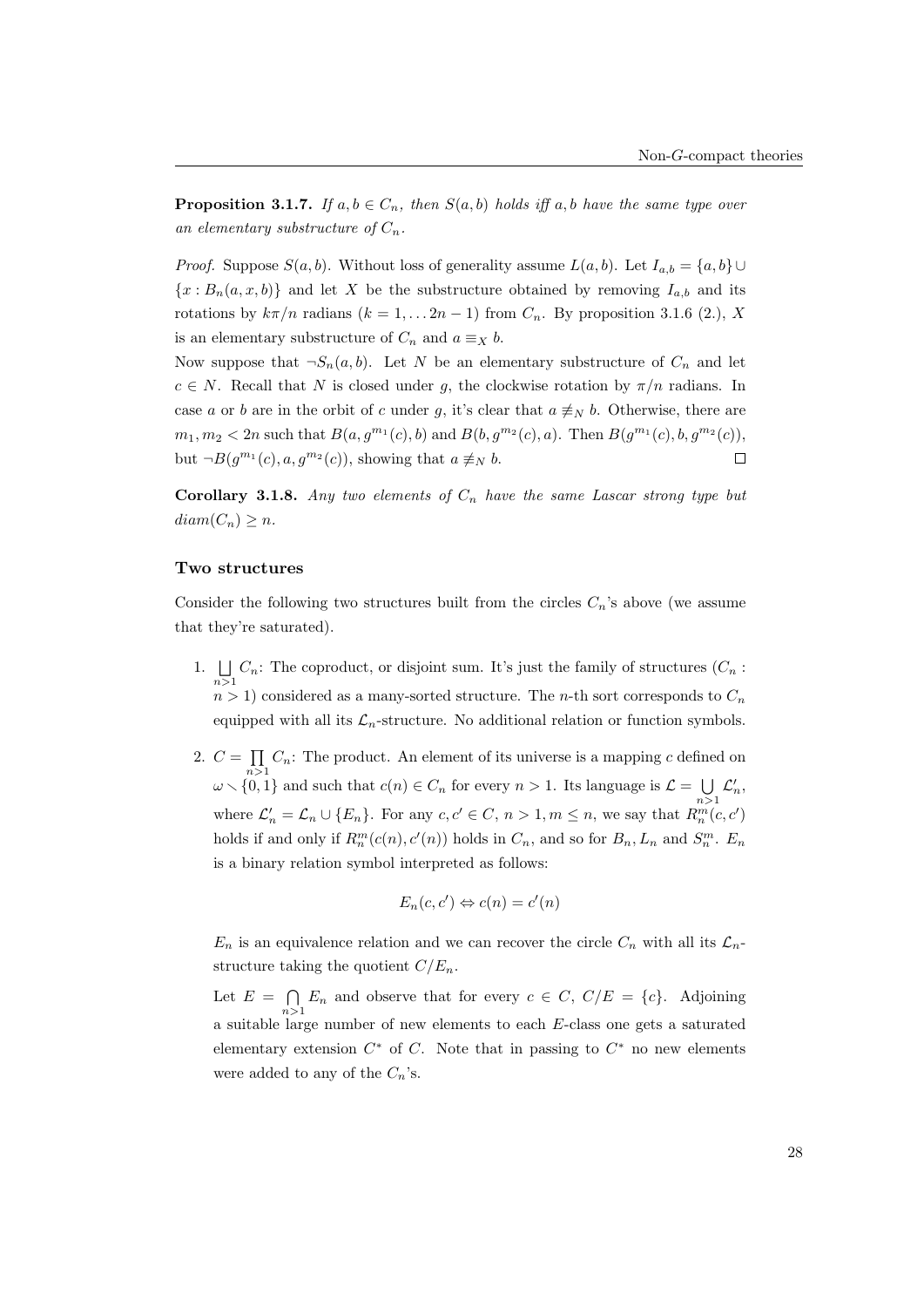Using back-and-forth arguments we can easily see that both Th  $\Big( \bigsqcup$  $\bigcup_{n>0} C_n$  and Th $(C^*)$ have elimination of quantifiers in their respective languages.

**Remark 3.1.9.** 1. Aut 
$$
\left(\bigsqcup_{n>1} C_n\right) = \prod_{n>1} \text{Aut}(C_n)
$$
.

2. The canonical map from  $\text{Aut}(C^*)$  to  $\text{Aut}(\Box)$  $\bigcup_{n>1} C_n$  is surjective.

**Proposition 3.1.10.**  $\stackrel{\text{KP}}{=}$  is trivial for elements in  $C^*$ .

*Proof.* By definition,  $a \equiv b$  if and only if a and b are equivalent under any typedefinable bounded equivalence relation, and we know that any such relation can be defined by a conjunction  $\bigwedge_{n<\omega} \theta_n(x,y)$  of thick formulas such that  $\theta_{n+1}^2 \subseteq \theta_n$  for every  $n < \omega$ , i.e.,  $\theta_{n+1}(x, y) \wedge \theta_{n+1}(y, z) \vdash \theta_n(x, z)$ .

Assume, searching for a contradiction, that  $\neg \theta_0(a, b)$  for a formula  $\theta_0(x, y)$  of some such family and elements  $a, b \in C^*$ . Since  $\theta_0$  is reflexive,  $a \neq b$ . Let  $\mathcal{L}'_2 \cup \dots \mathcal{L}'_N$  be the language of  $\theta_0$  and choose n such that  $N < 2^n$ . Observe that

$$
\theta_n^{2^n} \subseteq \theta_{n-1}^{2^{n-1}} \cdots \subseteq \theta_2^4 \subseteq \theta_1^2 \subseteq \theta_0.
$$

By quantifier elimination, the formula  $\theta_n(x, y)$  is of the form

$$
\theta_n(x,y) = \bigvee_{i=1}^l \sigma_i
$$

for some  $l \leq \omega$ , where each  $\sigma_i$  is a conjunction of some of the relations  $\{=,L_k,R_k^m,S_k^m,E_k: 1 < k \leq N, 1 \leq m \leq k\}$  and their negations.

*Claim 1*. At least one of the  $\sigma_i$ 's is not negative in any of the relations  $R_k^m$  (1 <  $k \leq$  $N, 1 \leq m \leq k$ ). (This means that at least in one conjunction there is no lower bound for the distance between any two comparable coordinates of  $x$  and  $y$ ).

*Proof.* Otherwise, in each  $\sigma_i$  there is a term  $\neg R_{k_i}^{m_i}$ . But the relation  $\bigwedge^l R_{k_i}^{m_i}$  is thick, since it is impossible to find an infinite antichain for it, i.e. infinitely many elements such that their  $k_i$ -th projections are at at distance  $> m_i/k_i$ . Since

$$
\theta_n(x,y) = \bigvee_{i=1}^l \sigma_i \vdash \bigvee_{i=1}^l \neg R_{k_i}^{m_i},
$$

then  $\bigwedge^l$  $i=1$  $R_{k_i}^{m_i} \vdash \neg \theta_n(x, y)$ . This implies that  $\neg \theta_n(x, y)$  is thick and  $\theta_n(x, y)$  is not, which is a contradiction.  $\diamond$ 

Now let  $I = \{i \leq N : E_i(a, b)\}\$ and  $J = \{i \leq N : \neg E_i(a, b)\}\$ . We write  $\theta_n(x, y) =$  $\rho_n(x, y) \vee \nu_n(x, y)$ , where  $\rho_n(x, y)$  is the disjunction of the conjunctions which are not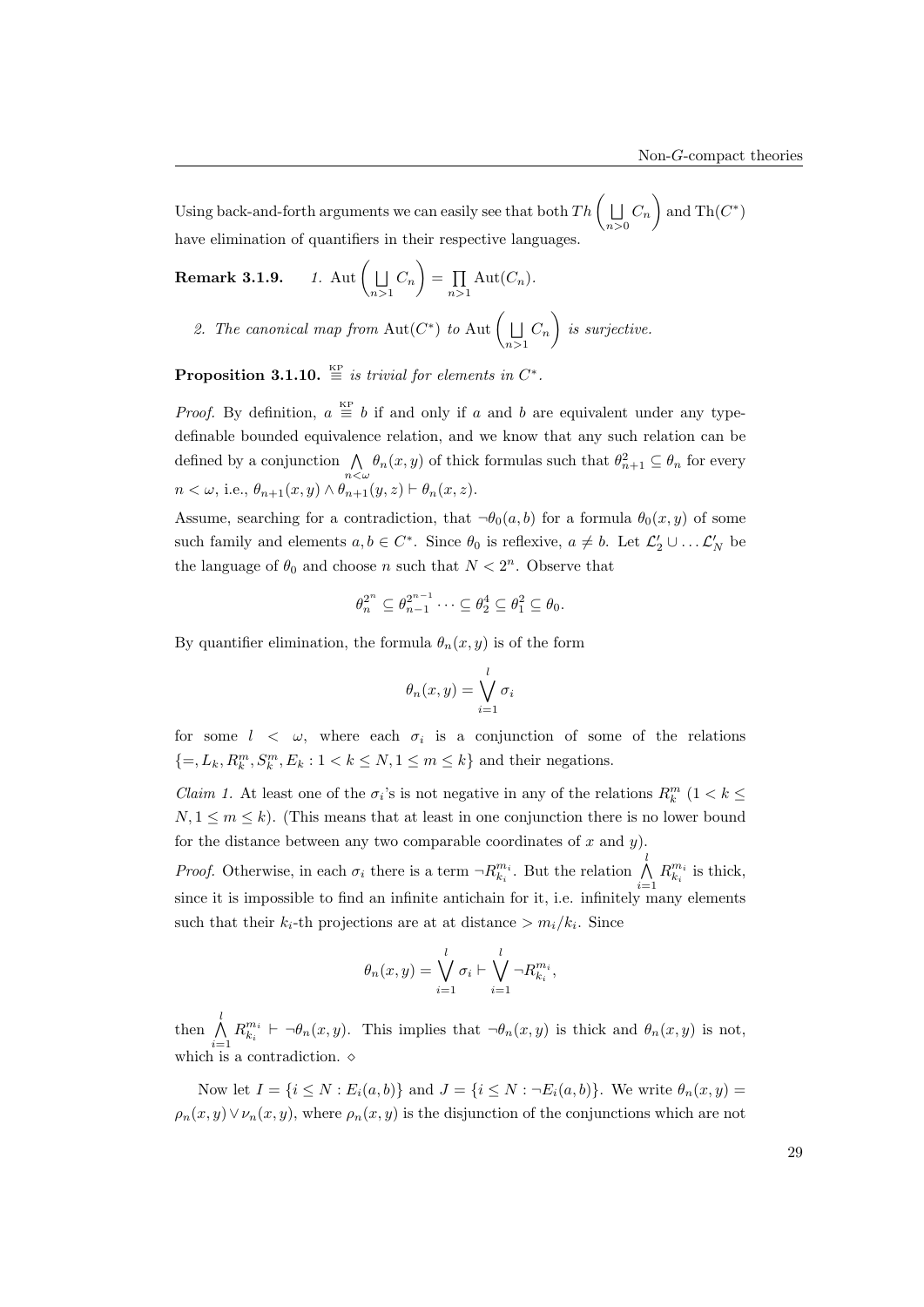negative in any of the relations  $R_k^m$ , and  $\nu_n(x, y)$  is the disjunction of the remaining ones.

Claim 2.  $\rho_n(x, y) \nvdash \bigvee$  $\bigvee_{i\in I} \neg E_i(x,y) \vee \bigvee_{j\in A}$  $\bigvee_{j\in J} E_j(x,y) \vee x=y.$ 

*Proof.* Otherwise, choose in each conjunction of  $\nu_n(x, y)$  a relation  $R_{k_i}^{m_i}$  appearing negatively (say for  $i = 1, \ldots l'$ ) and observe that

$$
\bigwedge_{i\in I} E_i(x,y) \wedge \bigwedge_{j\in J} \neg E_j(x,y) \wedge x \neq y \wedge \bigwedge_{i=1}^{l'} R_{k_i}^{m_i} \vdash \neg \rho_n(x,y) \wedge \neg \nu_n(x,y) \vdash \neg \theta_n(x,y).
$$

This implies that we can find an infinite sequence  $(a_i : i < \omega)$  of different elements in  $C^*$  such that  $\neg \theta_n(a_i, a_j)$ , whenever  $i < j$ . Therefore,  $\theta_n(x, y)$  is not thick, and we have again a contradiction.  $\diamond$ 

Since  $\rho_n(x,y) \wedge \bigwedge$  $\bigwedge_{i\in I} E_i(x,y) \wedge \bigwedge_{j\in\mathbb{N}}$  $\bigwedge_{j\in J} \neg E_j(x,y) \land x \neq y$  is consistent, we can find elements  $a^*, b^* \in C^*$  such that  $\rho_n(a^*,b^*)$  and such that  $E_i(a^*,b^*)$  if and only if  $E_i(a, b)$  for  $i = 1, ..., N$ . We can also find distinct elements  $a', b'$  such that

- $E_i(a'a)$  and  $E_i(b',b)$  for  $i = 2, \ldots N$ .
- $E_i(a', a^*)$  and  $E_i(b', b^*)$  for  $i > N$ .

Claim 3.  $\theta_n^{2^n}(a',b')$ .

If the claim is true, then  $\theta_0(a', b')$ . By the choice of the  $E_i$ -classes and elimination of quantifiers, the pair  $a', b'$  satisfies the same formulas of  $\mathcal{L}_1 \cup \cdots \cup \mathcal{L}_N$ . This implies that  $\theta_0(a, b)$ , which gives us the desired contradiction.

*Proof Claim 3.* It is enough to find  $a_1, \ldots, a_{2n+1}$  such that  $a_i = a'$ ,  $a_{2n+1} = b'$  and  $\theta_n(a_j, a_{j+1})$  for  $j = 1, \ldots 2^n$ . To find them, we will choose, for each  $i > 1$ , their respective  $E_i$ -classes  $e_1^i, \ldots e_{2n+1}^i$ .

Fix a conjunction  $\sigma(x, y)$  in  $\rho_n(x, y)$  satisfied by  $a^*, b^*$  (we may assume  $\sigma(x, y) \vdash x \neq 0$ y).

Let  $1 < i \leq N$ . If the term  $E_i(x, y)$  appears in  $\sigma_n(x, y)$ , let  $e_1^i = \cdots = e_{2^n + 1}^i =$  $[a']_{E_i} = [b']_{E_i}$ . If not, since  $I \leq 2^n$ , choose different classes  $e_1^i = [a']_{E_i}, e_2^i, \ldots, e_{2^n+1}^i =$  $[b']_{E_i}$  such that  $R_i(x, y)$  holds if the classes of  $x, y$  are  $e_j^i, e_{j+1}^i$  for any  $1 \leq j < 2^n + 1$ . This is because inside any of the circles  $C_2, \ldots, C_N$ , given two points p, q, we can always find points  $p_1 = p, p_2, ..., p_{2^n+1} = q$  such that  $d(p_j, p_{j+1}) < 1/2N$  for  $j =$  $1, \ldots, 2^n$ , and  $1/2N \leq 1/2i$ .

Let  $i > N$ . Choose j minimal such that  $T(x, y) \vdash R_i^j(x, y)$  appears in  $T(x, y)$  (Notice here that the language of  $\theta_n(x, y)$  can be bigger than the language of  $\theta_0(x, y)$ ). Again, if the term  $E_i(x, y)$  appears in  $\sigma(x, y)$ , let  $e_1^i = \cdots = e_{2^n + 1}^i = [a']_{E_i} = [b']_{E_i}$ . If not,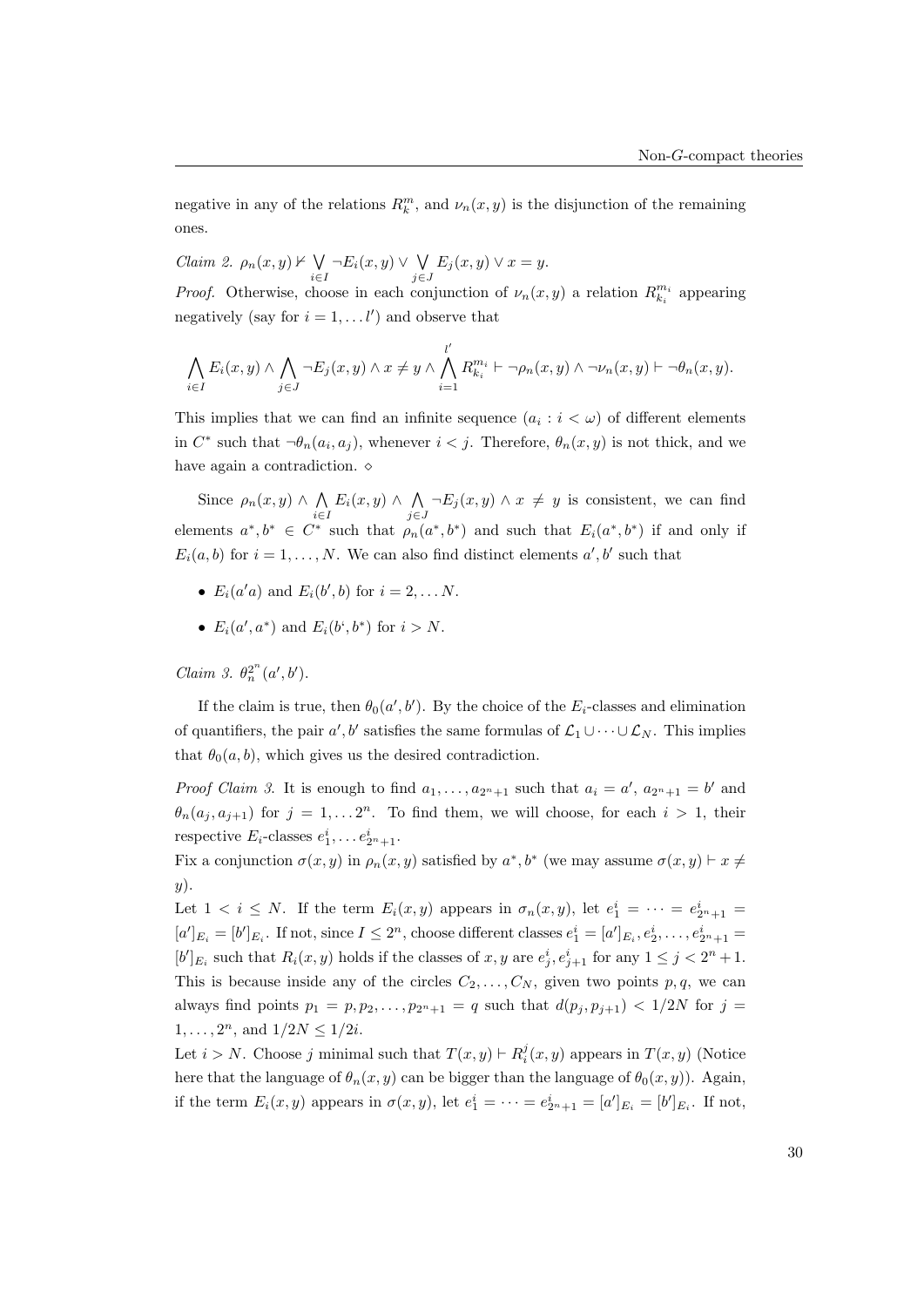since  $R_i^j(a',b')$ , choose different classes  $e_1^i = [a']_{E_i}, e_2^i, \ldots, e_{2^n+1}^i = [b']_{E_i}$  such that  $R_i^j(x, y)$  holds if the classes of  $x, y$  are  $e_j^i, e_{j+1}^i$  for any  $1 \leq j < 2^n + 1$ .

This completes the choice of the classes. Now let  $a' = a_1, a_2, \ldots, a_{2^n+1} = b'$  be elements of  $C^*$  such that  $[a_j]_{E_i} = e_j^i$  for all  $i > 1$  and  $1 \le j \le 2^n$ . By the choice of the classes, it is easy to see that  $T(a_j, a_{j+1})$  holds for all  $1 \leq j \leq 2^n$ . This implies that  $P_n(a_j, a_{j+1})$  and therefore  $S_n(a_j, a_{j+1})$  holds for all  $1 \leq j \leq 2^n + 1$ , as we wanted.  $\diamond$  $\Box$ 

**Lemma 3.1.11.** Let  $a_i, b_i \in C_i$  for all  $i > 1$ . Then  $(a_i)_{i>1} \stackrel{\text{L}}{=} (b_i)_{i>1}$  in  $C^*$  if and only if  $(a_i)_{i>1} \stackrel{\text{L}}{=} (b_i)_{i>1}$  in  $\bigsqcup_{i>1} C_i$ .

*Proof.*  $\Rightarrow$  Suppose  $(a_i)_{i>1} \equiv (b_i)_{i>1}$  in  $C^*$ . Without loss of generality, we may assume there is  $C' \prec C^*$  and  $f \in Aut(C^*/C')$  such that  $f((a_i)_{i>1}) = (b_i)_{i>1}$ . Let  $\pi_i$ be the projection map from  $C^*$  to  $C_i$  (remember that no new elements where added to the  $C_i$ 's when going from C to  $C^*$ ). For all  $i > 1$ ,  $\pi_i(C') \subseteq C_i$ . Moreover, by elimination of quantifiers,  $\pi_i(C') \prec C_i$  for all  $i > 1$ .

Now let  $f_i: C_i \to C_i$  be defined as follows: for  $c_i \in C_i$ , let  $f_i(c_i) = \pi_i(f(c))$  for any  $c \in \pi_i^{-1}(c_i)$ <sup>1</sup>. Let  $f'$  be the union of the  $f_i$ 's. Clearly

$$
f' \in \mathrm{Aut}\left(\bigsqcup_{i>1} C_i/\bigsqcup_{i>1} \pi_i(C')\right),\,
$$

 $\Box$  $\bigcup_{i>1} \pi_i(C') \prec \bigcup_{i>1}$  $\bigsqcup_{i>1} C_i$ , and  $f'(a_i) = b_i$  for all  $i > 1$ , thus  $(a_i)_{i>1} \stackrel{\text{L}}{=} (b_i)_{i>1}$  in  $\bigsqcup_{i>1} C_i$ .  $\Leftarrow$ ) Without loss of generality, we may assume there are  $C_i' \prec C_i$  and  $f_i \in \text{Aut}(C_i/C_i')$ such that  $f_i(a_i) = b_i$  for all  $i > 1$ . Let  $f \in \text{Aut} \left( \begin{array}{c} \Box \end{array} \right)$  $\left(\bigsqcup_{n>1} C_n\right)$  be the union of the  $f_i$ 's. By remark 3.1.9 (2.), there is  $f^* \in Aut(C^*)$  whose canonical projection to Aut  $\Big( \bigsqcup$  $\bigcup_{n>1} C_n$ is f. Observe that  $\prod_{n>1} C'_n \prec C^*$ ,  $f^*$  fixes pointwise  $\prod_{n>1} C'_n$ , and  $f^*((a_i)_{i>1}) = (b_i)_{i>1}$ , showing that  $(a_i)_{i>1}$  and  $(b_i)_{i>1}$  have the same Lascar strong type in  $C^*$ .

**Proposition 3.1.12.** Let  $a_i, b_i \in C_i$  for all  $i > 1$ . Then  $(a_i)_{i>1} \stackrel{\text{L}}{=} (b_i)_{i>1}$  in  $C^*$  is and only if there is  $n < \omega$  such that  $d(a_i, b_i) \leq n$  for all  $i > 1$ .

*Proof.*  $\Rightarrow$  Observe that there is  $n < \omega$  such that  $d(a_i, b_i) \leq n$  for all  $i > 1$  if and only if there is a Lascar strong automorphism of  $\Box$  C<sub>i</sub> sending the (infinite) tuple  $(a_i)_{i>1}$  $i > 1$ to  $(b_i)_{i>1}$ , i.e., if and only if  $(a_i)_{i>1} \stackrel{\mathbb{L}}{=} (b_i)_{i>1}$  in  $\bigcup_{i>1} C_i$ . By the previous lemma, that happens if and only if  $(a_i)_{i>1} \stackrel{\text{L}}{=} (b_i)_{i>1}$  in  $C^*$ .  $\Box$ 

<sup>&</sup>lt;sup>1</sup>If  $c, c' \in \pi^{-1}(a_i)$ , then  $E_i(c, c')$ , and since  $f \in Aut(\mathfrak{C})$ , it is true also that  $E_i(f(c), f(c'))$ , and therefore  $\pi_i(f(c)) = \pi_i(f(c'))$ .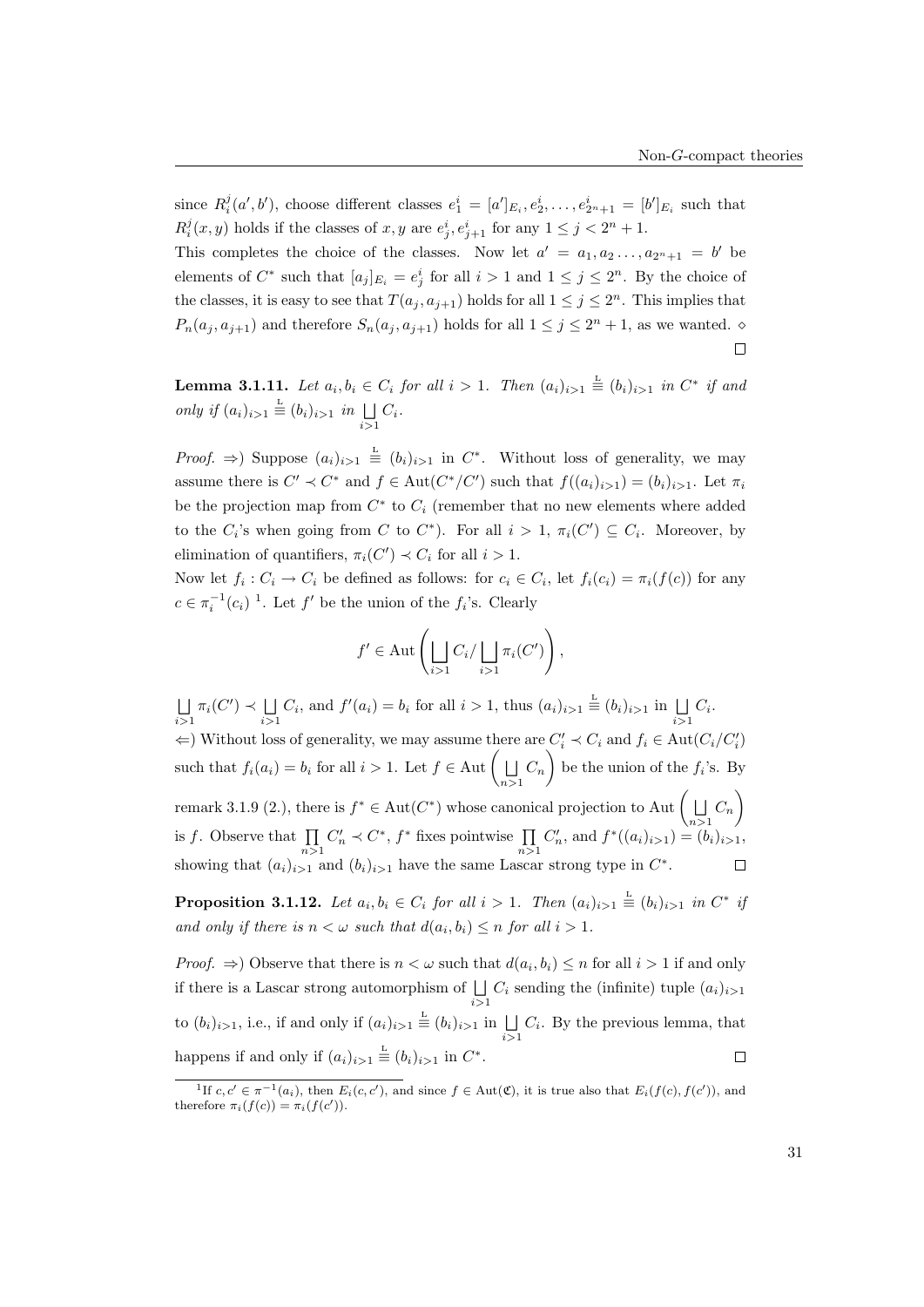**Corollary 3.1.13.** Neither  $\text{Th}(\bigsqcup_{n>1} C_n)$  nor  $\text{Th}(C^*)$  are G-compact.

*Proof.* Consider, for each  $n > 1$ , two diametrically opposed points  $a_n, a'_n \in C_n$ , and a Lascar strong automorphism  $f_n \in \text{Aut}(C_n)$  such that  $f_n(a_n) = a'_n$ .

Let  $f \in \text{Aut}(\bigsqcup_{n>1} C_n)$  be the union of the  $f_n$ 's. Note that  $f$  is a limit point of Autf $(\bigsqcup_{n>1} C_n)$  (since f agrees with the product of finitely many  $f_n$ 's, which is strong) but it's not Lascar strong, since there is no finite bound for the distance between the (infinite) tuples  $(a_n : n < \omega)$  and  $(f(a_n) : n < \omega)$ . By fact 1.1.2 (3.), Th $(\bigsqcup_{n>1} C_n)$  is not G-compact.

For the second case, let  $c, c' \in C^*$  be such that  $c(n) = a_n$  and  $c'(n) = a'_n$  for each  $n > 1$ . By proposition 3.1.10,  $c \equiv c'$ , but we know, by proposition 3.1.12, that  $c \not\equiv c'$ , showing that  $\stackrel{\text{L}}{=}$  is not type-definable for finite tuples. By fact 1.1.2 (2.), Th( $C^*$ ) is not G-compact.  $\Box$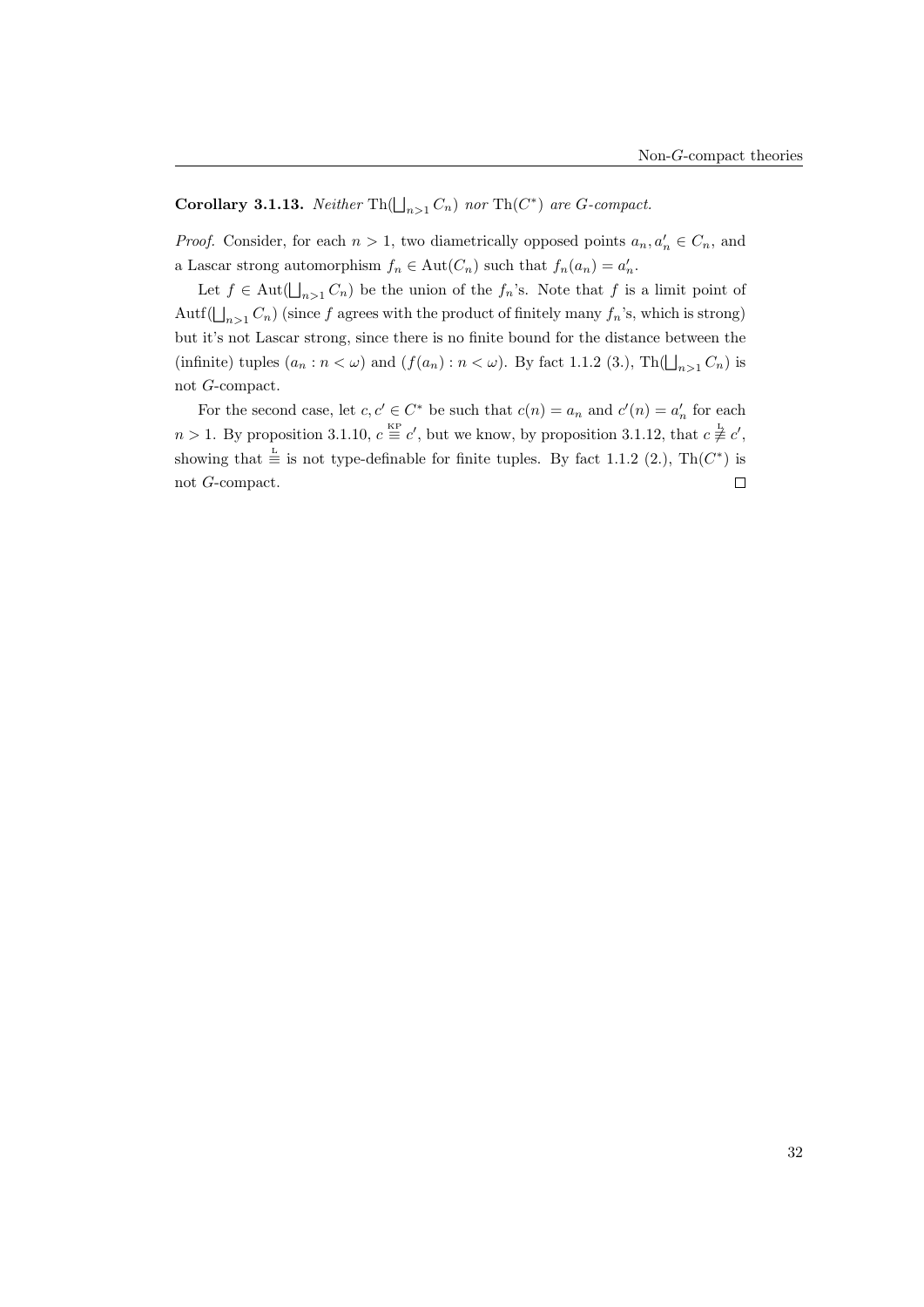### 3.2 G-compactness of T does not imply G-compactness of  $T_A$

The next examples came up as a result of several discussions with Prof. Ludomir Newelski during my visit at the Mathematical Institute of the Wroclaw University in March 2006 and previous conversations with Prof. Enrique Casanovas at the University of Barcelona.

## Type-definability of  $\stackrel{\mathbb{L}}{=} _A$  for finite tuples is preserved

**Example 1.** For each  $n > 1$ , let  $M_n$  be a saturated model of the theory  $T_n$  in the language  $\mathcal{L}_n = \{P_n, Q_n, Z_n, B_n, L_n, R_n^m, S_n^m : 1 \leq m \leq n\}$ , where:

- 1.  $P_n$  and  $Q_n$  are infinite disjoint unary predicates.
- 2.  $Z_n$  is a binary relation symbol on  $P_n \times Q_n$ .
- 3. For any two different elements  $x, y \in P_n$ ,  $\{z : Z_n(x, z)\} \cap \{z : Z_n(y, z)\} = \emptyset$ .
- 4. For each  $x \in P_n$ , the set  $\{z : Z_n(x,z)\}$  is non-empty and is equipped with the same structure as the circle  $C_n$  described before in the language  ${B_n, L_n, R_n^m, S_n^m : 1 \leq m \leq n}.$
- 5. For each  $y \in Q_n$  there is  $x \in P_n$  such that  $Z_n(x, y)$ .

The following figure illustrates what  $M_n$  looks like.

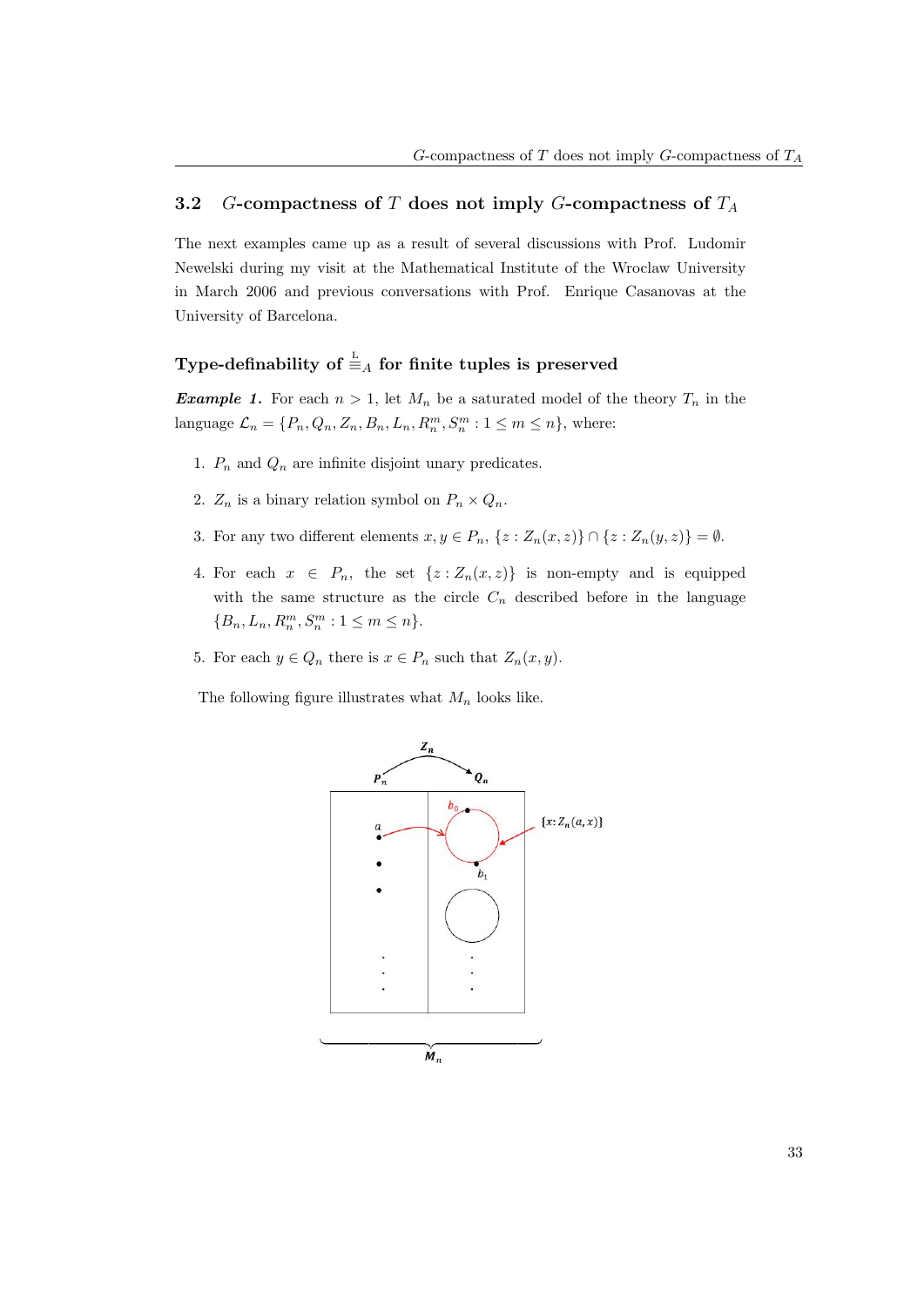- **Proposition 3.2.1.** 1. For each  $n > 1$  and tuples x, y (possibly infinite) of  $M_n$ (of the same length) such that  $x \equiv y$ ,  $d_{\emptyset}(x, y) \leq 2$ .
	- 2. Fix  $1 < n < \omega$  and let  $a \in P_n(M_n)$ . There are elements x, y of  $M_n$  such that  $x \stackrel{\mathsf{L}}{=} a$  y but  $d_a(x, y) \geq n$ .

*Proof.* 1. Due to the existence of infinitely many circles in  $M_n$ , we can easily find an automorphism of  $M_n$  sending x to y and fixing an elementary submodel of  $M_n$ . Just observe that any subset of  $M_n$  with infinitely many circles and their respective points in  $P_n$  is an elementary substructure of  $M_n$ . By lemma 1.1.3,  $d_{\emptyset}(x, y) \leq 2$ .

2. Introducing an element  $a \in P_n(M_n)$  to the language leads us to the case of just one circle where the diameter is  $\geq n$ , since any elementary substructure of  $(M_n, a)$ should include a and an elementary substructure of the circle  $\{y : Z_n(a, y)\}.$  Take two diametrically opposed elements  $b_0, b_1$  such that  $Z_n(a, b_0)$  and  $Z_n(a, b_1)$  and observe that  $b_0 \stackrel{\mathcal{L}}{=} a b_1$  and  $d_a(b_0, b_1) = n$ .

 $\Box$ 

Let  $M = \Box$  $\bigsqcup_{n>1} M_n$  be the coproduct, or disjoint sum, of the  $M_n$ 's. It's just the family of structures  $(M_n : n > 1)$  considered as a many-sorted structure. The *n*-th sort corresponds to  $M_n$  equipped with all its  $\mathcal{L}_n$ -structure. No additional relation or function symbols.

Corollary 3.2.2. Let  $A = \{a_n : n > 1\} \subseteq M$  such that for every  $n > 1$ ,  $a_n \in$  $P_n(M_n)$ . Then Th(M) is G-compact over  $\emptyset$  but it is not G-compact over A (T<sub>A</sub> is not G-compact over  $\emptyset$ ).

*Proof.* By the previous proposition we know that the  $\emptyset$ -diameter of the Lascar strong types over  $\emptyset$  in M is 2, but there is not a bound for the A-diameter of the Lascar strong types over A. By theorem 1.1.4, we have what we want. We also can show as in corollary 3.1.13 that  $\text{Aut}(M/A)$  is not closed in  $\text{Aut}(M/A)$ .  $\Box$ 

In the former example we used an infinite set of parameters in order to lose G-compactness (over  $\emptyset$ ) going from T to  $T_A$ . Using the same ideas we now show that G-compactness (over  $\emptyset$ ) can be displaced just by adding one parameter to the language.

**Example 2.** Let M be a saturated model of the theory T in the language  $\mathcal{L} =$  $\{P,Q\} \cup \{Z_n, B_n, L_n, R_n^m, S_n^m : 1 \leq m \leq n, n > 1\}$  given by the following axioms.

- 1. P and Q are infinite disjoint unary predicates.
- 2. For every  $n > 1$ ,  $Z_n$  is a binary relation symbol on  $P \times Q$ .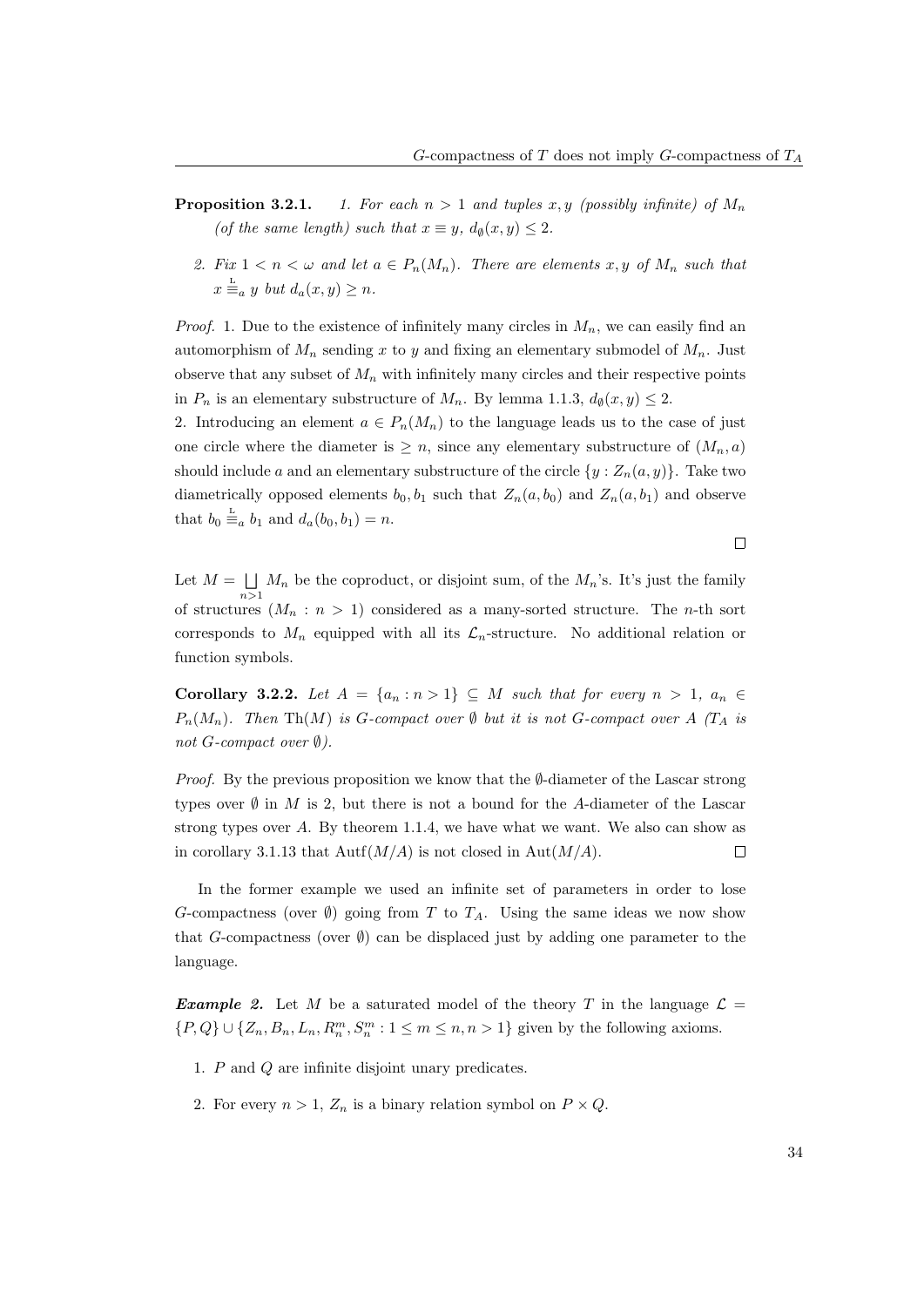- 3.  $\{z: Z_i(x, z)\} \cap \{z: Z_j(y, z)\} = \emptyset$  whenever  $(x, i), (y, j)$  are different tuples of  $P \times \omega^*$ .
- 4. For each  $x \in P$  and each  $n > 1$ , the set  $\{z : Z_n(x, z)\}\$ is non-empty and is equipped with the same structure as the circle  $C_n$  described before in the language  $\{B_n, L_n, R_n^m, S_n^m : 1 \le m \le n\}.$
- 5. For each  $y \in Q$  there is  $x \in P$  and  $n > 1$  such that  $Z_n(x, y)$ .

The following figure illustrates what M looks like, except for an infinite set of points which would appear in Q and would not belong to any of the circles.



- **Proposition 3.2.3.** 1. For each  $n > 1$  and tuples x, y (possibly infinite) of M (of the same length) such that  $x \equiv y$ ,  $d_{\emptyset}(x, y) \leq 2$ . Hence T is G-compact over  $\emptyset$ .
	- 2. Let  $a \in P(M)$ . For each  $n > 1$ , there are elements x, y of M such that  $x \triangleq_a y$ but  $d_a(x, y) \geq n$ . Hence T is not G-compact over  $\{a\}$ .
- *Proof.* 1. As in proposition 3.2.1. If  $x \equiv y$ , there is  $M' \prec M$  such that  $x \equiv_{M'} y$ , hence  $d_{\emptyset}(x, y) \leq 2$ . This is, again, due to the existence of infinitely many points in  $P$  and circles in  $Q$ . By fact 1.1.4,  $T$  is  $G$ -compact.
	- 2. Fix  $n > 1$ . Take two diametrically opposed elements  $b_0, b_1$  such that  $Z_n(a, b_0)$ and  $Z_n(a, b_1)$  and observe that  $d_a(b_0, b_1) = n$ . This shows that there is no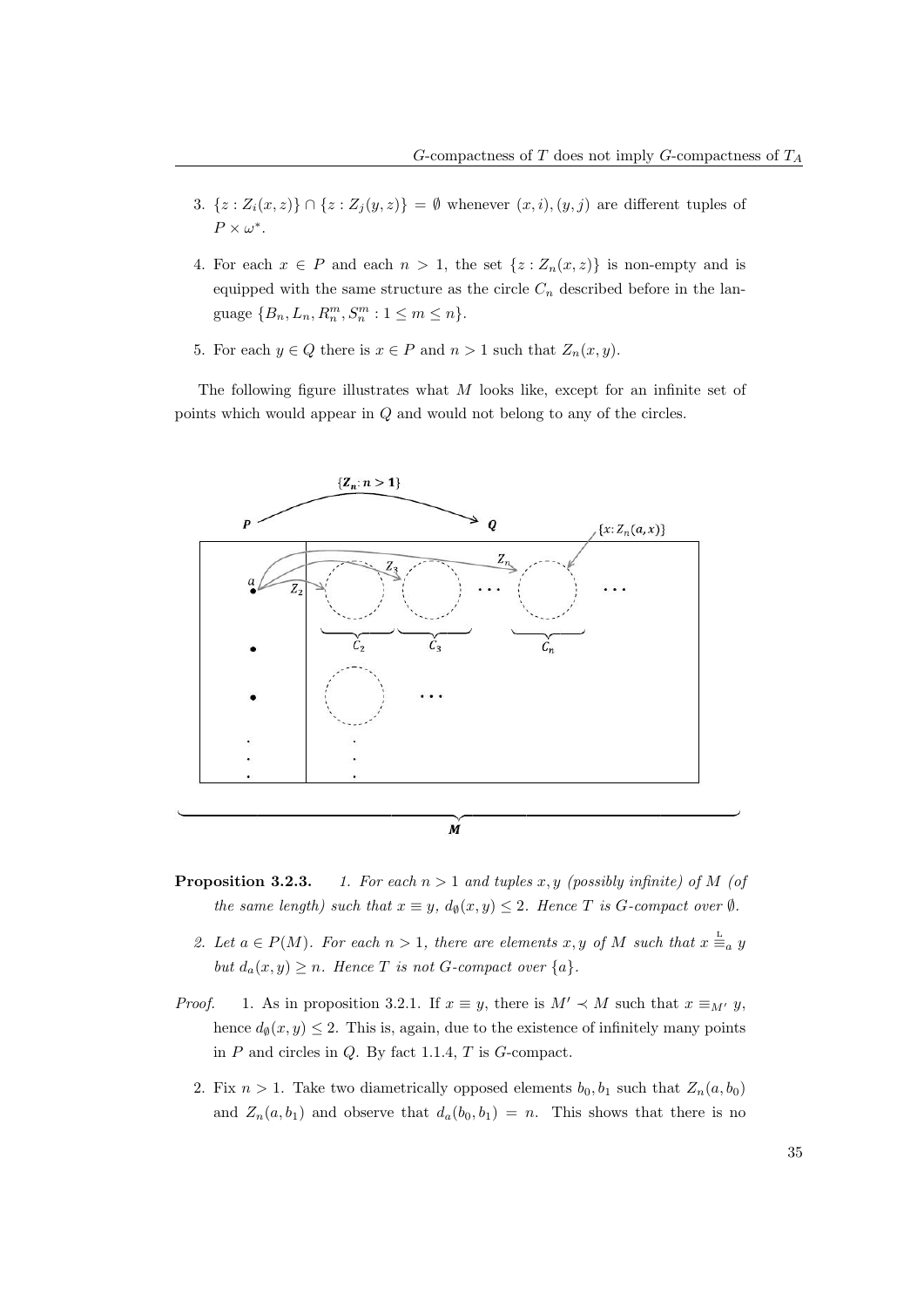bound on the a-diameters of Lascar strong types over  $\{a\}$ . By fact 1.1.4, T is not G-compact over  $\{a\}.$ 

## Type-definability of  $\stackrel{\mathbb{L}}{=}$  for finite tuples is displaced

In the previous examples type-definability of  $\stackrel{\mathbb{L}}{=}$  for finite tuples was preserved from T to  $T_A$ ; in both cases  $\frac{L}{=}A=\equiv A$  for finite tuples. In the next example we will see the case where type-definability of  $\stackrel{\mathbb{L}}{=}$  is displaced because of finite tuples. Namely, we will give a G-compact (over  $\emptyset$ ) theory T and find elements  $a, b, b'$  such that  $b \stackrel{\text{KP}}{=} a b'$ but  $d_a(b, b') = \infty$ , i.e.  $b \neq_a b'$ .

**Example 3.** For each  $n > 1$ , let  $\mathcal{L}_n = \{P_n, Q_n, Z_n, B_n, L_n, R_n^m, S_n^m : 1 \leq m \leq n\}$ and  $M_n$  be as in *Example 1* above. Now, let  $M = \prod M_n$  be the product of the  $M_n$ 's. Analogous to the construction of  $\prod_{n>1} C_n$  described in section 3.1, an element of M is a mapping f defined on  $\omega \setminus \{0, 1\}$  and such that  $f(n) \in M_n$  for every  $n > 1$ . Its language is  $\mathcal{L} = \bigcup$  $n > 1$  $\mathcal{L}'_n$ , where  $\mathcal{L}'_n = \mathcal{L}_n \cup \{E_n\}$ , and we interpret it as follows. For any  $f, f' \in M, n > 1, m \leq n$ ,

- $P_n(f)$  holds if and only if  $P_n(f(n))$  holds in  $M_n$  (the same for  $Q_n$ ).
- $Z_n(f, f')$  holds if and only if  $P_n(f), Q_n(f)$  and  $Z_n(f(n), f'(n))$  holds in  $M_n$ .
- $R_n^m(f, f')$  holds if and only if  $Q_n(f), Q_n(f')$ , there is  $g \in M$  such that  $P_n(g)$ and  $Z_n(g, f) \wedge Z_n(g, f')$  (i.e., their *n*-th projections lie in the same circle) and  $R_n^m(f(n), f'(n))$  holds in  $M_n$ . Similarly for  $B_n, L_n$  and  $S_n^m$ .
- $E_n$  is a binary relation symbol interpreted as follows:

$$
E_n(f, f') \Leftrightarrow f(n) = f'(n).
$$

 $E_n$  is an equivalence relation and we can recover the structure  $M_n$  with all its  $\mathcal{L}_n$ -structure taking the quotient  $M/E_n$ .

Again, let  $E = \bigcap$  $\bigcap_{n>1} E_n$  and observe that for every  $f \in M$ ,  $M/E = \{f\}$ . Adjoining a suitable large number of new elements to each E-class one gets a saturated elementary extension  $M^*$  of M. Note that in passing to  $M^*$  no new elements were added to any of the  $M_n$ 's. With a back-and-forth argument it is easy to see that  $\text{Th}(M^*)$  admits elimination of quantifiers in the language  $\mathcal{L}$ .

Proposition 3.2.4.  $\text{Th}(M^*)$  is G-compact.

 $\Box$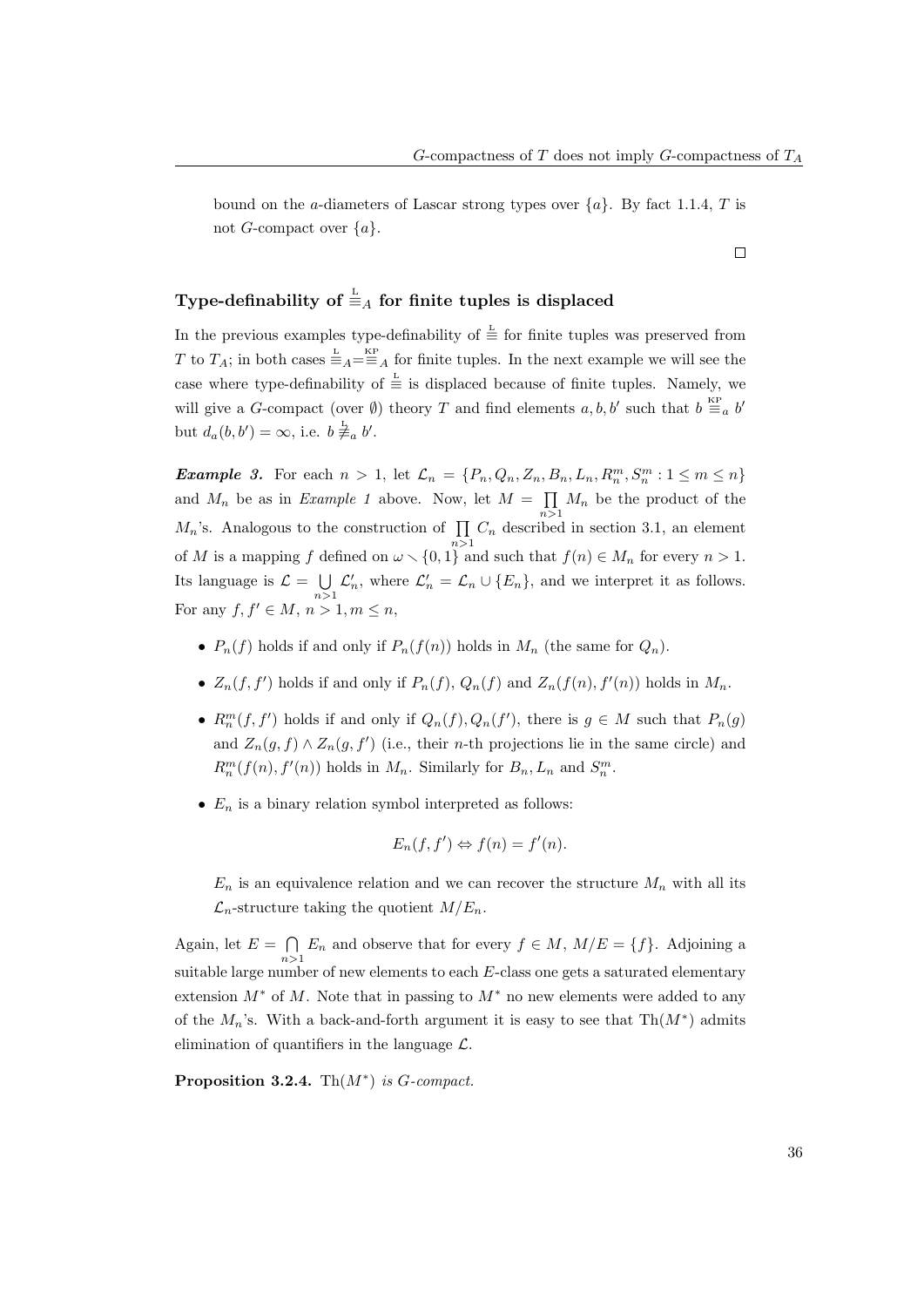*Proof.* As in propositions 3.2.1 and 3.2.3, if  $x, y$  are two tuples (possibly infinite) of M<sup>∗</sup> with the same quantifier-free type, then we can find an automorphism of M<sup>∗</sup> sending x to y and fixing an elementary substructure. By lemma 1.1.3, 2 is a bound for the diameter of Lascar strong types, and by theorem 1.1.4  $Th(M)$  is G-compact.  $\square$ 

Now fix  $a \in M$  such that  $P_n(a)$  holds for all  $n > 1$  and elements  $b, b' \in M$  such that for all  $n > 1$ ,  $Q_n(b)$ ,  $Q_n(b')$ ,  $Z_n(a, b)$ ,  $Z_n(a, b')$  and  $b(n)$  and  $b'(n)$  are diametrically opposed.

### Proposition 3.2.5.  $b \equiv_a b' \text{ in } M^*$ .

*Proof.* We follow the proof of proposition 3.1.10. By definition,  $b \stackrel{\text{KP}}{=} a b'$  if and only if b and b' are equivalent under any  ${a}$ -type-definable bounded equivalence relation, and we know that any such relation can be written as the intersection of a family  $\{\theta_n(x,y): n < \omega\}$  of thick formulas of  $\mathcal{L}_a$  such that  $\theta_{n+1}^2 \subseteq \theta_n$  for every  $n < \omega$ , i.e.,  $\theta_{n+1}(x, y) \wedge \theta_{n+1}(y, z) \vdash \theta_n(x, z).$ 

Assume, searching for a contradiction, that  $\neg \theta_0(b, b')$  for a formula  $\theta_0(x, y)$  of some such family of thick formulas  $\{\theta_n(x, y) : n < \omega\}$  consistent with tp $(bb'/a)$ . Let  $\mathcal{L}_2' \cup$  $\ldots$   $\mathcal{L}'_N \cup \{a\}$  be the language of  $\theta_0$  and choose n such that  $N < 2^n$ . Observe that

$$
\theta_n^{2^n} \subseteq \theta_{n-1}^{2^{n-1}} \cdots \subseteq \theta_2^4 \subseteq \theta_1^2 \subseteq \theta_0.
$$

By quantifier elimination, the formula  $\theta_n(x, y)$  is of the form

$$
\theta_n(x,y) = \bigvee_{i=1}^l \sigma_i(x,y)
$$

for some  $l < \omega$ , where each  $\sigma_i$  is a conjunction of some of the relations

$$
\{=, P_k, Q_k, Z_k, L_k, R_k^m, S_k^m, E_k: 1 < k \le N, 1 \le m \le k\}
$$

and their negations. We can also assume that for each  $j = 1, \ldots l$ ,

$$
\sigma_j \vdash \bigwedge_{i=2}^N (Z_i(a,x) \land Z_i(a,y)),
$$

meaning that for any  $i = 2, ..., N$  and  $j = 1, ..., l$ , the *i*-th coordinates of a pair satisfying  $\sigma_i(x, y)$  lie in circle attached to  $a(i)$ . This is because the families of thick formulas we're interested in are consistent with  $tp(bb'/a)$ .

*Claim 1*. At least one of the  $\sigma_i$ 's is not negative in any of the relations  $R_k^m$  (1 <  $k \leq$  $N, 1 \leq m \leq k$ ). (This means that at least in one conjunction there is no lower bound for the distance between any two comparable coordinates of  $x$  and  $y$ ).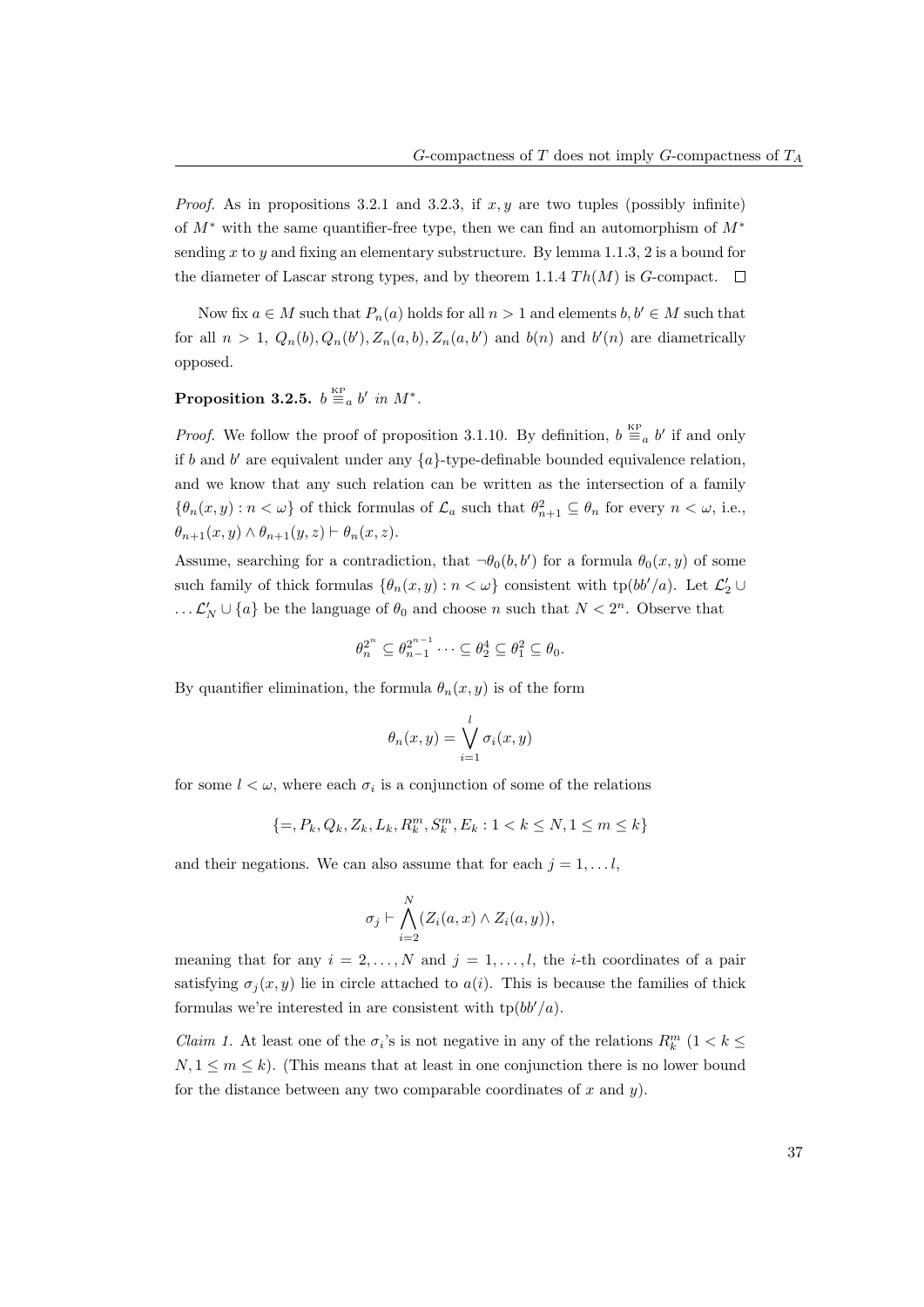*Proof.* Otherwise, in each  $\sigma_i$  there is a term  $\neg R_{k_i}^{m_i}$ . But the relation

$$
\bigwedge_{i=1}^{l} R_{k_i}^{m_i} \vee \bigvee_{i=2}^{N} \neg (Z_i(a, x) \wedge Z_i(a, y))
$$

is thick, since it is impossible to find an infinite antichain for it, i.e., infinitely many elements such that their  $k_i$ -th projections are in the circle attached to a and at distance  $> m_i/k_i$ . Since

$$
\theta_n(x,y) = \bigvee_{i=1}^l \sigma_i \vdash \bigvee_{i=1}^l \neg R_{k_i}^{m_i} \land \bigwedge_{i=2}^N (Z_i(a,x) \land Z_i(a,y)),
$$

then

$$
\bigwedge_{i=1}^l R_{k_i}^{m_i} \vee \bigvee_{i=2}^N \neg (Z_i(a,x) \wedge Z_i(a,y)) \vdash \neg \theta_n(x,y).
$$

This implies that  $\neg \theta_n(x, y)$  is thick and  $\theta_n(x, y)$  is not, which is a contradiction.  $\diamond$ 

We write  $\theta_n(x, y) = \rho_n(x, y) \vee \nu_n(x, y)$ , where  $\rho_n(x, y)$  is the disjunction of the conjunctions which are not negative in any of the relations  $R_k^m$ , and  $\nu_n(x, y)$  is the disjunction of the remaining ones.

Claim 2.  $\rho_n(x, y) \nvdash \bigvee^N$  $\bigvee_{i=2} E_i(x, y) \vee x = y.$ *Proof.* Otherwise, choose in each conjunction of  $\nu_n(x, y)$  a relation  $R_{k_i}^{m_i}$  appearing negatively (say for  $i = 1, \ldots l'$ ) and observe that

$$
\bigwedge_{i=2}^N \neg E_i(x, y) \land x \neq y \land \bigwedge_{i=1}^{l'} R_{k_i}^{m_i} \vdash \neg \rho_n(x, y) \land \neg \nu_n(x, y) \vdash \neg \theta_n(x, y).
$$

This implies that we can find an infinite sequence  $(a_i : i < \omega)$  of different elements in  $M^*$  such that  $\neg \theta_n(a_i, a_j)$ , whenever  $i < j$ . Therefore,  $\theta_n(x, y)$  is not thick, and we have again a contradiction.  $\diamond$ 

Since  $\rho_n(x, y) \wedge \bigwedge^N$  $\bigwedge_{i=2} \neg E_i(x, y) \land x \neq y$  is consistent, we can find elements  $c, c' \in M^*$ such that  $\rho_n(c, c')$  and such that  $E_i(c, c')$  if and only if  $E_i(b, b')$  for  $i = 2, \ldots, N$ . We can also find distinct elements  $d, d'$  such that

- $E_i(d, b)$  and  $E_i(d', b')$  for  $i = 2, \ldots N$ .
- $E_i(d, c)$  and  $E_i(d', c')$  for  $i > N$ .

Claim 3.  $\theta_n^{2^n}(d, d')$ .

If the claim is true, then  $\theta_0(d, d')$ . By the choice of the  $E_i$ -classes and elimination of quantifiers, the pair d, d' satisfies the same formulas of  $\mathcal{L}_1 \cup \cdots \cup \mathcal{L}_n$  than the pair  $b, b'$ . This implies that  $\theta_0(b, b')$ , which gives us the desired contradiction.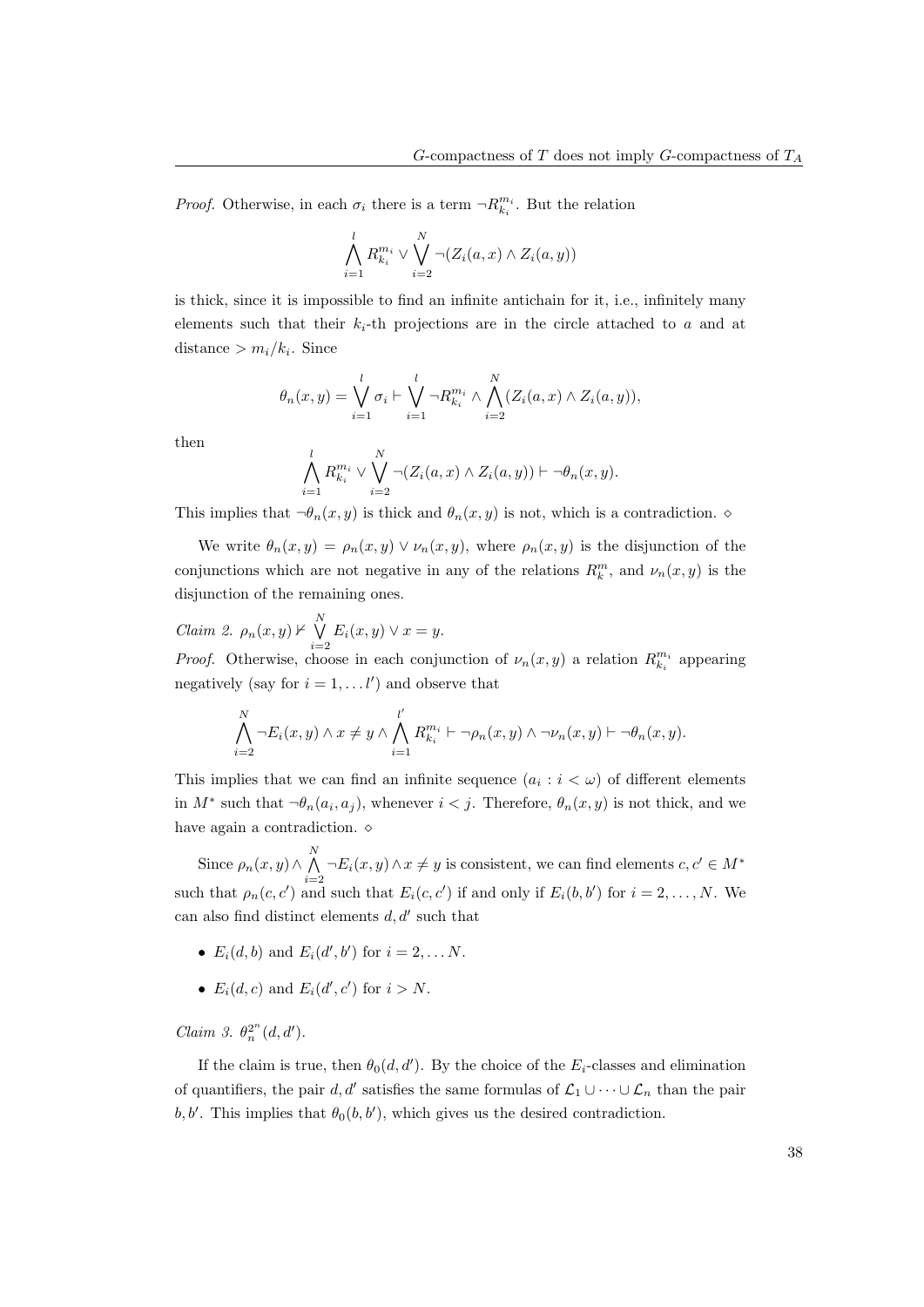*Proof Claim 3.* It is enough to find  $d_1, \ldots, d_{2^n+1}$  such that  $d_1 = d, d_{2^n+1} = d'$  and  $\theta_n(d_j, d_{j+1})$  for  $j = 1, \ldots 2^n$ . To find them, we will choose, for each  $i > 1$ , their respective  $E_i$ -classes  $e_1^i, \ldots e_{2n+1}^i$ .

Fix a conjunction  $\sigma(x, y)$  in  $\rho_n(x, y)$  satisfied by c, c' (we may assume  $\sigma(x, y) \vdash x \neq y$ ). Let  $1 < i \leq N$ . Since  $I \leq 2<sup>n</sup>$ , choose different classes  $e_1^i = [d]_{E_i}, e_2^i, \ldots, e_{2<sup>n</sup>+1}^i = [d']_{E_i}$ such that  $R_i(x, y)$  holds if the classes of  $x, y$  are  $e_j^i, e_{j+1}^i$  for any  $1 \leq j < 2^n + 1$ . This is because inside any of the circles  $C_2, \ldots, C_N$ , given two points p, q, we can always find points  $p_1 = p, p_2, \ldots, p_{2^n+1} = q$  such that  $d(p_j, p_{j+1}) < 1/2N$  for  $j = 1, \ldots, 2^n$ , and  $1/2N \le 1/2i$ .

Let  $i > N$ . Choose j minimal such that  $\sigma(x, y) \vdash R_i^j(x, y)$  appears in  $\sigma(x, y)$  (Notice here that the language of  $\theta_n(x, y)$  can be bigger than the language of  $\theta_0(x, y)$ ). Since  $R_i^j(d, d')$  (because for  $i > N$ ,  $E_i(c, c)$  and  $E_i(c', d')$ ), choose different classes  $e_1^i =$  $[d]_{E_i}, e_2^i, \ldots, e_{2n+1}^i = [d']_{E_i}$  such that  $R_i^j(x, y)$  holds if the classes of  $x, y$  are  $e_j^i, e_{j+1}^i$ for any  $1 \le j < 2^n + 1$ .

This completes the choice of the classes. Now let  $d = d_1, d_2, \ldots, d_{2^n+1} = d'$  be elements of  $M^*$  such that  $[d_j]_{E_i} = e_j^i$  for all  $i > 1$  and  $1 \le j \le 2^n$ . By the choice of the classes, it is easy to see that  $\sigma(d_j, d_{j+1})$  holds for all  $1 \leq j \leq 2^n$ . This implies that  $\rho_n(d_j, d_{j+1})$  and therefore  $\theta_n(d_j, d_{j+1})$  holds for all  $1 \leq j \leq 2^n + 1$ , as we wanted.  $\diamond$  $\Box$ 

**Proposition 3.2.6.** Let  $b, b' \in M$  be elements of  $M^*$  such that for all  $n > 1$ ,  $Q_n(b), Q_n(b'), Z_n(a, b), Z_n(a, b')$  and  $b(n)$  and  $b'(n)$  are diametrically opposed. Then  $d_a(b, b') = \infty.$ 

*Proof.* Suppose  $d_a(b, b') = n$  for some  $n < \omega$ . Then  $b \stackrel{L}{=} a b'$  and we can find elementary substructures  $N_1, \ldots N_n \prec M^*$  containing a, and elements  $b_1, b_2, \ldots, b_{n+1} \in M$  such that  $b_1 = b, b_{n+1} = b'$  and  $b_i \equiv_{N_i} b_{i+1}$  for  $i = 1, ..., n$ . Observe that for all  $j > 1$ and  $i \in \{1, \ldots, n\}, b_i(j) \equiv_{\pi_j(N_i)} b_{i+1}(j)$ , where  $\pi_j$  is the projection map from  $M^*$  to  $M_j$  (remember that no new elements where added to the  $M_i$ 's when going from M to  $M^*$ ). As in the proof of proposition 3.1.11,  $\pi_j(N_i) \prec M_j$  and  $a(j) \in \pi_j(N_i)$  for all  $j > 1$  and  $i \in \{1, ..., n\}$ .

Now fix  $k > n$ . Since  $b_i(k) \equiv_{\pi_k(N_i)} b_{i+1}(k)$  for all  $i \in \{1, ..., n\}$ , in particular we know that  $b_i(k) \equiv_{\Sigma_i^k} b_{i+1}(k)$  where  $\Sigma_i^k = \{x \in \pi_k(N_i) : Z_k(a(k), x)\}\.$  Since  $\Sigma_i^k$  is isomorphic to an elementary substructure of the circle  $C_k$ , by proposition 3.1.7, we can conclude that  $S_k(b_i(k), b_{i+1}(k))$  holds for all  $i \in \{1, ..., n\}$ . Since  $b_1(k)$  and  $b_{n+1}(k)$  are diametrically opposed, this is impossible.  $\Box$ 

Corollary 3.2.7.  $Th(M^*)$  is not G-compact over  $\{a\}$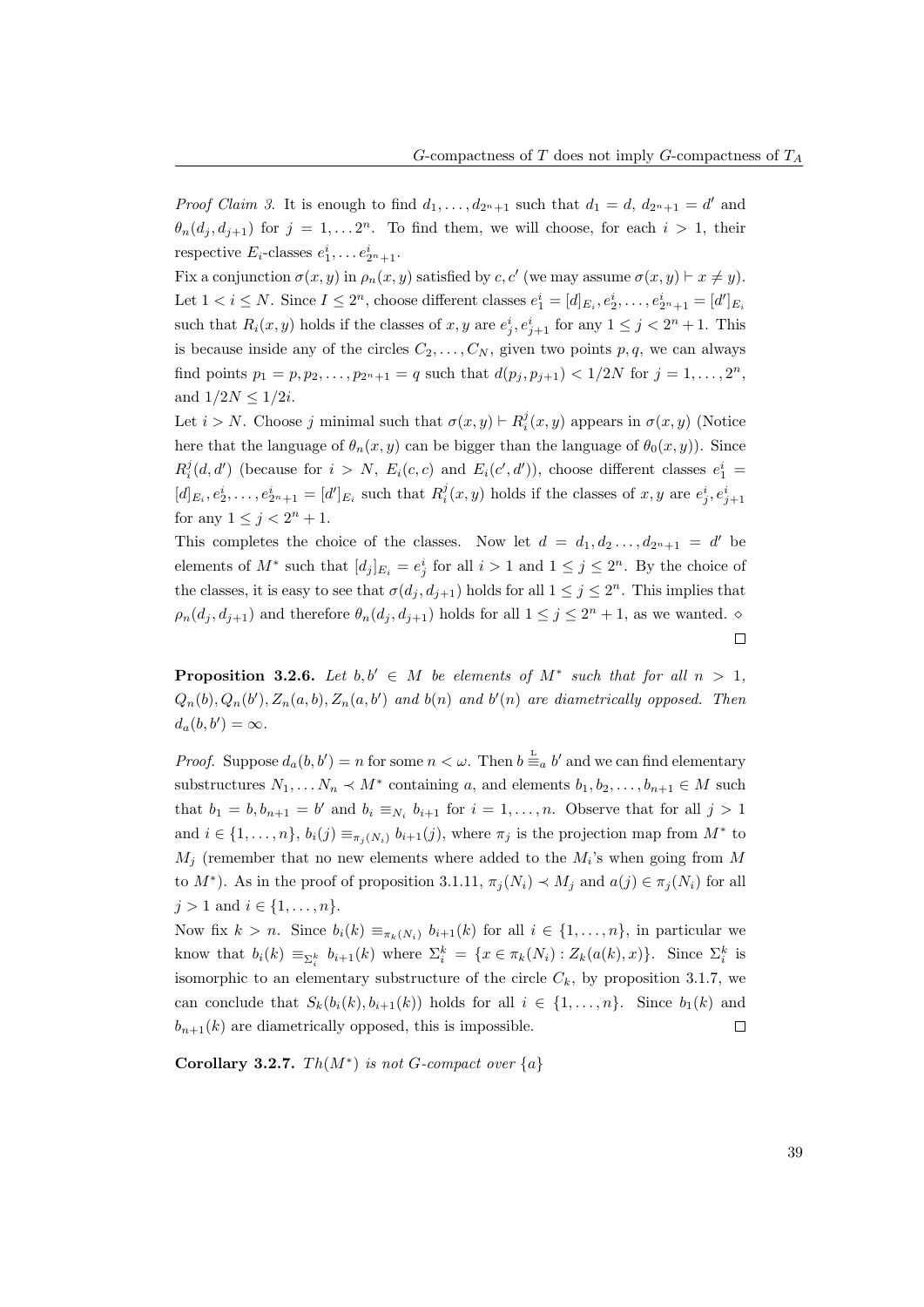*Proof.* By the previous two propositions,  $\frac{L}{=}a \neq \frac{KP}{=}a$  for finite tuples. By fact 1.1.2,  $\Box$  $Th(M^*)$  is not G-compact over  $\{a\}.$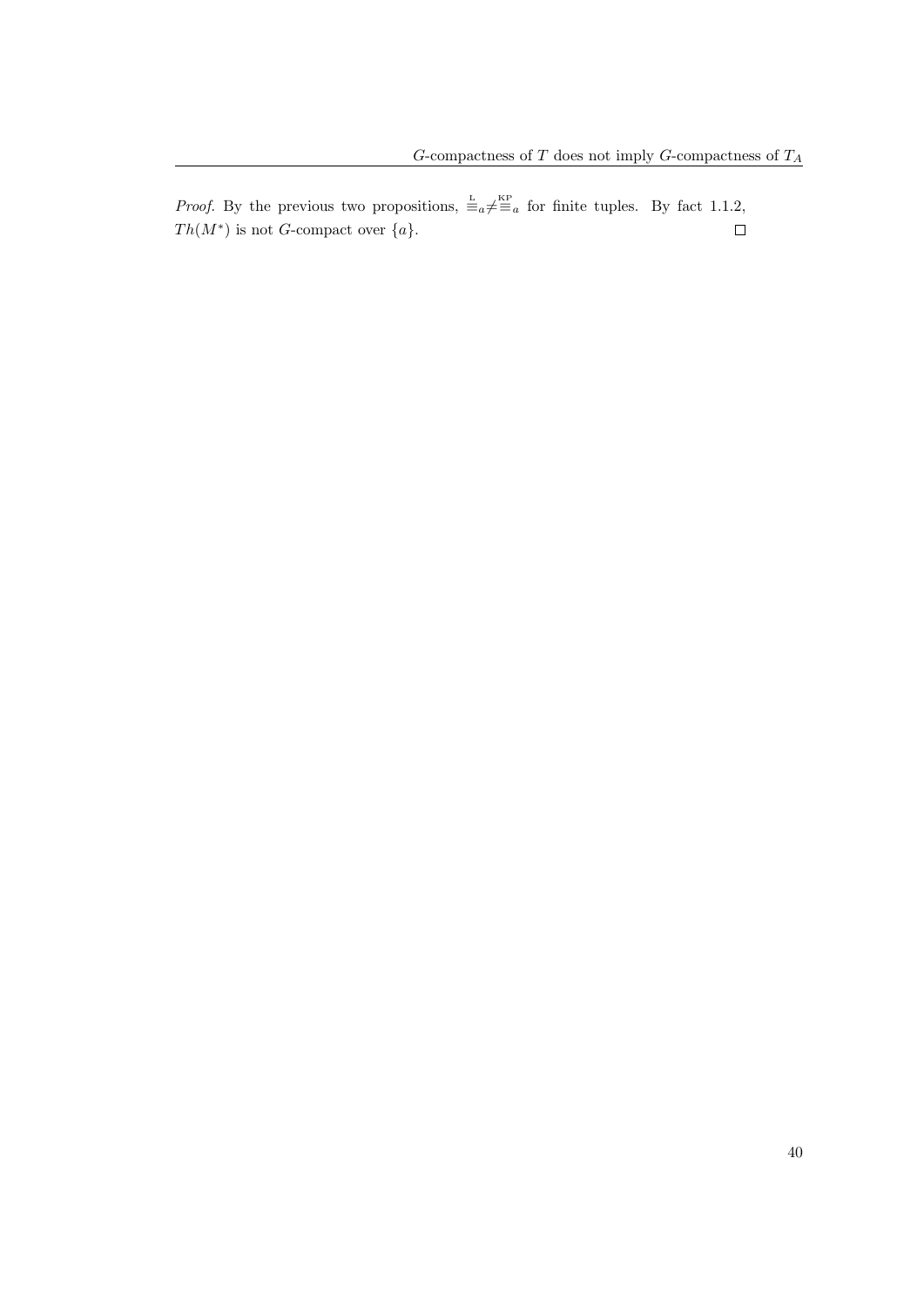## 3.3 A new proof for the finite diameter of type-definable Lascar strong types

The notions of *c-free* and *weakly c-free* extensions over a complete type were introduced in [17]. Using these tools, Newelski proves strong results on countable coverings of groups and types. In this section, we slightly generalize these definitions to  $c$ -free and weakly c-free extensions over a partial type with special properties, in order to give a more direct proof of the fact that type-definable Lascar strong types have a finite diameter (Corollary 1.8, [16]). This was proved before in [16] by way of contradiction using the so called open analysis, and during my visit at the Mathematical Institute of the Wroclaw University, Prof. Newelski suggested that this could be also proved using these new techniques.

Throughout this section we will assume that  $\pi(x)$  is a partial type over A such that for every  $a, b \models \pi(x)$ , there is an automorphism  $f \in Aut(\mathfrak{C})$  such that  $f(a) = b$ and  $\pi(x) \equiv \pi^f(x)^2$ .

**Definition 3.3.1.** A set  $U \subseteq \mathfrak{C}$  is c-free over  $\pi$  if there are  $n < \omega$  and automorphisms  $f_0, \ldots, f_{n-1} \in \text{Aut}(\mathfrak{C})$  such that

$$
\begin{aligned}\ni) & \pi(\mathfrak{C}) \subseteq \bigcup_{i < n} f_i(U) \\
ii) & \pi \equiv \pi^{f_i} \text{ for every } i < n\n\end{aligned}
$$

A formula  $\varphi$  is c-free over  $\pi$  if  $\varphi(\mathfrak{C})$  is c-free over  $\pi$ . A type  $q(x)$  is c-free over  $\pi$  if every formula  $\varphi(x)$  such that  $q(x) \vdash \varphi(x)$  is c-free over  $\pi$ .

**Definition 3.3.2.** A set  $U \subseteq \mathfrak{C}$  is weakly c-free over  $\pi$  if for some  $V \subseteq \mathfrak{C}$  which is not c-free over  $\pi$ ,  $U \cup V$  is c-free over  $\pi$ . A formula  $\varphi(x)$  is weakly c-free over  $\pi$  if the set  $\varphi(\mathfrak{C})$  is. A type  $q(x)$  is weakly c-free over  $\pi$  if every formula  $\varphi(x)$  such that  $q(x) \vdash \varphi(x)$  is weakly c-free over  $\pi$ .

The following are general properties of weakly c-free sets, types and formulas.

**Lemma 3.3.3.** Assume U is a definable subset of  $\mathfrak{C}$ . Then the following conditions are equivalent.

- 1. U is weakly c-free over  $\pi$ .
- 2.  $\bigcap$  $\bigcap_{i\leq n} f_i(U)^c$  is not c-free over  $\pi$ , for some  $f_0, \ldots, f_{n-1} \in \text{Aut}(\mathfrak{C})$  such that  $\pi^{f_i} \equiv \pi$ for all  $i < n$ .

<sup>&</sup>lt;sup>2</sup>Note that when  $\pi(x)$  is a complete type over A we get a particular case of our more general context. We can actually find  $f \in Aut(\mathfrak{C}/A)$ . Note also that all the the elements of  $\pi(x)$  have the same type over ∅.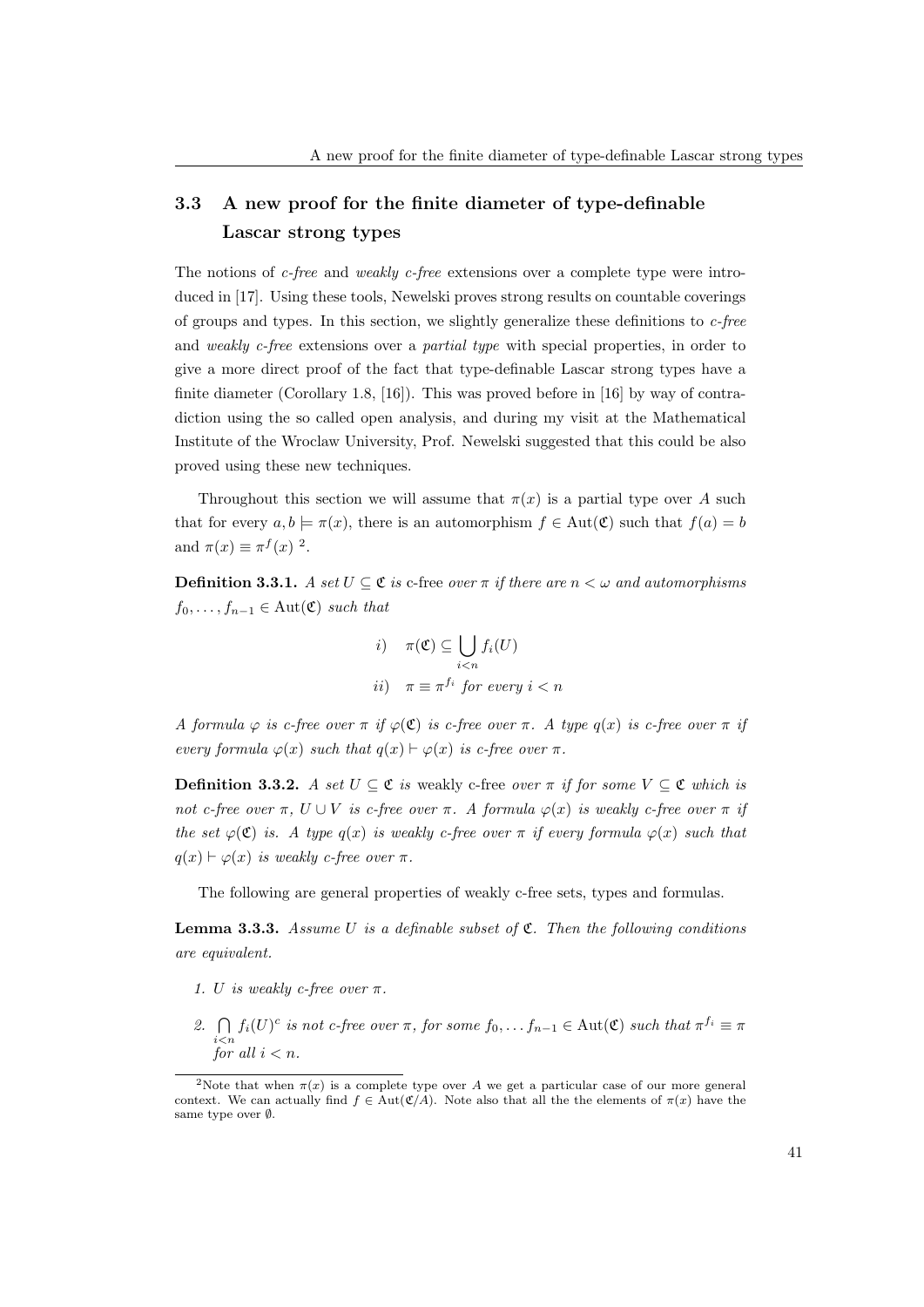3. For some definable set  $V \subseteq \mathfrak{C}$  that is not c-free over  $\pi$ ,  $U \cup V$  is c-free over  $\pi$ .

*Proof.* 1.  $\rightarrow$  2. If U is weakly c-free over  $\pi$ , then there is  $V \subseteq \mathfrak{C}$  that is not c-free over π such that  $U \cup V$  is c-free over π. Thus, there are  $f_0, \ldots, f_{n-1}$  ∈ Aut(**C**) such that  $\pi^{f_i} \equiv \pi$  for all  $i < n$  and

$$
\pi(\mathfrak{C}) \subseteq \bigcup_{i < n} f_i(U \cup V)
$$
\n
$$
\Rightarrow \pi(\mathfrak{C}) \subseteq \bigcup_{i < n} f_i(U) \cup \bigcup_{i < n} f_i(V)
$$
\n
$$
\Rightarrow \left(\bigcap_{i < n} f_i(U)^c\right) \cap \pi(\mathfrak{C}) \subseteq \bigcup_{i < n} f_i(V).
$$

Since V is not c-free over  $\pi$ , neither is  $\bigcup$  $\bigcup_{i < n} f_i(V)$ . Then  $\left(\bigcap_{i < n} f_i(V)\right)$  $\left(\bigcap_{i\leq n} f_i(U)^c\right) \cap \pi(\mathfrak{C})$  is also not c-free over  $\pi$ , which implies that  $\bigcap$  $\bigcap_{i \leq n} f_i(U)^c$  is not c-free over  $\pi$ .

 $2. \rightarrow 3.$  Let  $V = \bigcap$  $\bigcap_{i \le n} f_i(U)^c$ . *V* is definable and non-c-free over π. Let  $f_n = id$ , and observe that

$$
\bigcup_{i \leq n} f_i(U \cup V) = \bigcup_{i < n} f_i(U \cup V) \cup (U \cup V)
$$
\n
$$
= \bigcup_{i < n} f_i(U \cup V) \cup \left( U \cup \left( \bigcap_{i < n} f_i(U)^c \right) \right)
$$
\n
$$
\supseteq \left( \bigcap_{i < n} f_i(U)^c \right)^c \cup \left( \bigcap_{i < n} f_i(U)^c \right)
$$
\n
$$
\supseteq \pi(\mathfrak{C}),
$$

showing that  $U \cup V$  is c-free over  $\pi$ .  $3. \rightarrow 1.$  is clear.

**Lemma 3.3.4.** 1. If  $U_1, U_2$  are not weakly c-free over  $\pi$ , then  $U_1 \cup U_2$  is not weakly c-free over π.

2. If  $q(x)$  is a (partial) type over  $B \supseteq A$  that is weakly c-free over  $\pi$ , then some  $q'(x) \in S(B)$  extending  $q(x)$  is weakly c-free over  $\pi$ . Necessarily,  $\pi(x) \subseteq q'(x)$ .

Proof. 1. Let  $V \subseteq \mathfrak{C}$  be non-c-free over  $\pi$ . Since  $U_2$  is not weakly c-free over  $\pi$ ,  $U_2 \cup V$ is not c-free over  $\pi$ . And since  $U_1$  is not weakly c-free over  $\pi$ , then  $U_1 \cup U_2 \cup V$  is also not c-free over  $\pi$ . Thus,  $U_1 \cup U_2$  is not weakly c-free over  $\pi$ .

2. By the previous point, if  $q(x)$  is weakly c-free over  $\pi$ , then for every  $\varphi \in L(B)$ , either  $q(x) \cup {\varphi(x)}$  or  $q(x) \cup {\neg \varphi(x)}$  are weakly c-free over  $\pi$ . Clearly  $\pi(x) \subseteq q'(x)$ .  $\Box$ 

Consider the following sets of types:

 $\Box$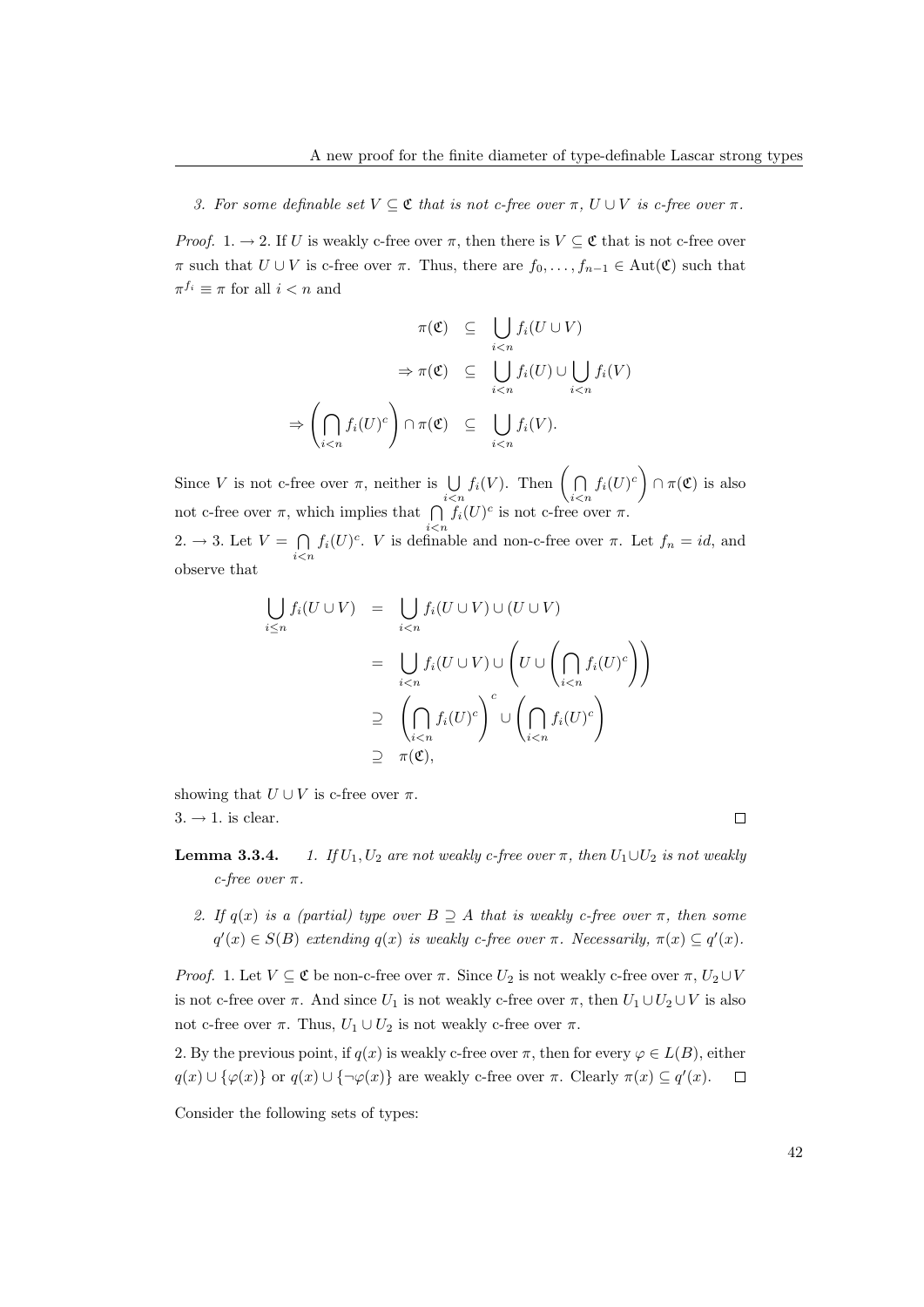- 1.  $P = \{q(x, y) \in S_{x,y}(\emptyset) : q(x, y) \cup \pi(x) \cup \pi(y) \text{ is consistent}\}.$
- 2.  $P_{wcf} = \{q(x, y) \in P : q(a, y) \text{ is weakly c-free over } \pi \text{ for some (all) } a \models \pi \}.$

**Remark 3.3.5.** P and  $P_{wcf}$  are closed and nonempty.

*Proof.* For P is clear. Let  $a \models \pi$ . Since  $\pi(y)$  is weakly c-free over  $\pi$ , it can be extended to a complete type  $q(a, y)$  which is weakly c-free over π. Now let  $\Sigma = {\varphi(y) \in L(a) : \varphi \text{ is not weakly c-free over } \pi}, \text{ and let } \Gamma =$  $\{\varphi(x,y)\in L : \varphi(a,y)\in \Sigma\}.$  Then

$$
P_{wcf} = \{q(x, y) \in P : q(x, y) \supseteq \{\neg \varphi(x, y) : \varphi(x, y) \in \Gamma\}\}\
$$

**Proposition 3.3.6.** Assume  $S \subseteq P_{wcf}$  is non-empty and relatively open. Then there are finitely many  $c_i \models \pi$ ,  $1 \leq i \leq k$ , such that for every  $b \models \pi$  there is  $d \models \pi$  such that

- 1.  $\text{tp}(b, d) \in S$ .
- 2.  $tp(c_i, d) \in S$  for some  $1 \leq i \leq k$ .

*Proof.* Since S is non-empty and relatively open, let  $\varphi(x, y) \in L$  be a formula such that  $S \supseteq P_{wcf} \cap [\varphi(x,y)] \neq \emptyset$ . Since the goal is to find some types inside S, we can assume that  $S = P_{wcf} \cap [\varphi(x, y)] \neq \emptyset$ .

Fix  $c \models \pi$ , and observe that  $\varphi(c, y)$  is weakly c-free over  $\pi$ .

Let  $\psi(e, y)$  be a formula which is not c-free over  $\pi$  such that  $\varphi(c, y) \vee \psi(e, y)$  is c-free over  $\pi$ . Let  $f_1, \ldots, f_k \in \text{Aut}(\mathfrak{C})$  such that  $\pi^{f_i} \equiv \pi$  for  $1 \leq i \leq k$  and

$$
\pi(y) \vdash \bigvee_{i=1}^{k} \varphi(c_i, y) \vee \psi(e_i, y) \qquad (*)
$$

where  $(c_i, e_i) = (f_i(c), f_i(e))$   $(1 \le i \le k)$ .

Since  $S \subseteq S_{xy}(\emptyset)$  is closed, we can assume  $S = \{q(x, y) \in S_{xy}(\emptyset) : q(x, y) \supset \rho(x, y)\},$ for some partial type  $\rho(x, y)$  over  $\emptyset$ .

*Claim 1.*  $(\varphi(c, \mathfrak{C}) \cup \psi(e, \mathfrak{C})) \setminus \rho(c, \mathfrak{C})$  is not c-free over  $\pi$ . *Proof.* Assume it is. Then there are  $g_1, \ldots, g_n \in \text{Aut}(\mathfrak{C})$  fixing  $\pi(\mathfrak{C})$  such that

$$
\pi(\mathfrak{C}) \subseteq \bigcup_{i=1}^n g_i((\varphi(c,\mathfrak{C}) \cup \psi(e,\mathfrak{C})) \setminus \rho(c,\mathfrak{C})),
$$

 $\Box$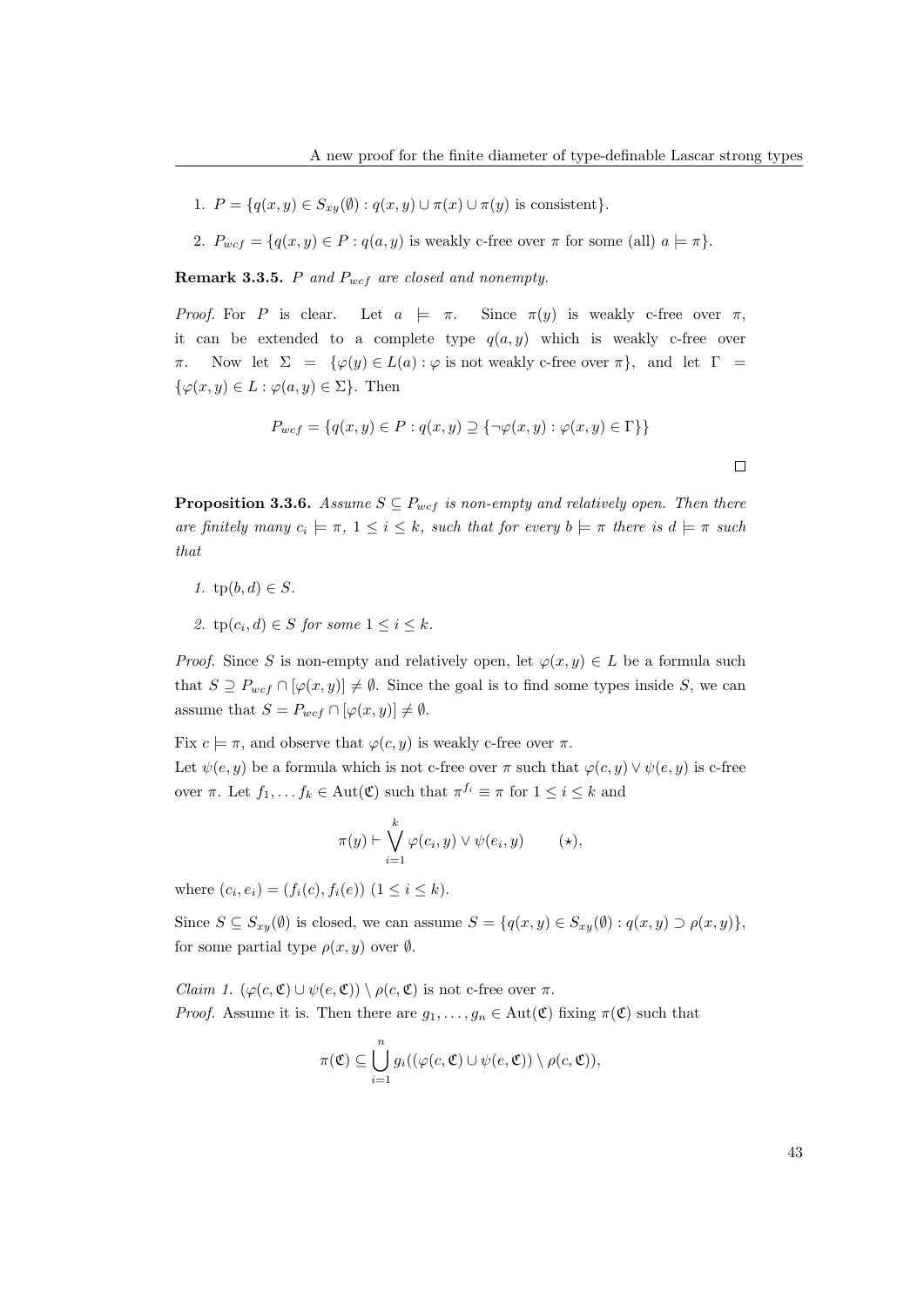i.e., the set of formulas

$$
\pi(y)\wedge \bigwedge_{i=1}^n\left((\neg\varphi(c'_i,y)\wedge\neg\psi(e'_i,y))\vee\rho(c'_i,y)\right)
$$

where  $(c_i', e_i') = (g_i(c), g_i(e))$ , is not satisfiable. By compactness, there are formulas  $\alpha_i(x, y)$   $(1 \leq i \leq n)$  such that  $\rho(c, \mathfrak{C}) \subseteq \alpha_i(c, \mathfrak{C}) \subseteq \varphi(c, \mathfrak{C})$  and such that

$$
\pi(y) \wedge \bigwedge_{i=1}^{n} ((\neg \varphi(c'_i, y) \wedge \neg \psi(e'_i, y)) \vee \alpha_i(c'_i, y))
$$

is not satisfiable. Setting  $\alpha(x, y) = \bigwedge_{i=1}^{n} \alpha_i(x, y)$ , we have that  $\rho(c, \mathfrak{C}) \subseteq \alpha(c, \mathfrak{C}) \subseteq$  $\varphi(c, \mathfrak{C})$  and

$$
\pi(y)\land\bigwedge_{i=1}^n\left((\neg\varphi(c'_i,y)\land\neg\psi(e'_i,y)\right)\lor\alpha(c'_i,y)\right)
$$

is not satisfiable. Thus,

$$
\pi(\mathfrak{C}) \subseteq \bigcup_{i=1}^n g_i((\varphi(c,\mathfrak{C}) \cup \psi(e,\mathfrak{C})) \setminus \alpha(c,\mathfrak{C})),
$$

i.e.,  $(\varphi(c, \mathfrak{C}) \cup \psi(e, \mathfrak{C})) \setminus \alpha(c, \mathfrak{C})$  is c-free over  $\pi$ . Since  $\psi(e, \mathfrak{C}) \cup (\varphi(c, \mathfrak{C}) \setminus \alpha(c, \mathfrak{C}))$  is larger, it is also c-free over  $\pi$ , which implies that  $(\varphi(c, \mathfrak{C}) \setminus \alpha(c, \mathfrak{C}))$  is weakly c-free over  $\pi$  (since  $\psi(e, \mathfrak{C})$  was not c-free over  $\pi$ ). Thus,  $(\varphi(c, y) \wedge \neg \alpha(c, y))$  is a partial weakly c-free type over  $\pi$ .

Since  $\rho(c, \mathfrak{C}) \subseteq \alpha(c, \mathfrak{C})$ , we know that  $[\neg \alpha(c, y)] \cap [\rho(c, y)] = \emptyset$ . Using the fact that  $[\rho(c, y)] = \{q(c, y) : q(x, y) \in P_{wcf}\} \cap [\varphi(c, y)]$ , we would conclude that

$$
[\varphi(c, y) \land \neg \alpha(c, y)] \cap \{q(c, y) : q(x, y) \in P_{wcf}\}\
$$
  
\n
$$
\subseteq [\varphi(c, y)] \cap [\neg \alpha(c, y)] \cap \{q(c, y) : q(x, y) \in P_{wcf}\}\
$$
  
\n
$$
= [\rho(c, y)] \cap [\neg \alpha(c, y)] = \emptyset.
$$

And this is impossible since, by lemma 3.3.4,  $(\varphi(c, y) \wedge \neg \alpha(c, y))$  can be extended to a complete weakly c-free type over  $\pi$ . The claim is proved.

With the following claim we finish the proof of the proposition.

*Claim 2.* For each  $b \models \pi$  there is  $d \in \rho(b, \mathfrak{C})$  such that  $d \in \bigcup_{i=1}^{k} \rho(c_i, \mathfrak{C})$ . *Proof.* Suppose this is not true. Then we could find  $b \models \pi$  such that for every  $d \in \rho(b, \mathfrak{C}), d \notin \bigcup_{i=1}^k \rho(c_i, \mathfrak{C}).$  By  $(\star)$ , for any such  $d, d \in \bigcup_{i=1}^k (\varphi(c_i, \mathfrak{C}) \cup \psi(e_i, \mathfrak{C})),$ thus we have that

$$
\rho(b,\mathfrak{C}) \subseteq \bigcup_{i=1}^k ((\varphi(c_i,\mathfrak{C}) \cup \psi(e_i,\mathfrak{C})) \setminus \rho(c_i,\mathfrak{C})). \quad (\star \star)
$$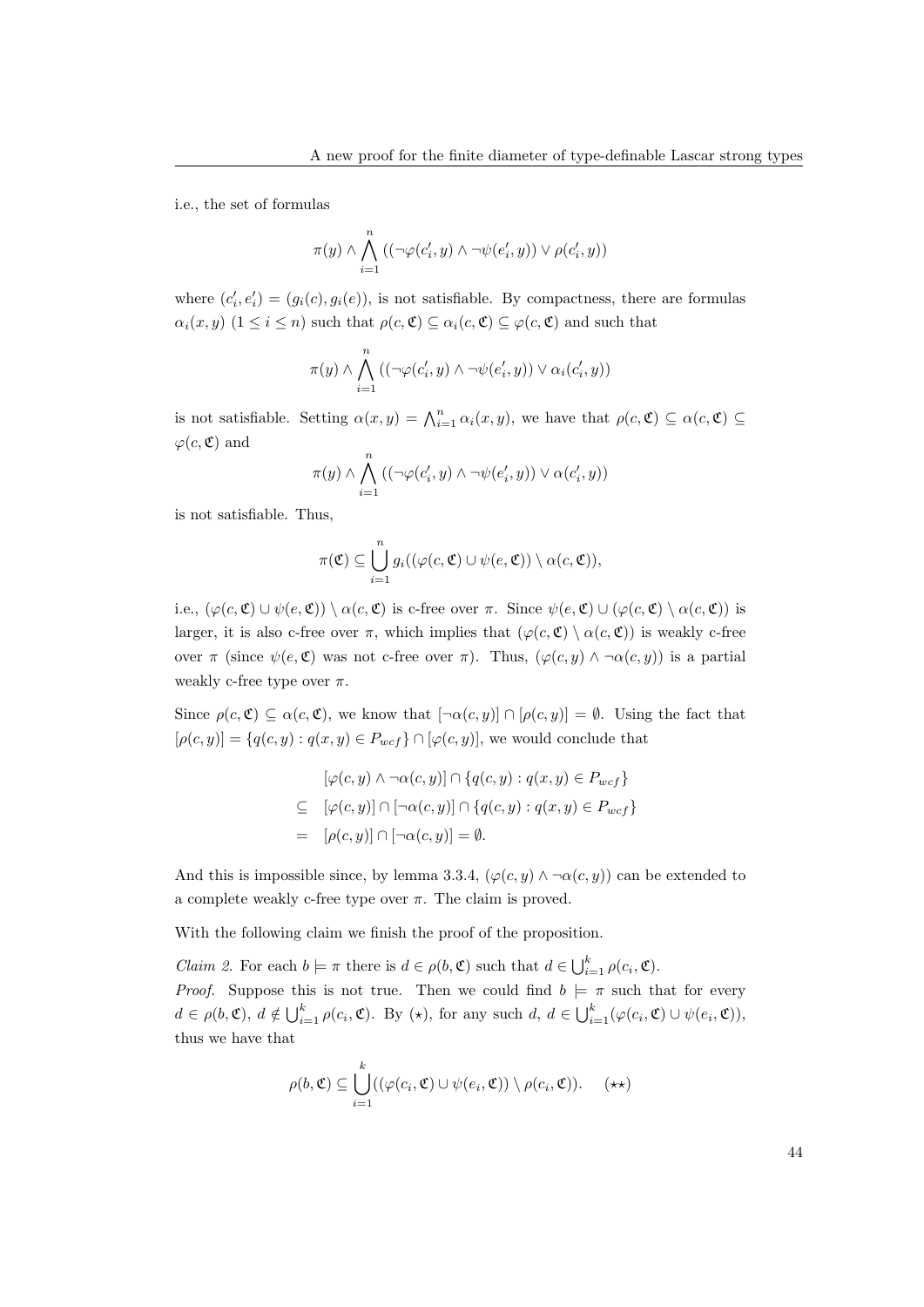Let  $c_{k+1} = b$  and  $e_{k+1} = f^*(e)$ , where  $f^* \in \text{Aut}(\mathfrak{C})$  such that  $\pi^{f^*} \equiv \pi$  and  $f^*(c) = b$ . In this way we ensure that  $\varphi(c_{k+1}, \mathfrak{C}) \cup \psi(e_{k+1}, \mathfrak{C})$  is also c-free over  $\pi$ . Thus,

$$
\varphi(c_{k+1}, \mathfrak{C}) \cup \psi(e_{k+1}, \mathfrak{C}) \subseteq \bigcup_{i=1}^{k+1} ((\varphi(c_i, \mathfrak{C}) \cup \psi(e_i, \mathfrak{C})) \setminus \rho(c_i, \mathfrak{C})),
$$

because  $\varphi(c_{k+1}, \mathfrak{C}) \cup \psi(e_{k+1}, \mathfrak{C}) = ((\varphi(c_{k+1}, \mathfrak{C}) \cup \psi(e_{k+1}, \mathfrak{C})) \setminus \rho(b, \mathfrak{C})) \cup \rho(b, \mathfrak{C}),$  and, by  $(\star \star), \rho(b,\mathfrak{C}) \subseteq \bigcup_{i=1}^k ((\varphi(c_i,\mathfrak{C}) \cup \psi(e_i,\mathfrak{C})) \setminus \rho(c_i,\mathfrak{C}))$ . Since  $\varphi(c_{k+1},\mathfrak{C}) \cup \psi(e_{k+1},\mathfrak{C})$ is c-free over  $\pi$ , so is the set on the right hand side. Thus,  $(\varphi(c, \mathfrak{C}) \cup \psi(e, \mathfrak{C})) \setminus \rho(c, \mathfrak{C})$ is also c-free over  $\pi$ , contradicting *Claim 1*.

The second claim is proved and so is the proposition.

Corollary 3.3.7. (Corollary 1.8, [16]) Type-definable Lascar strong types have finite diameter.

*Proof.* Let  $\pi(x)$  be a partial type defining the Lascar strong type of a over  $\emptyset$ . Clearly  $\pi$  satisfies the conditions required at the beginning. Let  $X_n(x, y) = P \cap [nc^n(x, y)].$ Notice that

$$
P = \{q(x, y) \in S_{xy}(\emptyset) : q(x, y) \cup \pi(x) \cup \pi(y) \text{ is consistent}\} = \bigcup_{n \in \omega} X_n.
$$

By the Baire Category Theorem, there is  $N \in \omega$  such that  $X_N$  has non-empty interior in  $P_{wcf}$ . By the previous proposition, there are finitely many  $c_i \models \pi, i < k$  such that for every  $a, b \models \pi$ , there are  $c, d \models \pi$  such that

- 1.  $tp(a, c), tp(b, d) \in X_N$ .
- 2.  $tp(c_{i*}, c), tp(c_{j*}, d) \in X_N$  for some  $i^*, j^* < k$ .

Let  $M = \min\{n \in \omega : \{\text{tp}(c_i, c_j) : i, j < k\} \subseteq X_n\}.$  Then clearly

$$
d(a,b) \leq d(a,c) + d(c,c_{i^*}) + d(c_{i^*},c_{j^*}) + d(c_{j^*},d) + d(d,b)
$$
  

$$
\leq N + N + M + N + N = 4N + M
$$

 $\Box$ 

 $\Box$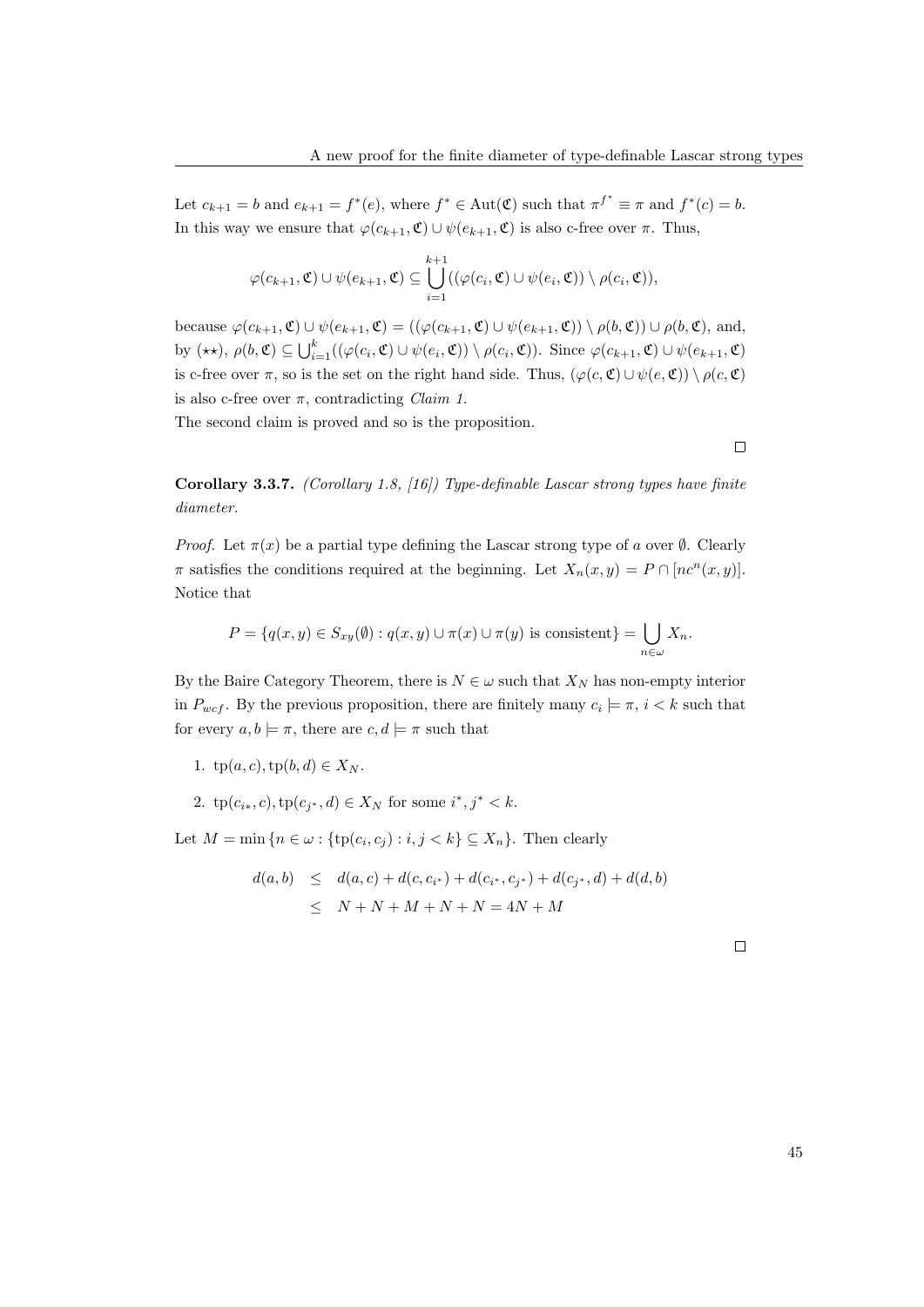## $\omega$ -categoricity

#### 4.1 Introduction

A many-sorted  $\omega$ -categorical theory with countably many sorts which was not  $G$ compact was presented in [4], where the first examples of such theories where exhibited since Lascar had introduced the notion of  $G$ -compactness in [13]. A few years later Ivanov constructed in [10] a one-sorted  $\omega$ -categorical theory which was not G-compact. Motivated by his construction, we prove the following theorem from which we can derive the existence of such an example more directly.

**Theorem 4.1.1.** Let T' be a many-sorted  $\omega$ -categorical theory with countably many sorts. Then there is a one-sorted  $\omega$ -categorical theory  $T^*$  in which  $T'$  is stably embeddable.

Theorem 4.1.1 actually enables us, given the existence of a many sorted  $\omega$ categorical theory with countably many sorts having a property  $\mathcal P$  which is preserved under stable embeddability, to show the existence of a one-sorted  $\omega$ -categorical theory having the property  $P$ . We will show that non- $G$ -compactness is one of such properties.

Given two complete theories  $T_1$  and  $T_2$  with monster models  $\mathfrak{C}_1$  and  $\mathfrak{C}_2$  respectively, we say that  $T_2$  is stably embeddable in  $T_1$  if  $\mathfrak{C}_2$  is isomorphic to the full induced structure of  $\mathfrak{C}_1^{eq}$  on a collection of sorts, say  $\Sigma$ , such that  $\mathfrak{C}_1^{eq} \restriction \Sigma$  is stably embedded in  $(\mathfrak{C}_1, \mathfrak{C}_1^{eq} \restriction \Sigma)$ . We refer to [7] for stable embeddability.

In the next section we present an  $\omega$ -categorical theory  $T_E$  admitting quantifier elimination, the scaffolding for our construction. We consider the induced structure of  $T_E^{eq}$  on a certain countable collection of sorts which are stably embedded; we interpret the initial  $\omega$ -categorical theory  $T'$  over these sorts; and finally we make an expansion of  $T_E$  in which  $T'$  is stably embeddable. Thanks to Prof. M. Ziegler for valuable suggestions in the presentation of this material.

The theory  $T_E$  is interesting on its own from the Shelah's classification point of view.  $T_E$  is not simple and does not have the strict order property. Moreover,  $T_E$  does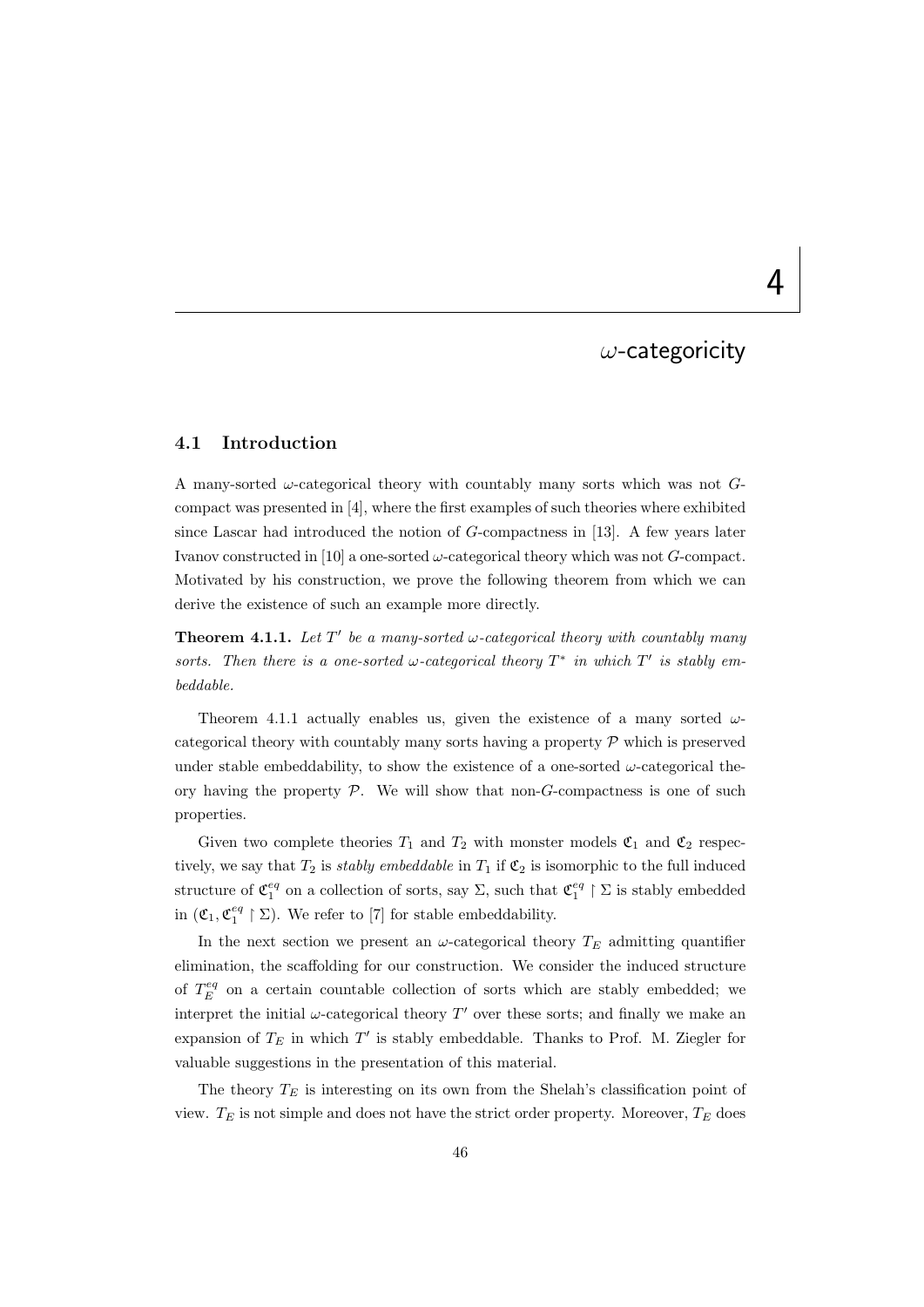not have the so called  $SOP_1$ , putting it in the same place as  $T_{feq}^*$ , the first example of a theory with such properties, presented by Shelah in [21] and named like that in [23]. We deal with the classification of  $T_E$  in section 4.3.

### 4.2 Proof of Theorem 4.1.1

Consider the language  $\mathcal{L}_E = \{E_n : n < \omega\}$  where, for each  $n < \omega$ ,  $E_n$  is a 2n-ary relation symbol, and let  $T_0$  be the theory saying that, for each  $n > 0$ ,  $E_n$  is an equivalence relation on the set of n-tuples which does not depend on the order of the tuples and such that all n-tuples with at least one repeated coordinate lie in one isolated  $E_n$ -class. Let K be the class of finite models of  $T_0$ .

**Remark 4.2.1.** K has the Hereditary property (HP), the Joint Embedding property (JEP), the Amalgamation property  $AP$ ) and for each n it has only finitely many isomorphism types of size n.

Let M be the Fraïssé limit of K and let  $T_E = Th(M)$ .  $T_E$  is  $\omega$ -categorical and admits elimination of quantifiers. Moreover,  $T_E$  is the model-completion of  $T_0$  and we can see that it is given by the following additional axioms, which are satisfied in M.

For any  $n \in \omega$  and partitions  $P_i$  of  $[\{1, \ldots, n+1\}]^i$   $(1 \le i \le n)$ , let  $\varphi_{n, P_1, \ldots, P_n}$  be:

$$
\forall x_1, \ldots, x_n \left( \left( \bigwedge_{i=1}^n E_i \approx_{\lceil \{x_1, \ldots, x_n\} \rceil^i} P_i \right) \to \exists x_{n+1} \left( \bigwedge_{i=1}^n E_i \approx_{\lceil \{x_1, \ldots, x_{n+1}\} \rceil^i} P_i \right) \right),
$$

where  $E_i \approx_{\lvert \{x_1,...,x_n\}\rvert^i} P_i$  means that for every  $1 \leq j_1 < j_2 < \cdots < j_i \leq n$  and every  $1 \leq j'_1 < j'_2 < \cdots < j'_i \leq n$ ,  $E_i(\bar{x}_{\bar{j}}, \bar{x}_{\bar{j}'})$  holds if and only if there is  $S \in P_i$  such that  $\{j_1, \ldots, j_i\}, \{j'_1, \ldots, j'_i\} \in S.$ 

These axioms enable us to extend any partial isomorphism between finite structures of  $T_0$  of size n in any possible way given by the position of the new element with respect to the original domain (of size *n*) according to  $E_1, \ldots E_n$ .

We call  $\Sigma$  the collection of the imaginary sorts  $(M^n/E_n)_{n\in\omega}$ . Let e be an imaginary element of  $M^{\text{eq}} \restriction \Sigma$ , say from the sort  $M^n/E_n$ , and a finite set  $A \subseteq M$ , say of size m, such that  $e \notin A^n / E_n$ . We say that a tuple  $\bar{a} = (a_1, \ldots, a_n)$  of M is generic for e over A if:

- 1.  $A \cap \{a_1, \ldots, a_n\} = \emptyset$ .
- 2.  $\pi_{E_n}(\bar{a}) = e$ .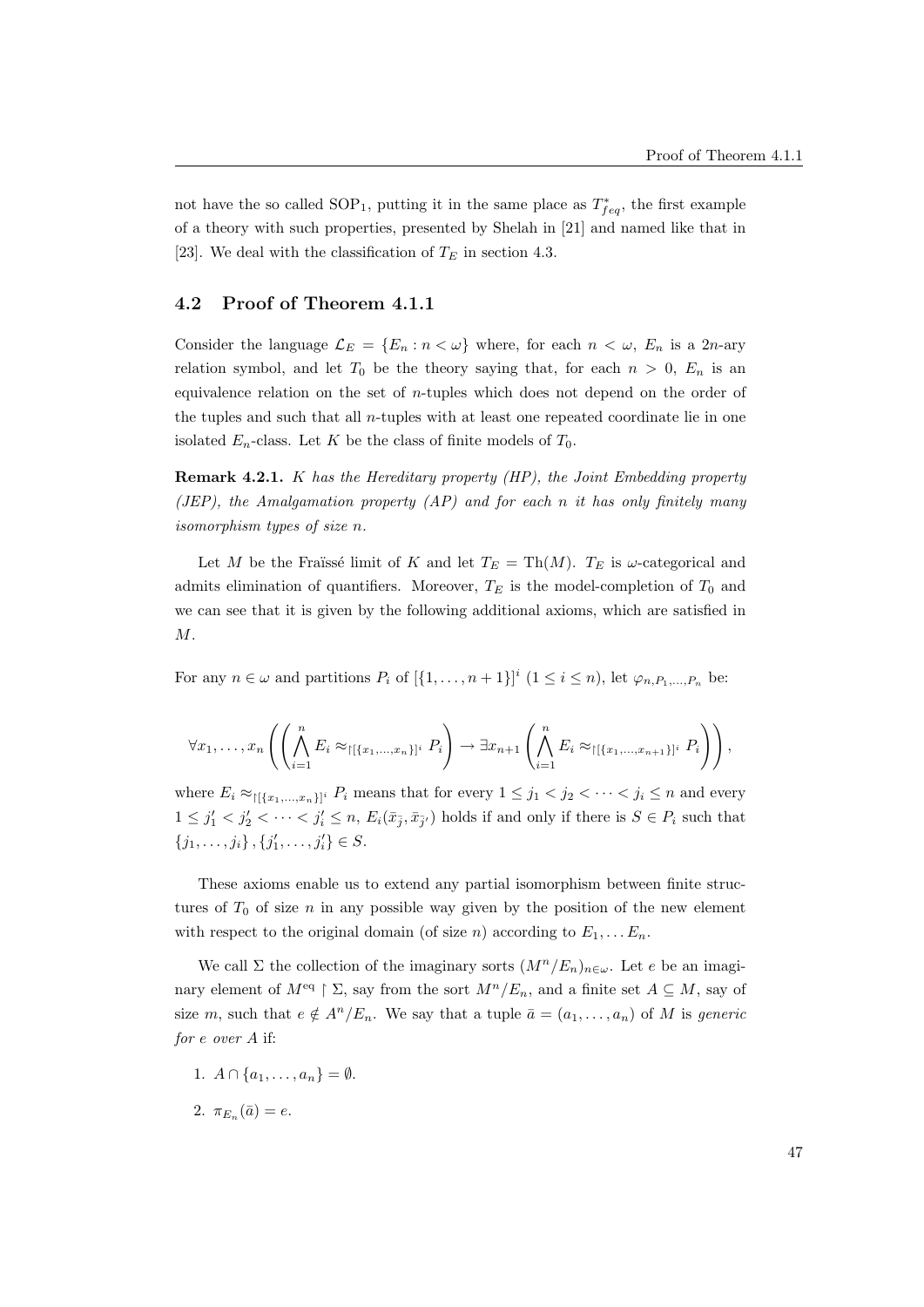3. For each  $i \leq m$ , if  $\bar{b} \in (A \cup \{a_1, \ldots, a_n\})^i \setminus A^i$ , then  $\bar{b}/E_i \notin A^i/E_i$ .

**Remark 4.2.2.** For every finite set  $A \subseteq M$  and every imaginary element  $e \in M^n / E_n$ which is not in  $A^n/E_n$ , there is a generic tuple for e over A.

*Proof.* Apply the axioms n times and make sure each time the partitions isolate completely the new element, i.e., the classes corresponding to the new possible tuples  $\Box$ have just one element.

**Proposition 4.2.3.** Th $(M, M^{\text{eq}} \restriction \Sigma)$  has quantifier elimination in the language  $\mathcal{L}_E \cup$  $\{\pi_{E_1}, \pi_{E_2}, \dots\}.$ 

Proof. We do back-and-forth with the partial isomorphisms between finitely generated  $(\pi_{E_i}$ -closed for every  $i > 0$ ) sets. Observe that these sets are infinite (there are infinitely many imaginary sorts), but all their sorts are finite. Let  $f$  be one of such isomorphisms. First we do the following. For each imaginary element  $e \in \text{dom}(f)$ , say of the *n*-th imaginary sort, for which there is no real tuple  $\bar{a} \in \text{dom}(f)$  such that  $\pi_{E_n}(\bar{a})=e,$ 

- 1. Find a real *n*-tuple  $\bar{a} = (a_1, \ldots, a_n)$  which is generic for e over the real part of dom(f) using the previous remark, and let  $\bar{b} = (b_1, \ldots, b_n)$  be a realization of  $\text{tp}^f(\bar{a}/\text{dom}(f)).$
- 2. Add  $\{(a_i, b_i) : 1 \leq i \leq n\}$  to the graph of f.
- 3. For each new real tuple  $\overline{d}$ , say of length  $m > 0$ , of (the new) dom(f), add  $(\pi_{E_m}(\bar{d}), \pi_{E_m}(f(\bar{d})))$  to the graph of f.

Now let  $a \notin \text{dom}(f)$ . In case a is imaginary, say of the n-th imaginary sort, just find a new imaginary  $b \notin \text{rng}(f)$  of the *n*-th imaginary sort, and add  $(a, b)$  to the graph of  $f$ . In case  $a$  is real,

- 1. Let  $\bar{c}, \bar{c}'$  be enumerations of the real part of dom(f) and rng(f) respectively such that  $\bar{c} \equiv_{\mathcal{L}_E} \bar{c}'$ , and use the axioms to find an element b such that  $\bar{c}a \equiv_{\mathcal{L}_E} \bar{c}'b$ .
- 2. Add  $(a, b)$  to the graph of f.
- 3. For each new real tuple  $\bar{d}$ , say of length  $m > 0$ , of (the new) dom(f), add  $(\pi_{E_m}(\bar{d}), \pi_{E_m}(f(\bar{d})))$  to the graph of f.

It is clear that after extending  $f$  in this way, it is again an isomorphism between finitely generated sets.  $\Box$ 

We say that a many-sorted structure  $M = (M_i)_{i \in I}$  is trivial if  $Aut(M) =$  $\prod$  $\prod_{i\in I} \text{Sym}(M_i)$ , where  $\text{Sym}(M_i)$  is the group of all permutations of the set  $M_i$ .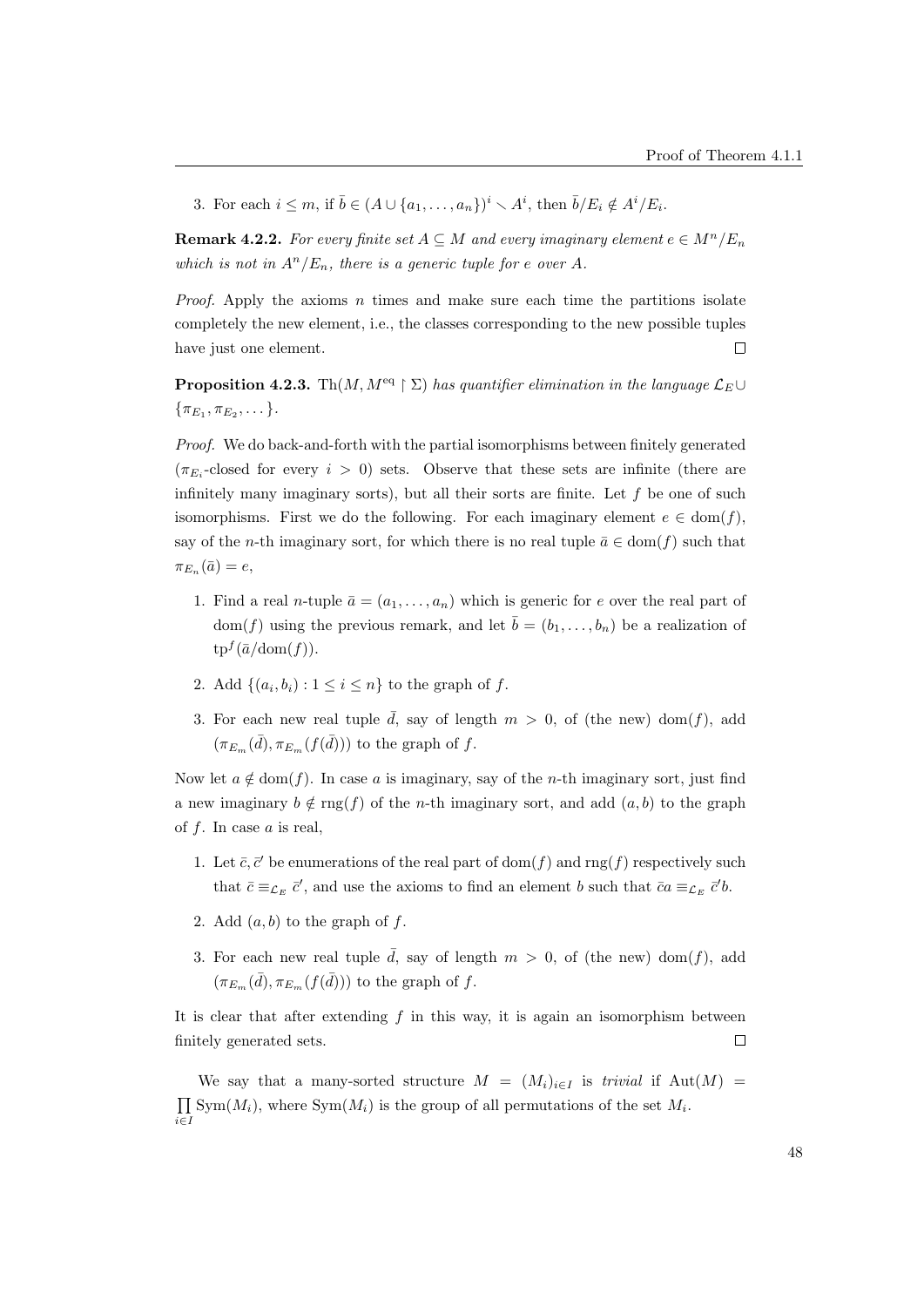**Proposition 4.2.4.**  $M^{\text{eq}} \upharpoonright \Sigma$ , the full induced structure of  $(M, M^{\text{eq}} \upharpoonright \Sigma, (\pi_{E_i})_{i>0})$ over  $M^{\text{eq}} \restriction \Sigma$  is trivial.

*Proof.* We want to see that any permutation of  $M^{eq} \restriction \Sigma$  is elementary in  $(M, M^{eq})$  $\Sigma$ ). By the previous proposition, it's enough to observe that any such permutation respects the formulas of the form  $x = y$  and  $x \neq y$ , where x, y are variables of the same imaginary sort.  $\Box$ 

**Proposition 4.2.5.**  $M^{eq} \upharpoonright \Sigma$  is stably embedded in  $(M, M^{eq} \upharpoonright \Sigma)$ .

*Proof.* We check point number (2) in lemma 1.4.1. Let a be a tuple of elements of the home sort. For each  $n < \omega$ , let

$$
A_n = \{ \pi_{E_n}(a') : a' \text{ is a finite subset of } a \text{ of length } n \}
$$

 $\bigcup_{n<\omega} A_n$ . It is clear that  $|A| \leq |\hat{T}| + |a|$  and  $\text{tp}(a/A) \vdash \text{tp}(a/\Sigma)$ . Let  $A = \bigcup$  $\Box$ 

We assume now that  $T'$  is a many-sorted  $\omega$ -categorical theory in a relational language  $^1$   $\mathcal{L}' = \{R_i : i \in I\}$  with countably many sorts  $(S_n)_{n \in \omega}$ . Let  $(M^{\text{eq}} \restriction \Sigma)'$  be an expansion of  $M^{\text{eq}} \upharpoonright \Sigma$  to a model of T', where the n-th sort of T' corresponds to  $M^n/E_n$ .

**Proposition 4.2.6.** Th $((M, (M^{eq} \restriction \Sigma)'))$  is  $\omega$ -categorical.

*Proof.* Let  $(A, (A^{eq} \upharpoonright \Sigma)'), (B, (B^{eq} \upharpoonright \Sigma)')$  be two countable models of the theory. By  $\omega$ -categoricity of  $T_E$  and  $T'$  we can find isomorphisms  $f : A \to B$  and  $g : (A^{eq} \upharpoonright \Sigma)' \to$  $(B^{\text{eq}} \restriction \Sigma)'$ . Then  $f^{-1}g$  is an automorphism of  $A^{\text{eq}} \restriction \Sigma$ . Since  $\Sigma$  is stably embedded, there is an automorphism h of  $(A, A^{eq} \restriction \Sigma)$  extending  $f^{-1}g$ . Observe that fh is an isomorphism between  $(A, (A^{eq} \restriction \Sigma)')$  and  $(B, (B^{eq} \restriction \Sigma)')$ .  $\Box$ 

Now we make an expansion  $M^*$  of M. For each relation symbol  $R_i \in \mathcal{L}'$  on the sorts  $S_{n_1} \times S_{n_2} \times \cdots \times S_{n_l}$ , we add a new relation symbol  $R^*$  on  $M^{n_1 \cdot n_2 \cdot \ldots n_l}$  and we interpret it in the following way:

$$
M^* \models R_i^*(\bar{a}_1; \bar{a}_2; \ldots; \bar{a}_l) \iff (M, (M^{\text{eq}} \restriction \Sigma)') \models R_i(\pi_{E_{n_1}}(\bar{a}_1), \pi_{E_{n_2}}(\bar{a}_2), \ldots, \pi_{E_{n_l}}(\bar{a}_l))
$$

. M<sup>∗</sup> is ω-categorical since it is isomorphic to the reduct of a definitional expansion of  $(M, (M^{\text{eq}} \restriction \Sigma)')$  to its home sort. With the following proposition we prove theorem 4.1.1.

**Proposition 4.2.7.**  $T'$  is stably embeddable in Th $(M^*)$ .

<sup>1</sup>Replacing, if necessary, functions by their graphs and constants by predicates.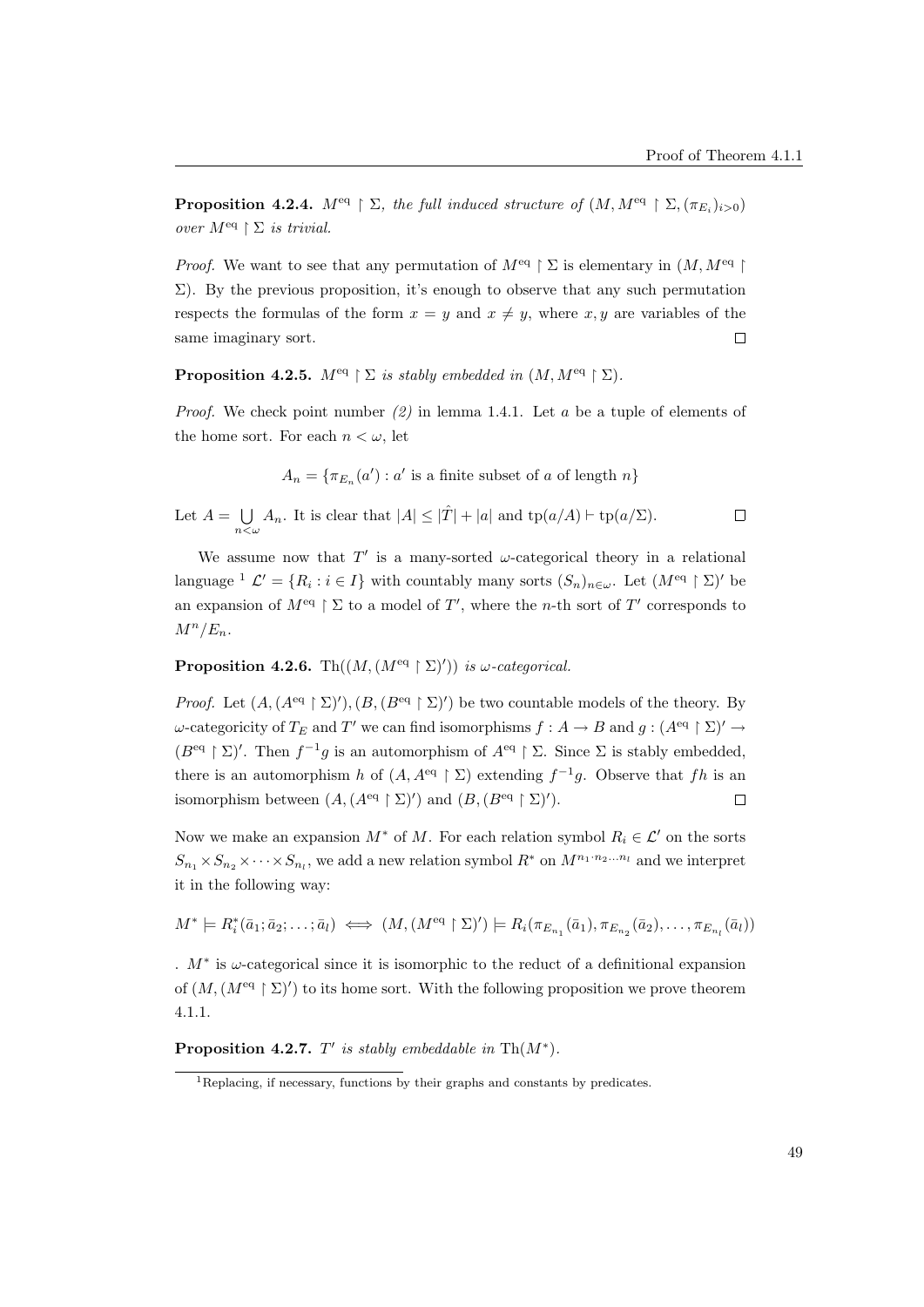*Proof.* We prove that  $M^{*eq} \upharpoonright \Sigma$  is stably embedded in  $(M^*, M^{*eq} \upharpoonright \Sigma)$ . By proposition 4.2.5, any automorphism of  $M^{*eq} \upharpoonright \Sigma$  (which is in fact an automorphism of  $(M^{eq})$ )  $\Sigma$ <sup>'</sup> and therefore an automorphism of M<sup>eq</sup>  $\Sigma$ ) extends to an automorphism of  $(M,(M<sup>eq</sup> \upharpoonright \Sigma)')$ . Since  $M^*$  is isomorphic to the reduct of a definitional expansion of  $(M, (M^{\text{eq}} \restriction \Sigma)')$  to its home sort, the automorphism extends to an automorphism of  $(M^*, M^{*eq} \restriction \Sigma)$ . Finally, observe that M' is isomorphic to  $M^{*eq} \restriction \Sigma$ . Note that everything definable in  $M^{*eq} \upharpoonright \Sigma$  from  $(M^*, M^{*eq} \upharpoonright \Sigma)$  is already Ø-definable in  $M^{*eq} \restriction \Sigma$  since it is  $\omega$ -categorical, where invariance implies  $\emptyset$ -definability.  $\Box$ 

With the last theorem we can now show the existence of a one-sorted  $\omega$ -categorical non G-compact theory. We first prove that non-G-compactness is preserved under stable embeddability.

**Proposition 4.2.8.** Let T and T' be two complete theories such that T' is stably embeddable in  $T$ . If  $T$  is  $G$ -compact, then  $T'$  is  $G$ -compact.

*Proof.* Let  $\mathfrak{C}, \mathfrak{C}'$  be the monster models of T and T' respectively. By assumption,  $\mathfrak{C}'$ is isomorphic to  $\mathfrak{C}^{eq} \restriction \Sigma$ , the full induced structure of  $\mathfrak{C}^{eq}$  to a certain collection of sorts  $\Sigma$  such that  $\mathfrak{C}^{eq} \upharpoonright \Sigma$  is stably embedded in  $(\mathfrak{C}, \mathfrak{C}^{eq} \upharpoonright \Sigma)$ . By theorem 1.1.4, it is enough to observe that any indiscernible sequence of  $\mathfrak{C}^{eq} \restriction \Sigma$  is also an indiscernible sequence of  $\mathfrak{C}$ , showing that the finite bound for the diameter of the Lascar strong types in  $T$  works also as a bound for  $T'$ .  $\Box$ 

Corollary 4.2.9 (Ivanov, [10]). There is a one-sorted  $\omega$ -categorical theory which is not G-compact.

*Proof.* By theorem 4.1.1, proposition 4.2.8 and the existence of a many-sorted  $\omega$ categorical theory with countably many sorts shown in [4].  $\Box$ 

#### 4.3 Classifying  $T_E$

Recall that a theory is unstable iff it has (a formula with) the strict order property or (a formula with) the independence property.

Recall also that a formula  $\varphi(\bar{x}; \bar{y})$  has the tree property (with respect to  $k < \omega$ ) if there is a tree of parameters  $(\bar{b}_{\nu})_{\nu \in \omega} \sim$  such that every branch is consistent, i.e., for every  $\eta \in \omega^{\omega}$ , the set  $\{\varphi(\bar{x}; \bar{b}_{\eta \upharpoonright n}) : n < \omega\}$  is consistent and at each node, the branching is k-inconsistent, i.e., for every  $\nu \in \omega^{\langle \omega \rangle}$ , the set  $\{\varphi(\bar{x}; \bar{b}_{\nu \wedge i}) : i \langle \omega \rangle\}$  is  $k$ -inconsistent. A theory is not simple iff it has (a formula with) the tree property with respect to some  $k < \omega$ .

From [20], we say that a formula  $\varphi(\bar{x}; \bar{y})$  has the tree property of the first kind (TP<sub>1</sub>) if there is a tree of parameters  $(\bar{b}_{\eta})_{\eta \in \omega}$  we such that for each  $\eta \in \omega^{\omega}$ , the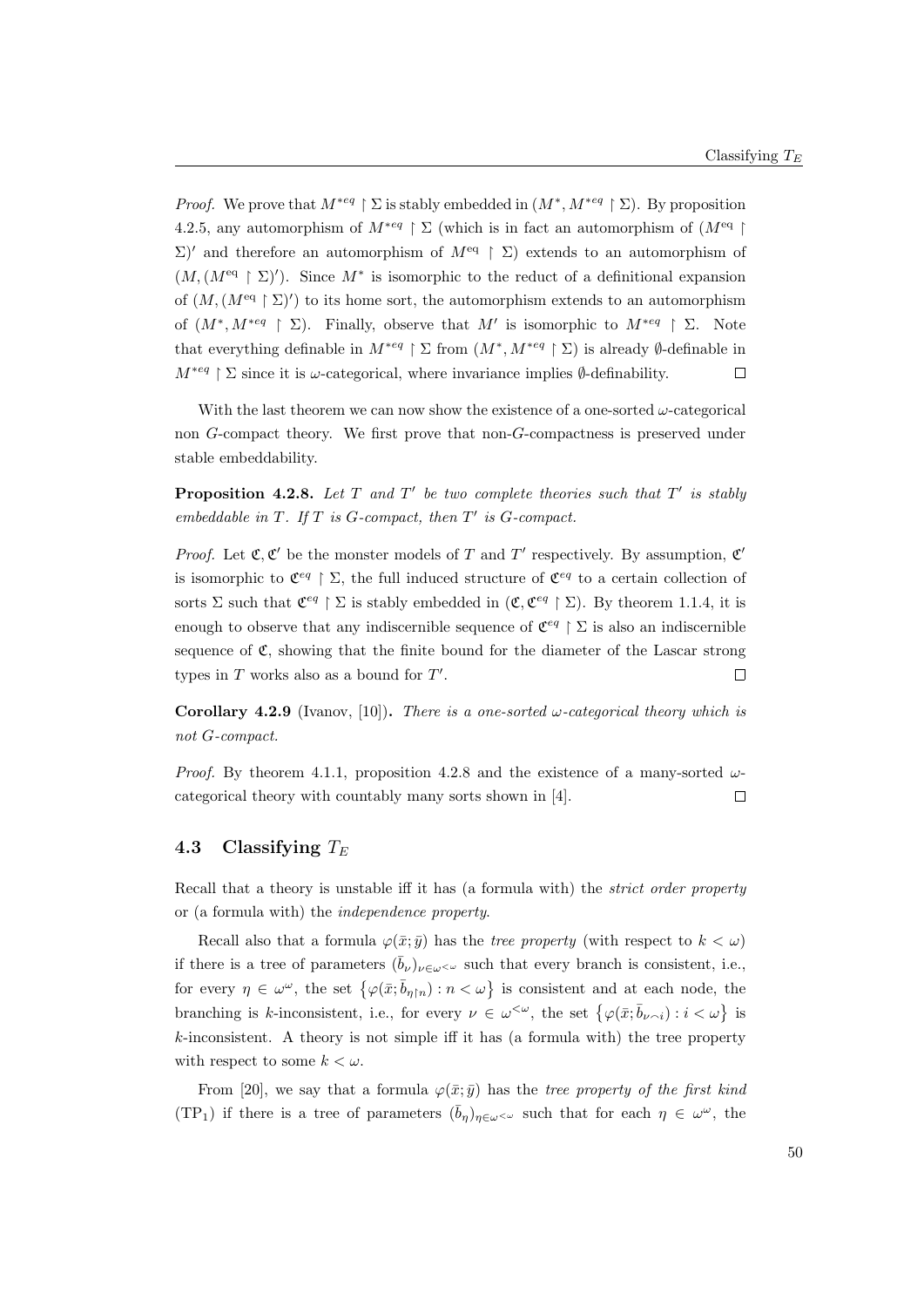set  $\{\varphi(\bar{x} : \bar{b}_{\eta\upharpoonright n}) : n < \omega\}$  is consistent and for any two incomparable finite sequences  $\nu, \nu' \in \omega^{\leq \omega}$ , the set  $\{\varphi(\bar{x} : \bar{b}_{\nu}), \varphi(\bar{x} : \bar{b}_{\nu'})\}$  is inconsistent. And we say that the formula  $\varphi(\bar{x}; \bar{y})$  has the tree property of the second kind (TP<sub>2</sub>) if there is an array of tuples  $(\bar{b}_j^i)_{i,j<\omega}$  such that every row is 2-inconsistent, i.e., for each  $i < \omega$  the set  $\{\varphi(\bar{x}; \bar{b}^i_j) : j < \omega\}$  is 2-inconsistent, and any vertical path is consistent, i.e., for each  $\eta \in \omega^{\omega}$ , the set  $\left\{ \varphi(\bar{x}; \bar{b}^i_{\eta(i)}): i < \omega \right\}$  is consistent.

Theorem III.7.11 of Shelah's book ([19]) states the following.

**Theorem 4.3.1.** A theory has the tree property if and only if it has  $TP_1$  or  $TP_2$ .

The strong order properties  $SOP_1$  and  $SOP_2$  were defined in [8] in order to find more division lines inside the class of non-simple theories without the strict order property, for which Shelah had already introduced the *strong order properties*  $SOP_n$ for  $n \geq 3$  in [22]. We say that a theory T has SOP<sub>1</sub> if there is a formula  $\varphi(\bar{x}, \bar{y})$  which exemplifies it, i.e., there is a binary tree of parameters  $(\bar{a}_{\eta})_{\eta \in 2<\omega}$  such that each branch is consistent, i.e, for each  $\rho \in 2^{\omega}$ , the set  $\{\varphi(\bar{x}, \bar{a}_{\rho \upharpoonright n}) : n \in \omega\}$  is consistent, and whenever  $\nu^{\hat{ }}\langle 0\rangle \subseteq \eta \in 2^{<\omega},\$  then  $\{\varphi(\bar{x},\bar{a}_{\eta}),\varphi(\bar{x},\bar{a}_{\nu^{\hat{ }}\langle 1\rangle})\}\$ is inconsistent. Similarly we say that a theory T has  $SOP_2$  if there is a formula  $\varphi(\bar{x}, \bar{y})$  which exemplifies it, i.e., there is a binary tree of parameters  $(\bar{a}_n)_{n\in 2<\infty}$  such that any branch is consistent, but whenever  $\nu, \eta \in 2^{<\omega}$  are incomparable, then the set  $\{\varphi(\bar{x}, \bar{a}_{\eta}), \varphi(\bar{x}, \bar{a}_{\nu})\}$  is inconsistent. It is easy to see that a formula has  $TP_1$  if and only if it has  $SOP_2$ , thus TP<sup>2</sup> implies the independence property. From [22] and [8] we know the following fact.

Fact 4.3.2. For a theory  $T$ ,

$$
strict order property \implies SOP_{n+1} \implies SOP_n \text{ (for } n \ge 1)
$$

The following definitions are from [8]. Let  $\alpha$  be an ordinal. Given two tuples  $\bar{\eta}_l$  =  $\langle \eta_0^l, \eta_1^l, \ldots, \eta_{n_l}^l \rangle$   $(l = 0, 1)$  of elements of  $2^{<\alpha}$ , we say that  $\bar{\eta}_1 \approx_1 \bar{\eta}_2$  iff  $n_0 = n_1$ , and the truth values of

- i)  $\eta_{k_3}^l \subseteq \eta_{k_1}^l \cap \eta_{k_2}^l$
- ii)  $\eta_{k_1}^l \cap \eta_{k_2}^l \subset \eta_{k_3}^l$
- iii)  $(\eta_{k_1}^l \cap \eta_{k_2}^l)$   $\hat{\langle 0 \rangle} \subseteq \eta_{k_3}^l$

do not depend on l. We say that a sequence  $\langle \bar{a}_\eta : \eta \in 2^{<\alpha} \rangle$  is a one-full-binary tree *indiscernible (1-fbti)* iff whenever  $\bar{\eta}_0 \approx_1 \bar{\eta}_1$ , then

$$
\bar{a}_{\bar{\eta}_0}:=\bar{a}_{\eta^0_0}\dots \bar{a}_{\eta^0_{n_0}}\equiv \bar{a}_{\eta^1_0}\dots \bar{a}_{\eta^1_{n_0}}:=\bar{a}_{\bar{\eta}_1}
$$

We will make use of the following fact proved in [8].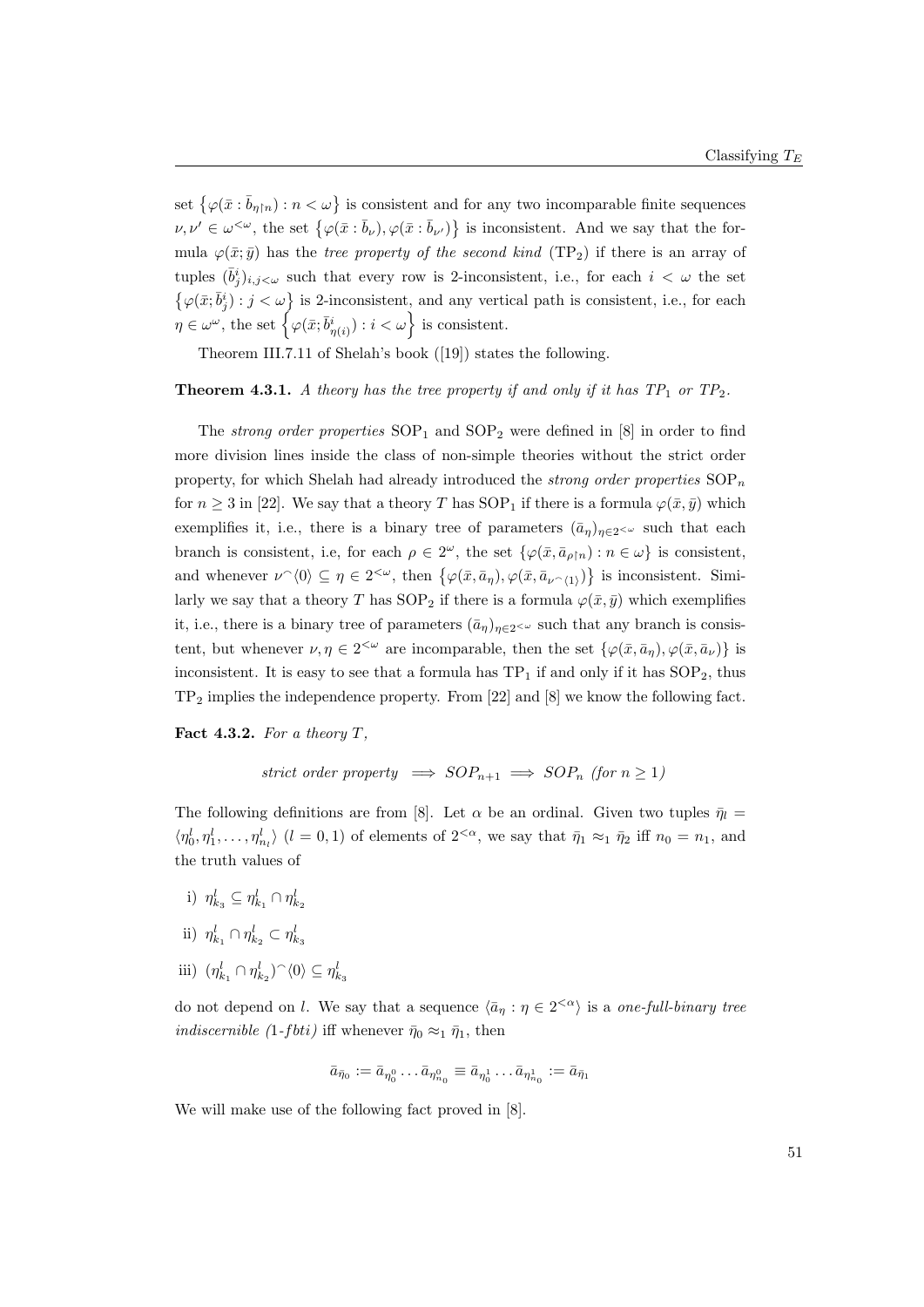**Fact 4.3.3.** For any sequence  $\langle \bar{b}_\eta : \eta \in 2^{&\omega} \rangle$  and any ordinal  $\delta \geq \omega$ , we can find  $\langle \bar{a}_\eta : \eta \in 2^{<\delta} \rangle$  such that:

- 1.  $\langle \bar{a}_\eta : \eta \in 2^{<\delta} \rangle$  is a 1-fbti
- 2. If  $\bar{\eta} = \langle \eta_m : m \langle n \rangle$ , where each  $\eta_m \in 2^{<\omega}$  is given, and  $\Delta$  is a finite set of formulas from T, then we can find  $\nu_m \in 2^{<\omega}$  (m  $< n$ ) such that if  $\bar{\nu} = \langle \eta_m :$  $m < n$ , we have
	- a)  $\bar{\nu} \approx_1 \bar{\eta}$
	- b)  $\bar{a}_{\bar{\eta}} \equiv_{\Delta} \bar{b}_{\bar{\nu}}$

Theorem 4.3.4.  $T_E$  is not simple.

*Proof.* Observe that the formula  $\varphi(x; y, z, w) = E_2(x, y; z, w)$  has TP<sub>2</sub>. For convenience in the argument, let  $(b_i)_{i\in\omega}$ ,  $(c_i)_{i\in\omega}$ ,  $(d_i)_{i\in\omega}$  be three infinite disjoint sequences of different elements such that for every  $i \neq j$ ,  $\neg E_2(c_i, d_i; c_j, d_j)$ <sup>2</sup>. For  $i, j \in \omega$ , let  $\bar{a}_j^i = b_i c_j d_j$ . By compactness we can see that for any  $\eta \in \omega^{\omega}$ , the set  $\left\{ \varphi(x; \bar{a}_{\eta(i)}^i) : i < \omega \right\}$  is consistent, and since the  $c_i d_i$ 's are in different  $E_2$ -classes, for each  $i < \omega$ , the set  $\{\varphi(x; \bar{a}_j^i) : j < \omega\}$  is 2-inconsistent. This shows that that  $\varphi(x; y, z, w)$  has TP<sub>2</sub>.  $\Box$ 

**Theorem 4.3.5.**  $T_E$  does not have SOP. Moreover,  $T_E$  does not have SOP<sub>1</sub>, and therefore  $T_E$  does not have  $TP_1$ .

*Proof.* Suppose there is a formula  $\varphi(\bar{x}, \bar{y})$ ,  $lg(x) = n$ ,  $lg(y) = m$ , and tuples  $\langle \bar{a}_n : \eta \in$  $2^{<\omega}$  in  $\mathfrak{C}^m$  which exemplify SOP<sub>1</sub>. By fact 4.3.3, we can assume  $\langle \bar{a}_\eta : \eta \in 2^{<\omega} \rangle$  is a 1-*f bti* and by elimination of quantifiers we may also assume that  $\varphi(\bar{x}, \bar{y})$  is quantifier free.

*Claim.* We can assume  $\varphi(\bar{x}, \bar{y})$  gives the full diagram of  $\bar{x}^{\frown} \bar{y}$ .

proof of the claim. Take a branch, say  $\rho \in 2^{\omega}$ , and a realization  $\bar{b}_{\rho} \in \mathfrak{C}^n$  such that  $\models \varphi(\bar{b}_{\rho}, \bar{a}_{\nu})$  for any  $\nu \subseteq \rho, \nu \in 2^{<\omega}$ . Consider, for each  $\nu \subseteq \rho, \nu \in 2^{<\omega}$ , the formula  $\delta_{\nu}(\bar{x},\bar{y})$  given by the conjunction of the quantifier free type of  $\bar{b}_\rho^{\frown}\bar{a}_\nu$  (which is clearly a finite set of formulas). Since there are just finitely many of such formulas, there is a finite sequence  $\sigma \subseteq \rho$  such that  $\models \delta_{\sigma}(\bar{b}_{\rho}, \bar{a}_{\nu})$  for infinitely many  $\nu \subseteq \rho, \nu \in 2^{<\omega}$ . We can therefore rename the nodes in the branch in order to have  $\models \delta_{\sigma}(\bar{b}_{\rho}, \bar{a}_{\nu})$  for all  $\nu \subseteq \rho$  in  $2^{<\omega}$ . By indiscernibility, we can assume the same for all branches.

By definition of SOP<sub>1</sub>, there are  $\bar{e} = \langle e^1, \ldots, e^n \rangle$  and  $\bar{d} = \langle d^1, \ldots, d^n \rangle$  in  $\mathfrak{C}^n$  such that

i)  $\mathfrak{C} \models \varphi(\bar{e}, \bar{a}_{\langle}) \land \varphi(\bar{e}, \bar{a}_{\langle 0 \rangle}) \land \varphi(\bar{e}, \bar{a}_{\langle 0 0 \rangle})$ 

<sup>&</sup>lt;sup>2</sup>We can do this because there are infinitely many  $E_2$ -classes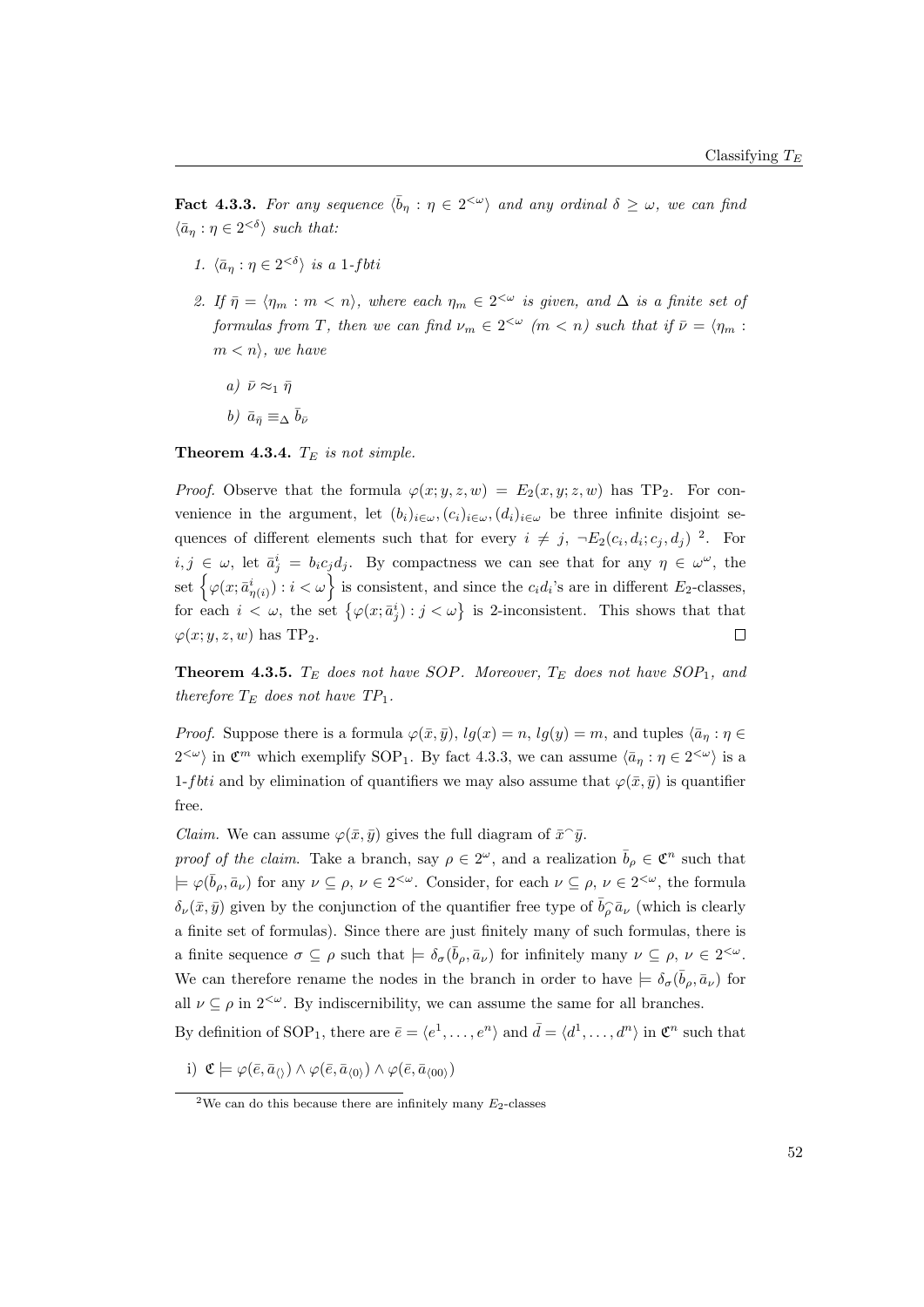ii)  $\mathfrak{C} \models \varphi(\bar{d}, \bar{a}_{\langle \rangle}) \wedge \varphi(\bar{d}, \bar{a}_{\langle 1 \rangle})$ 

Suppose we can find a model  $M_0$   $\models$   $T_0$  with  $\bar{a}_{(00)}, \bar{a}_{(1)}$  in  $M_0^m$  and a tuple  $\bar{b} = \langle b^1, \ldots, b^n \rangle \in M_0^n$  such that  $M_0 \models \varphi(\bar{b}, \bar{a}_{\langle 00 \rangle}) \wedge \varphi(\bar{b}, \bar{a}_{\langle 1 \rangle}) \wedge p(\bar{a}_{\langle 00 \rangle}, \bar{a}_{\langle 1 \rangle}),$  where  $p(\bar{z}_1;\bar{z}_2) = \text{qftp}_{\mathfrak{C}}(\bar{a}_{\langle 00 \rangle}, \bar{a}_{\langle 1 \rangle}).$  Since  $\varphi(\bar{x}, \bar{y})$  is quantifier free, we could find a model  $M \models T, M_0 \subseteq M$  such that  $M \models \varphi(\bar{b}, \bar{a}_{\langle 00 \rangle}) \wedge \varphi(\bar{b}, \bar{a}_{\langle 1 \rangle}) \wedge p(\bar{a}_{\langle 00 \rangle}, \bar{a}_{\langle 1 \rangle}),$  and embed it elementarily inside  $\mathfrak{C}$ . This will give us a contradiction with the definition of  $SOP_1$ . We now construct the model  $M_0$ . Let  $A = \left\{a_{(00)}^1, \ldots, a_{(00)}^m\right\}$ ,  $B = \left\{a_{(1)}^1, \ldots, a_{(1)}^m\right\}$ ,  $C = \{b^1, \ldots, b^n\}$ , and let  $M_0 = A \cup B \cup C$  be its universe. To interpret  $E_1, \ldots, E_{2m+n}$ in  $M_0$  we do the following. For each  $1 \le r \le 2m + n$ , let  $\Gamma_r \subseteq M_0^r \times M_0^r$  be given by  $\Gamma_r = D_r \cup E_r^{AB} \cup E_r^{AC} \cup E_r^{BC}$ , where:

- i)  $D_r$  is the diagonal in  $M_0^r \times M_0^r$ .
- ii)  $E_r^{AB} = E_r^{\mathfrak{C}} \restriction AB \subseteq (AB)^r \times (AB)^r$ .
- iii)  $E_r^{AC} \subseteq (AC)^r \times (AC)^r$  is the set of all tuples of the form

$$
\langle a_{\langle 00 \rangle}^{i_1} \dots a_{\langle 00 \rangle}^{i_k} b^{i_{k+1}} \dots b^{i_r} ; a_{\langle 00 \rangle}^{j_1} \dots a_{\langle 00 \rangle}^{j_l} b^{i_{l+1}} \dots b^{j_r} \rangle,
$$

whenever

$$
\mathfrak{C}\models a_{\langle 00\rangle}^{i_1}\dots a_{\langle 00\rangle}^{i_k}e^{i_{k+1}}\dots e^{i_r}E_ra_{\langle 00\rangle}^{j_1}\dots a_{\langle 00\rangle}^{j_l}e^{i_{l+1}}\dots e^{j_r}
$$

And all their possible permutations.

iv)  $E_r^{BC} \subseteq (BC)^r \times (BC)^r$  is the set of all tuples of the form

$$
\langle a_{\langle 1 \rangle}^{i_1} \dots a_{\langle 1 \rangle}^{i_k} b^{i_{k+1}} \dots b^{i_r} ; a_{\langle 1 \rangle}^{j_1} \dots a_{\langle 1 \rangle}^{j_l} b^{i_{l+1}} \dots b^{j_r} \rangle,
$$

whenever

$$
\mathfrak{C} \models a_{\langle 1 \rangle}^{i_1} \dots a_{\langle 1 \rangle}^{i_k} d^{i_{k+1}} \dots d^{i_r} E_r a_{\langle 1 \rangle}^{j_1} \dots a_{\langle 1 \rangle}^{j_l} d^{i_{l+1}} \dots d^{j_r}
$$

An all their possible permutations.

We want to extend  $\Gamma_r$  to an equivalence relation on  $M_0^r$ , say  $E_r^{M_0}$ , such that:

- $E_r^{M_0} \restriction AC = E_r^{AC}$
- $E_r^{M_0} \restriction BC = E_r^{BC}$
- $E_r^{M_0} \restriction AB = E_r^{AB}$

Let  $E_r^{M_0}$  be the transitive closure of  $\Gamma_r$ . It is clearly an equivalence relation on  $M_0^r$ . To check the additional previous conditions it's enough to prove that: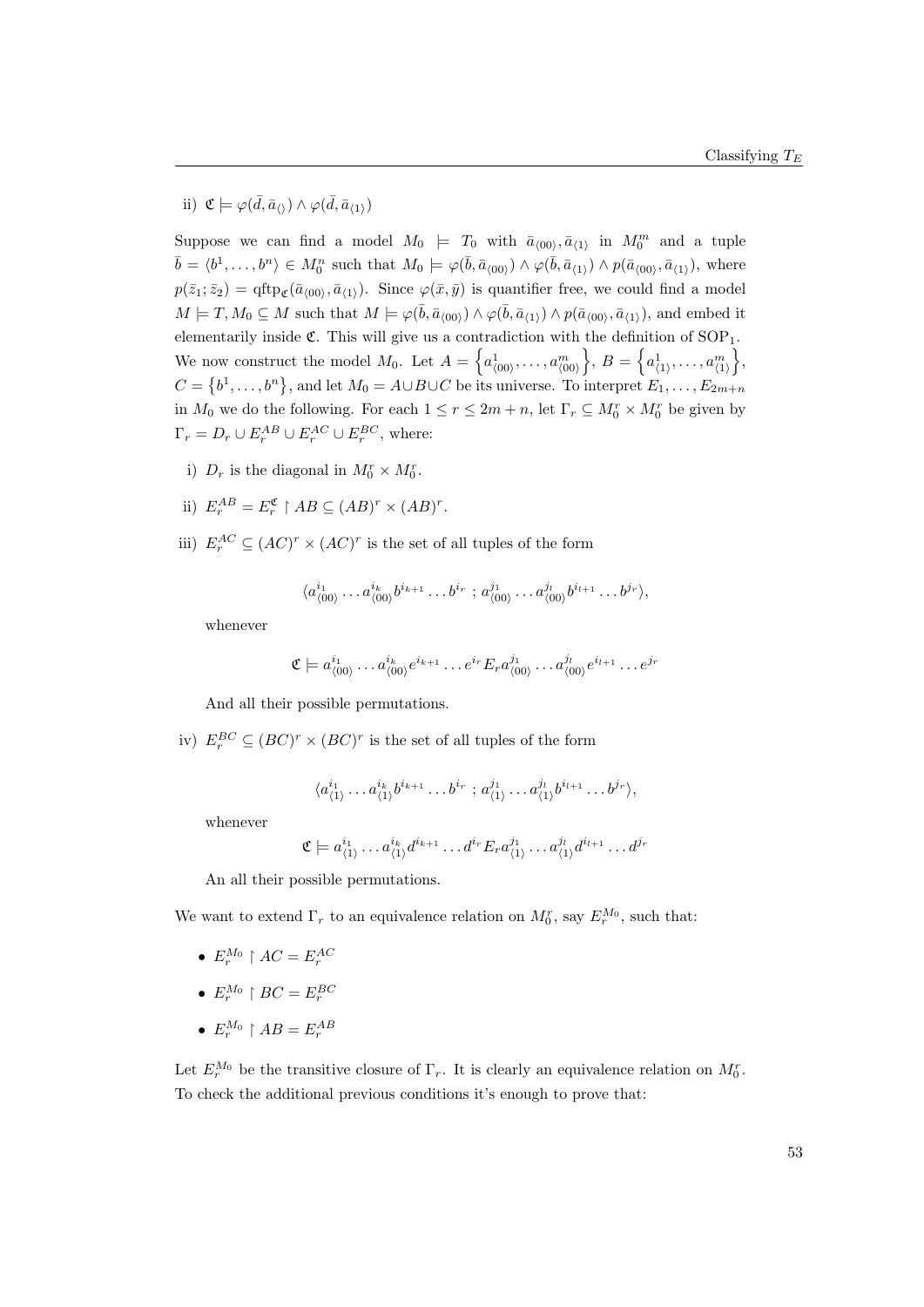- a)  $(E_r^{AC} \circ E_r^{AB} \circ E_r^{BC}) \upharpoonright AC \subseteq E_r^{AC}$
- b)  $(E_r^{AC} \circ E_r^{AB}) \upharpoonright BC \subseteq E_r^{BC}$
- c)  $(E_r^{AC} \circ E_r^{BC}) \upharpoonright AB \subseteq E_r^{AB}$

It is easy to see that these are the main possible cases of getting new tuples from  $(AB)^r, (AC)^r, (BC)^r$  by composing  $\Gamma_r$  with itself finitely many times. The other cases are either analogous or can be reduced to one of them. We check these cases:

a) Assume

$$
\langle b^{i_1} \dots b^{i_s} a_{\langle 00 \rangle}^{i_{s+1}} \dots a_{\langle 00 \rangle}^{i_r} ; a_{\langle 00 \rangle}^{j_1} \dots a_{\langle 00 \rangle}^{j_r} \rangle \in E_r^{AC},
$$
  

$$
\langle a_{\langle 00 \rangle}^{j_1} \dots a_{\langle 00 \rangle}^{j_r} ; a_{\langle 1 \rangle}^{k_1} \dots a_{\langle 1 \rangle}^{k_r} \rangle \in E_r^{AB},
$$
  

$$
\langle a_{\langle 1 \rangle}^{k_1} \dots a_{\langle 1 \rangle}^{k_r} ; b^{l_1} \dots b^{l_r} \rangle \in E_r^{BC}.
$$

We want to see that  $\langle b^{i_1} \dots b^{i_s} a_{i_{0}}^{i_{s+1}} \rangle$  $\langle b_{(00)}^{i_{s+1}} \dots a_{(00)}^{i_r} \; ; \; b^{l_1} \dots b^{l_r} \rangle \in E_r^{AC}$ , and for this it's enough to check that  $\mathfrak{C} \models e^{i_1} \dots e^{i_s} a_{i_{(0)}i_{(0)}}^{i_{s+1}}$  $\chi^{i_{s+1}}_{(00)} \dots a_{(00)}^{i_r} E_r e^{l_1} \dots e^{l_r}$ . We know that

$$
\varphi(\bar{x}, \bar{y}) \models x^{i_1} \dots x^{i_s} y^{i_{s+1}} \dots y^{i_r} E_r y^{j_1} \dots y^{j_r} \tag{4.1}
$$

$$
\varphi(\bar{x}, \bar{y}) \models y^{k_1} \dots y^{k_r} E_r x^{l_1} \dots x^{l_r} \tag{4.2}
$$

Since  $\mathfrak{C} \models \varphi(\bar{e}, \bar{a}_{\langle 0 \rangle}) \land \varphi(\bar{e}, \bar{a}_{\langle 00 \rangle})$  and  $\mathfrak{C} \models \varphi(\bar{d}, \bar{a}_{\langle 1 \rangle}) \land \varphi(\bar{d}, \bar{a}_{\langle 1 \rangle})$ , we know that in  $\mathfrak{C}$ ,

$$
e^{i_1} \dots e^{i_s} a_{\langle 00 \rangle}^{i_{s+1}} \dots a_{\langle 00 \rangle}^{i_r} \mathbf{E_r} a_{\langle 00 \rangle}^{j_1} \dots a_{\langle 00 \rangle}^{j_r} \mathbf{E_r} a_{\langle 1 \rangle}^{k_1} \dots a_{\langle 1 \rangle}^{k_r} \mathbf{E_r} d^{l_1} \dots d^{l_r}
$$
  
\n
$$
\mathbf{E_r} \quad a_{\langle \rangle}^{k_1} \dots a_{\langle \rangle}^{k_r}
$$
  
\n
$$
\mathbf{E_r} \quad e^{l_1} \dots e^{l_r},
$$

as we wanted.

b) Assume  $\langle b^{i_1} \dots b^{i_r} ; a_{\langle 00 \rangle}^{j_1} \dots a_{\langle 00 \rangle}^{j_r} \rangle \in E_r^{AC}$  and  $\langle a_{\langle 00 \rangle}^{j_1} \dots a_{\langle 00 \rangle}^{j_r} ; a_{\langle 1 \rangle}^{k_1} \dots a_{\langle 1 \rangle}^{k_r} \rangle \in E_r^{AB}$ . We want to see that  $\langle b^{i_1} \dots b^{i_r} ; a_{\langle 1 \rangle}^{k_1} \dots a_{\langle 1 \rangle}^{k_r} \rangle \in E_r^{BC}$ , and for this it's enough to check that  $\mathfrak{C} \models d^{i_1} \dots d^{i_r} E_r a_{(1)}^{k_1} \dots a_{(1)}^{k_r}$ . Since  $\varphi(\bar{x}, \bar{y}) \models x^{i_1} \dots x^{i_r} E_r y^{j_1} \dots y^{j_r}$ , we know that in  $\mathfrak{C}$ ,

$$
d^{i_1}\ldots d^{i_r}\mathbf{E_r}a^{j_1}_{\langle\rangle}\ldots a^{j_r}_{\langle\rangle}\mathbf{E_r}e^{i_1}\ldots e^{i_r}\mathbf{E_r}a^{j_1}_{\langle 00\rangle}\ldots a^{j_r}_{\langle 00\rangle}\mathbf{E_r}a^{k_1}_{\langle 1\rangle}\ldots a^{k_r}_{\langle 1\rangle},
$$

as we wanted.

c) Assume  $\langle b^{i_1} \dots b^{i_r} \,; a_{\langle 00 \rangle}^{j_1} \dots a_{\langle 00 \rangle}^{j_r} \rangle \in E_r^{AC}$  and  $\langle b^{i_1} \dots b^{i_r} \,; a_{\langle 1 \rangle}^{k_1} \dots a_{\langle 1 \rangle}^{k_r} \rangle \in E_r^{BC}$ . We want to see that  $\langle a_{\langle 00 \rangle}^{j_1} \dots a_{\langle 00 \rangle}^{j_r}$ ;  $a_{\langle 1 \rangle}^{k_1} \dots a_{\langle 1 \rangle}^{k_r} \rangle \in E_r^{AB}$ , and for this it's enough to check that  $\mathfrak{C} \models a_{(00)}^{j_1} \dots a_{(00)}^{j_r} E_r a_{(1)}^{k_1} \dots a_{(1)}^{k_r}$ . We know that

$$
\varphi(\bar{x}, \bar{y}) \models x^{i_1} \dots x^{i_r} E_r y^{j_1} \dots y^{j_r} \tag{4.3}
$$

$$
\varphi(\bar{x}, \bar{y}) \models x^{i_1} \dots x^{i_r} E_r y^{k_1} \dots y^{k_r} \tag{4.4}
$$

54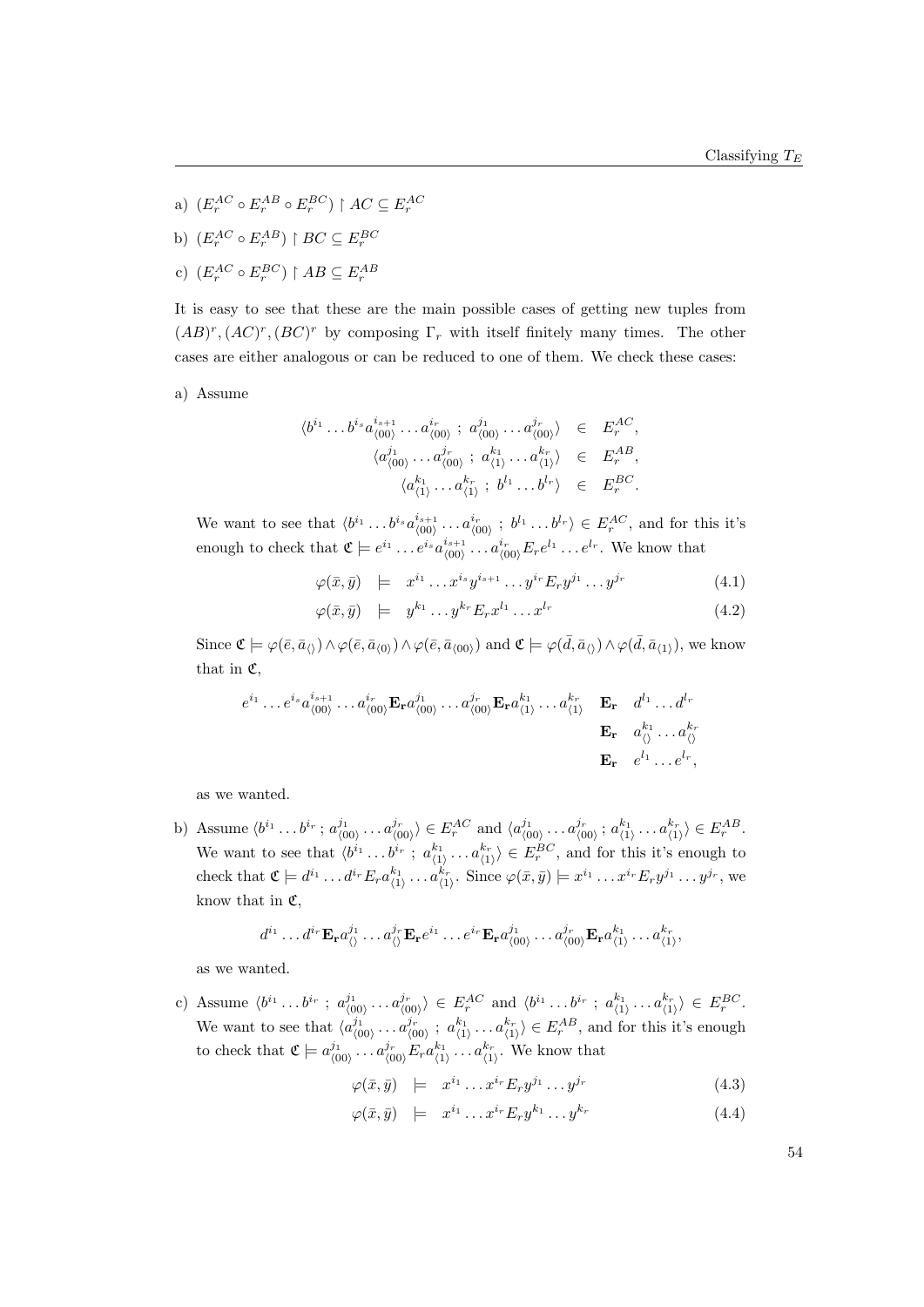Since  $\mathfrak{C} \models \varphi(\bar{e}, \bar{a}_{\langle 0 \rangle}) \land \varphi(\bar{e}, \bar{a}_{\langle 00 \rangle})$  and  $\mathfrak{C} \models \varphi(\bar{d}, \bar{a}_{\langle 1 \rangle}) \land \varphi(\bar{d}, \bar{a}_{\langle 1 \rangle})$ , we know that in  $\mathfrak{C},$ 

$$
a^{j_1}_{\langle 00\rangle}\ldots a^{j_r}_{\langle 00\rangle}{\bf E_r}e^{i_1}\ldots e^{i_r}{\bf E_r}a^{j_1}_{\langle\rangle}\ldots a^{j_r}_{\langle\rangle}{\bf E_r}a^{k_1}_{\langle\rangle}\ldots a^{k_r}_{\langle\rangle}{\bf E_r}d^{i_1}\ldots d^{i_r}{\bf E_r}a^{k_1}_{\langle 1\rangle}\ldots a^{k_r}_{\langle 1\rangle},
$$

as we wanted.

Once the  $E_r$ 's are interpreted, we get the model  $M_0$  we wanted and therefore the contradiction. Since  $\mathrm{SOP}_2$  implies  $\mathrm{SOP}_1,$   $T_E$  does not have  $\mathrm{TP}_1.$  $\Box$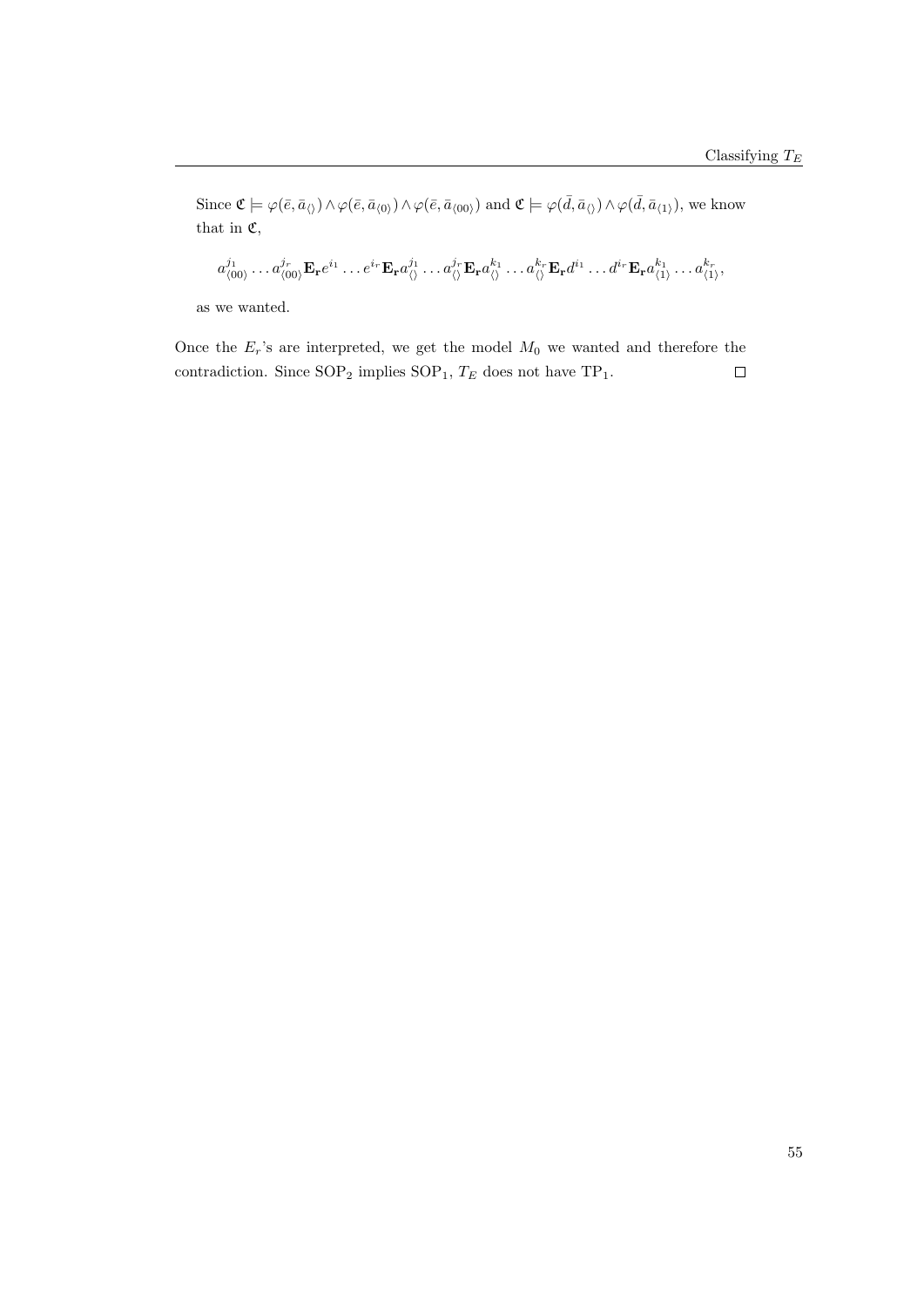## Bibliography

- [1] G. Ahlbrandt, M. Ziegler. Quasi finitely axiomatizable totally categorical theories. Annals of Pure and Applied Logic, vol. 30 (1986), pp. 63–82.
- [2] J. Barwise and J. S. Schlipf. An introduction to recursively saturated and resplendent models. The Journal of Symbolic Logic, vol. 41 (1976), pp. 531–536.
- [3] E. Casanovas. Compactly expandable models and stability. The Journal of Symbolic Logic, vol. 60 (1995), pp. 673–683.
- [4] E. Casanovas, D. Lascar, A. Pillay, and M. Ziegler. Galois groups of first order theories. Journal of Mathematical Logic, vol. 1 (2001), pp. 305–319.
- [5] E. Casanovas, R. Peláez.  $|T|$ <sup>+</sup>-resplendent models and the Lascar group. Mathematical Logic Quarterly, vol. 51 (2005), issue 6, pp. 626–631.
- [6] E. Casanovas. Stable and Simple theories (Lecture Notes). Available online at http://www.ub.es/modeltheory/documentos/stability.pdf (2007).
- [7] Z. Chatzidakis, E. Hrushovski. Model Theory of Difference Fields. Transactions of the American Mathematical Society, vol. 351 (1999), pp. 2997–3071.
- [8] M. Džamonja, S. Shelah. On ∢\*-maximality. Annals of Pure and Applied Logic, vol. 125 (2004), pp. 119–158.
- [9] W. Hodges, Model Theory. Cambridge University Press, Cambridge (1993).
- [10] A. Ivanov. An  $\aleph_0$ -categorical theory which is not G-compact and does not have AZ-enumerations. Preprint.
- [11] B. Kim. A note on Lascar strong types. The Journal of Symbolic Logic, vol. 63 (1998), pp. 926–936.
- [12] B. Kim, A. Pillay. Simple Theories. Annals of Pure and Applied Logic, vol. 88 (1997), pp. 149–164.